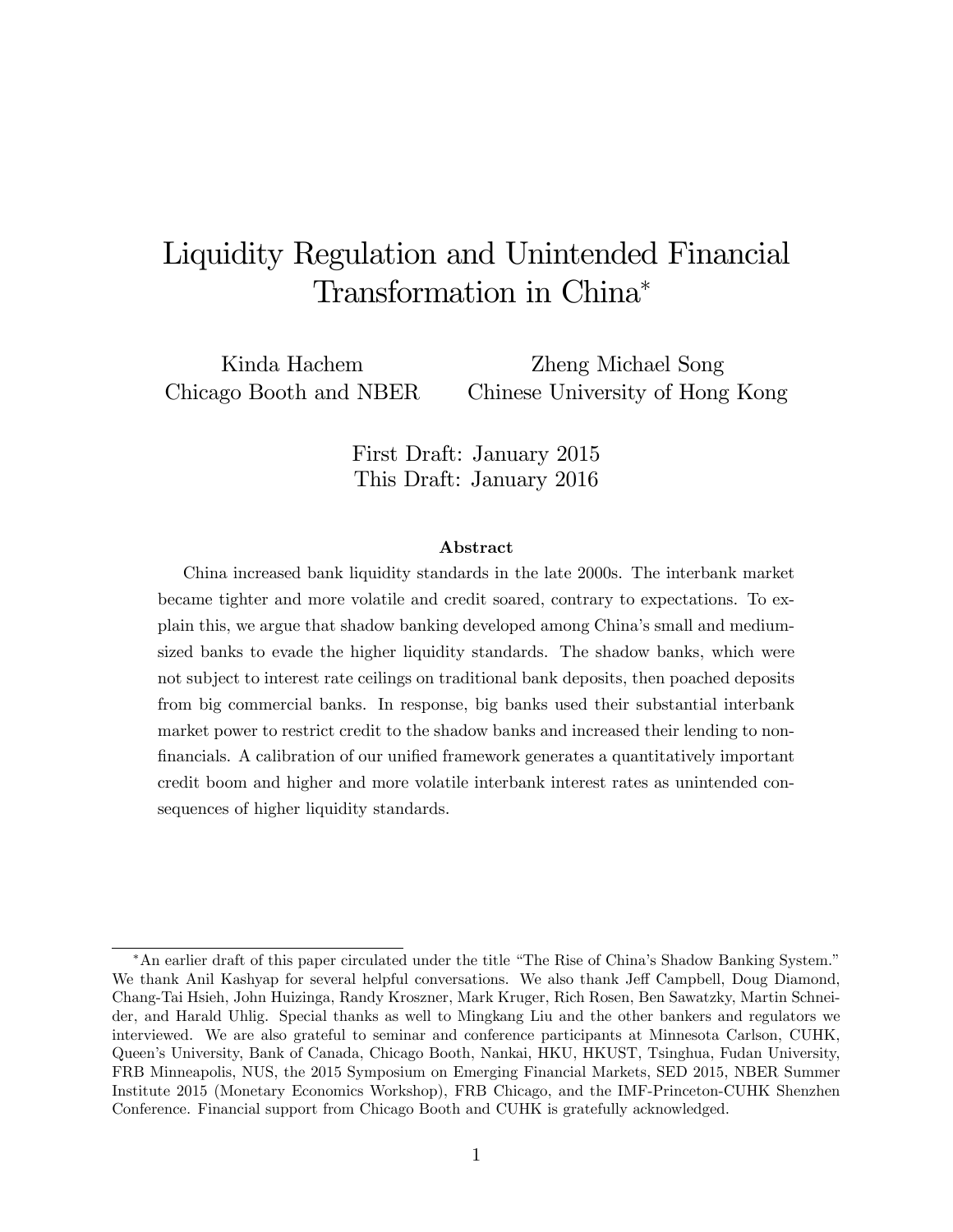### 1 Introduction

Regulation can have unintended consequences. The challenge for economists is identifying the channels through which these consequences arise. China's recent experience with liquidity regulation provides a puzzle and hence an opportunity to better understand some of these channels. China began setting higher bank liquidity standards in the late 2000s. The anticipated consequence was a more liquid interbank market and a moderation in credit. Neither of these things happened. Instead, the interbank market became tighter and more volatile and credit soared. This paper provides a novel explanation for what happened in China and, in the process, sheds light on the origins of shadow banking and the unintended consequences of financial regulation.

We start by establishing a new and comprehensive set of facts about the Chinese financial system. We then show that liquidity regulation was made counter-productive by two economic forces: regulatory arbitrage by small banks and a response by big banks using their interbank market power. Together, these forces generate a quantitatively important credit boom and a tighter and more volatile interbank market as outcomes of higher liquidity standards. Along with highlighting the importance of using micro-founded models to predict the effect of regulation, our analysis shows that interbank market structure can re-orient the monetary transmission mechanism, particularly in transitioning economies.

To explain the forces in our paper and how they interact, let us first explain the coexistence of big and small banks in China's financial system. One job of any financial system is to connect savings with investment opportunities. In a well-functioning system, intermediaries identify suitable borrowers and attract enough savings to finance these borrowers by offering savers sufficiently high interest rates. China's government has a long history of interfering with this process by regulating interest rates. Most notably, the government imposed an uncompetitive ceiling on deposit rates which favors banks with deep/entrenched retail networks. State-owned banks have such networks so they have been kept big while other banks have been kept small. Until recently, some of the distortions that could come from this size wedge were smoothed over by the interbank market: small banks channeled almost all of their existing deposits into non-Önancial loans then borrowed from big banks when in need of extra/emergency liquidity. The big banks, flush with deposits, were willing to lend to small banks at an appropriate rate rather than load up on additional loans to their usual borrowers.

Things changed around 2008 when the government began enforcing a loan-to-deposit cap which forbids banks from lending more than  $75\%$  of their deposits to non-financial firms.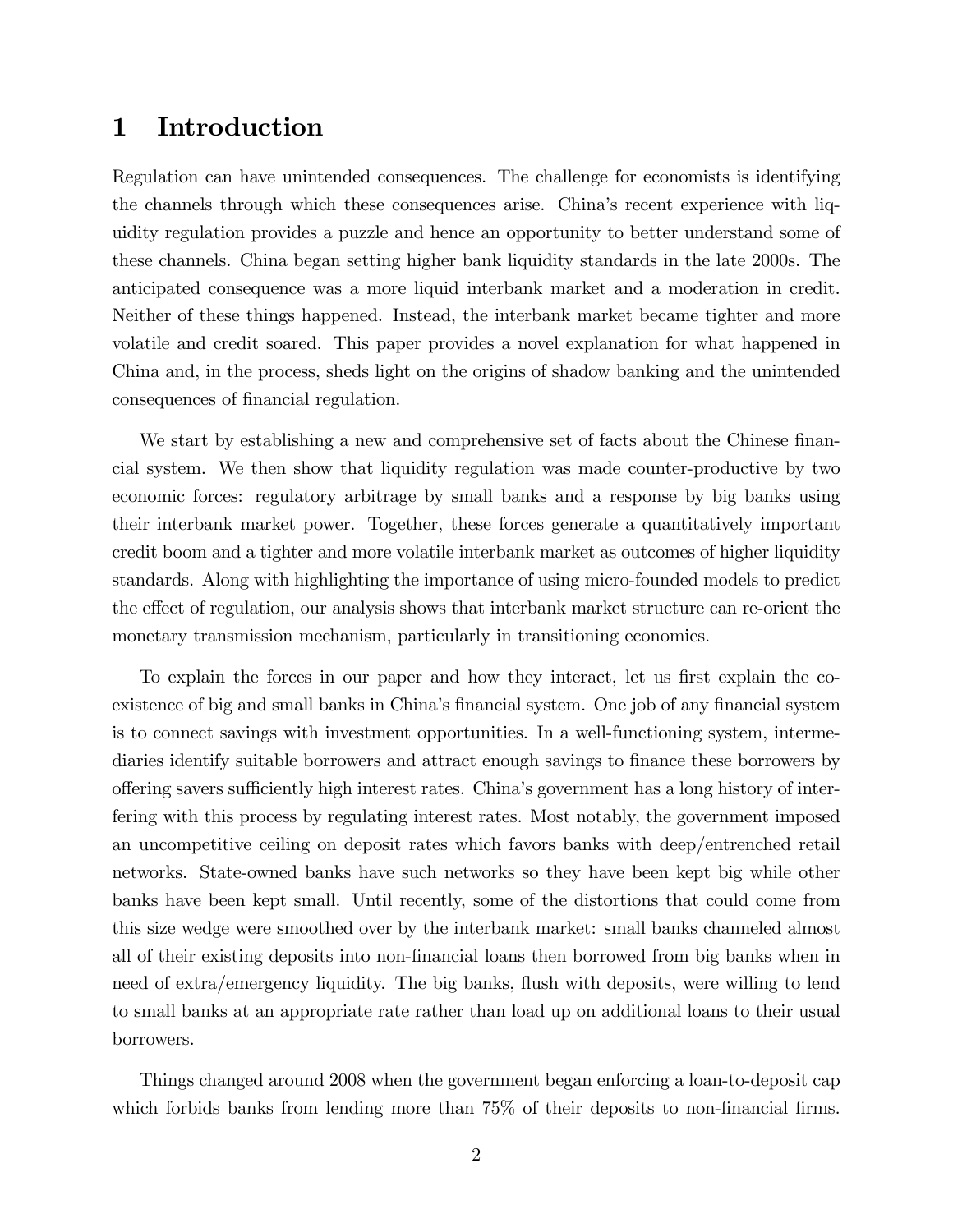Enforcement was complemented by a large increase in reserve requirements, making the 75% cap akin to a liquidity standard. Big banks had loan-to-deposit ratios well below 75% so the stricter rules were essentially aimed at small banks.

The first part of our paper shows that small banks responded by engaging in regulatory arbitrage. In particular, small banks began offering a new savings instrument called a "wealth" management product" (WMP for short) that could be used to circumvent the regulation. As long as the WMP does not come with an explicit principal guarantee from the issuing bank, it does not need to be reported on the bank's balance sheet. Instead, the savings attracted by the WMP are funneled into a less regulated financial institution (e.g., a trust company) which makes the loans that small banks cannot make without violating liquidity rules. $1$ 

The bank-trust cooperation just described constitutes shadow banking: it achieves the same type of credit intermediation as a regular bank without appearing on a regulated balance sheet. It also achieves the same type of maturity transformation as a regular bank, with long-term assets financed by short-term liabilities (e.g., the average trust loan matures in about two years while the average WMP matures in three months). As per Diamond and Dybvig (1983), this mismatch creates a liquidity service for savers but is highly runnable without government insurance.<sup>2</sup>

Among industry analysts, there is a sense that stricter liquidity rules have contributed to shadow banking in China. However, the discussion lacks identification and exact mechanisms have not been clearly established. Our paper exploits cross-sectional differences in WMP issuance along with time-varying WMP characteristics to show that stricter liquidity rules were the trigger for China's shadow banking system. We then present a simple model which is able to generate shadow banking as an endogenous response to regulation, corroborating the empirical evidence.

The second part of our paper shows how to get from the shadow banking activities of small banks to tighter interbank conditions and higher credit. To build some intuition about

<sup>1</sup>That smaller banks are the driving force behind regulatory arbitrage in China stands in contrast to other regions. In the U.S. and Europe, big banks are generally seen as the main drivers (e.g., Cetorelli and Peristiani (2012) and Acharya et al (2013)). This underscores the importance of understanding the nature of the regulations being arbitraged.

 $2 \text{In this regard, there is a notable similarity between unguaranteed WMPs and the asset-based commertector.}$ cial paper vehicles that collapsed during the 2007-09 Önancial crisis. Another similarity is the use of implicit guarantees and/or back-up credit lines by the sponsoring bank to allay investor concerns about the riskiness of off-balance-sheet products. As a result, the products are only off-balance-sheet for accounting purposes. For more on the 2007-09 crisis, see Brunnermeier (2009), Gorton and Metrick (2012), Covitz et al (2013), Kacperczyk and Schnabl (2013), Gennaioli et al (2013), Krishnamurthy et al (2014), and the references therein.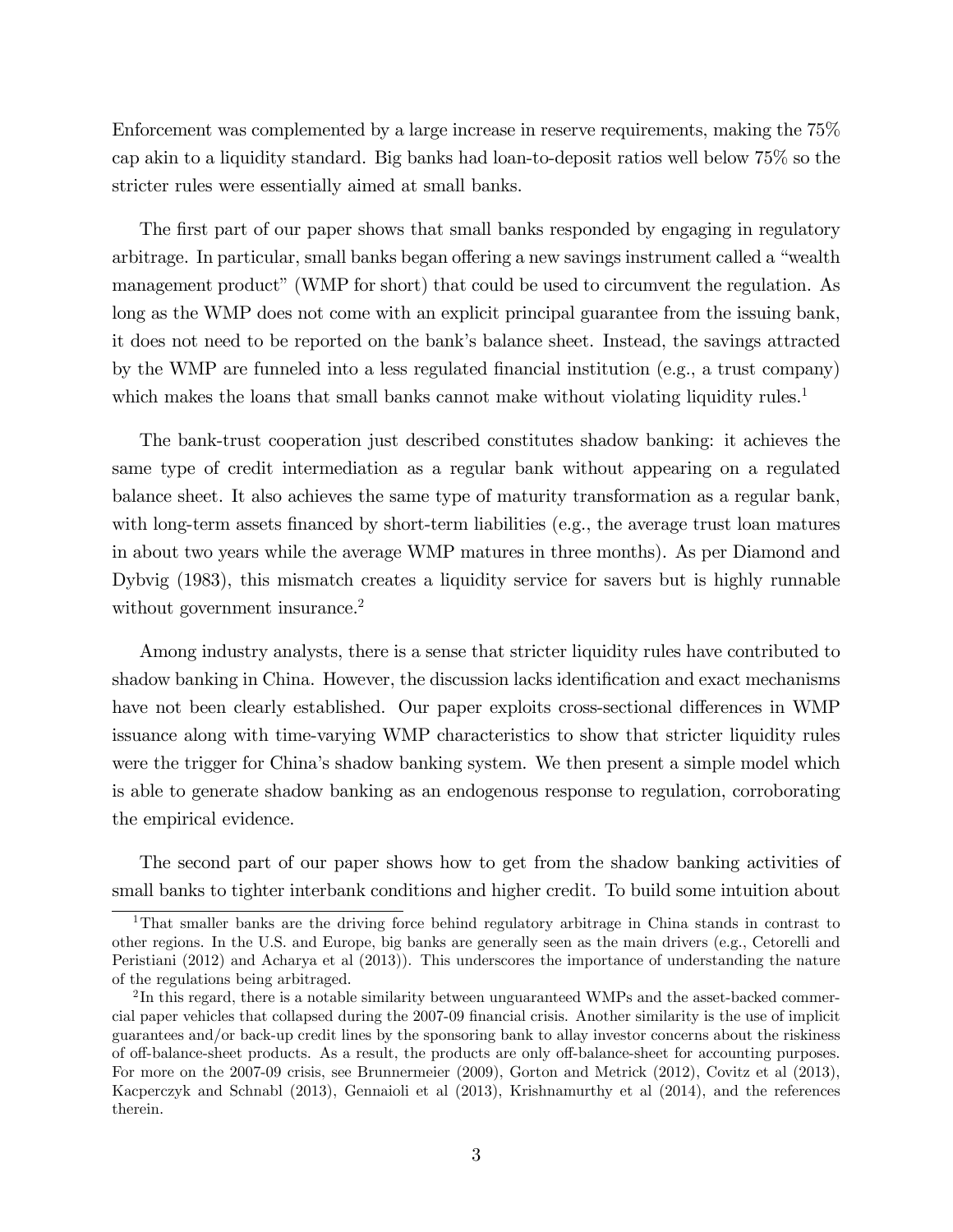the necessary ingredients, we start with a Walrasian interbank market where banks hit by high liquidity shocks can borrow from banks hit by low liquidity shocks. These shocks stem from the maturity mismatch between bank assets and liabilities. In the Walrasian environment, the interest rate that clears the interbank market is highest when there is no liquidity regulation. This result is the market mechanism at work. All else constant, a lower interbank rate would prompt each individual bank to lend more outside of the interbank market, leading to insufficient liquidity within the interbank market. However, once the government introduces a liquidity minimum, banks are forced to reduce lending to meet the minimum and, with more liquidity in the system, the interbank market clears at a lower interest rate.<sup>3</sup>

A single yet powerful modification overturns these predictions to explain the broader Önancial trends in China: introducing a big player on the interbank market. Each individual small bank remains an interbank price-taker while the big bank is effectively a price-setter. Liquidity regulation still leads to shadow banking by small banks but now there is competition between shadow banking and the big bank: by virtue of being off-balance-sheet, WMPs can breach the uncompetitive ceiling on deposit rates and poach a lot of funds from the big bank. As part of its equilibrium response, the big bank changes its interbank behavior. Given the maturity mismatch between WMPs and trust loans, the interbank market remains an important source of emergency liquidity for small banks. Therefore, by cutting such liquidity, the big bank can make small banks less aggressive in WMP issuance and lessen the extent to which small banks poach funds. This strategy makes the interbank market tighter and more volatile, consistent with the data. In the interbank repo market, for example, the weighted average interest rate increased by 50 basis points between 2007 and 2014 despite increasing monetary injections by the central bank. The maximum daily rate also increased by 150 basis points after 2007, reaching an unprecedented 11.6% in mid-2013. We study the mid-2013 event using high frequency data and show that big banks as a group are indeed manipulating the interbank market against small banks.

To recap, we argue that stricter liquidity rules pushed small banks into shadow banking which then pushed big banks to tighten the interbank market. Our paper thus provides a novel explanation for why China's interbank markets became more volatile at a time when regulatory policies were designed to increase bank liquidity. Our paper also speaks to the large credit boom that has taken place in China. First, the reallocation of savings from deposits at the big banks to higher-return WMPs at the small banks increases total credit

 $3$ See Farhi et al (2009) for a different environment in which a liquidity floor decreases interest rates.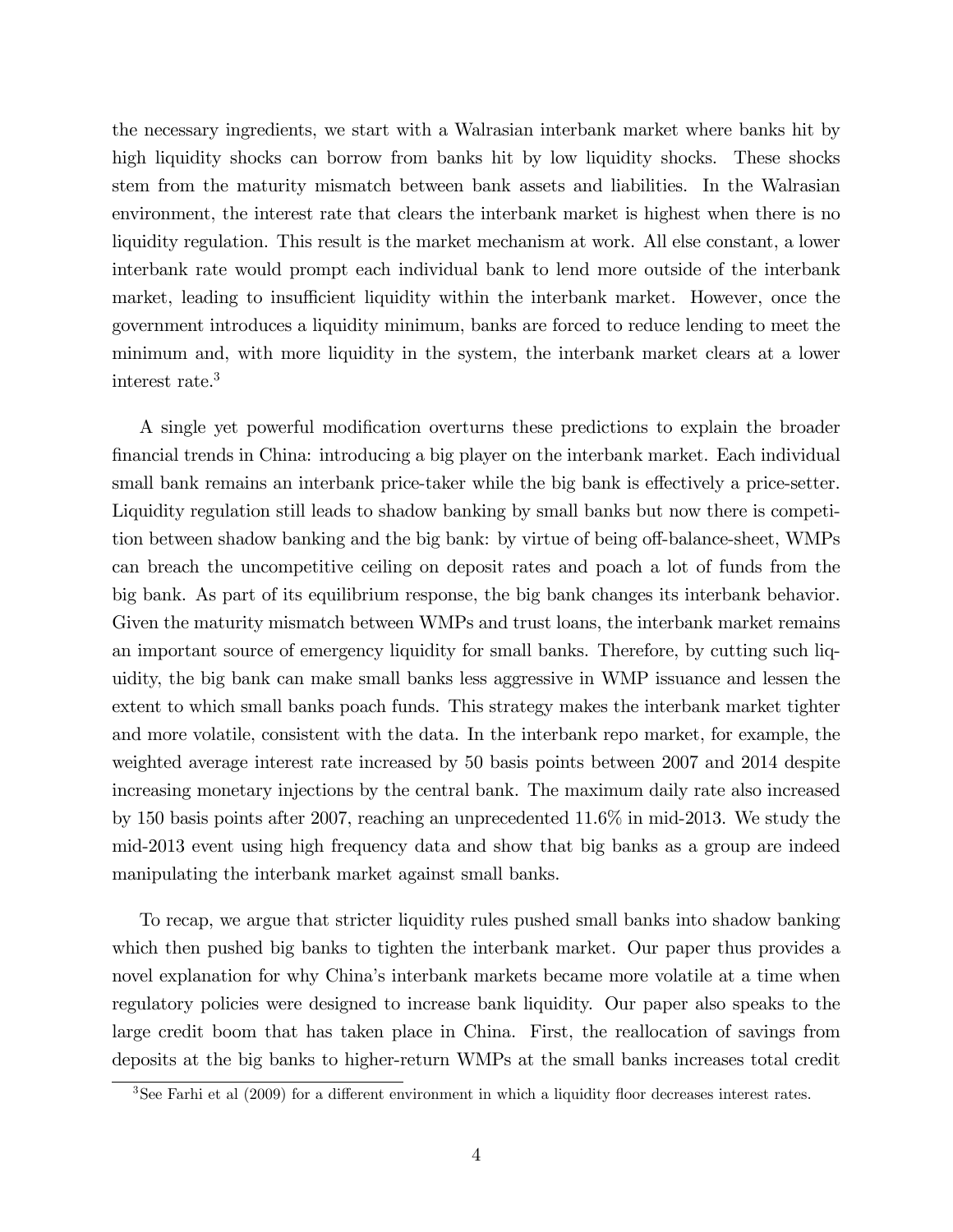because the small banks (and their off-balance-sheet trusts) typically lend more per unit of savings than the big banks. Second, the strategic interbank response of the big banks increases credit through traditional lending: rather than sitting idle on the liquidity that they intend to withhold from the interbank market, the big banks lend more to non-financial borrowers. Stricter liquidity rules can thus lead to more credit, not less, when one takes into account interactions between heterogeneous banks.<sup>4</sup>

A calibration of our model generates one-third of the increase in Chinaís aggregate creditto-savings ratio between 2007 and 2014 and over one-half of the increase in interbank rates over the same period. These are sizeable magnitudes which challenge the conventional wisdom that most of China's credit boom was caused by a bank-funded fiscal stimulus package undertaken by the central government in 2009 and 2010. A money multiplier calculation shows that stimulus alone explains roughly the same fraction of the boom as the mechanisms in our model.

The rest of the paper proceeds as follows. Section 2 describes the basic features of Chinaís banking system, Section 3 presents the new empirical facts, Section 4 builds a model to rationalize the facts, Section 5 calibrates the model, and Section 6 concludes. All proofs are in the appendix.

### 2 Institutional Background

We begin with the institutional features that surround the recent transformation of China's Önancial system. We Örst describe the main players in the regulated banking sector (Section 2.1) and the banking regulations they face (Section 2.2). We then document how these regulations are being circumvented (Section 2.3) and how large the resulting shadow sector has become (Section 2.4).

### 2.1 Traditional Banking in China

Until the late 1970s, China had a Soviet-style financial system where the central bank was the only bank. The Chinese government moved away from this system in the late 1970s and early 1980s by establishing four state-owned commercial banks (the Big Four). Marketoriented reforms initiated in the 1990s then led to two additional changes to the banking

<sup>&</sup>lt;sup>4</sup>In this regard, our paper also contributes to the literature on the industrial organization of banking (e.g., Corbae and D'Erasmo (2013) and the references therein).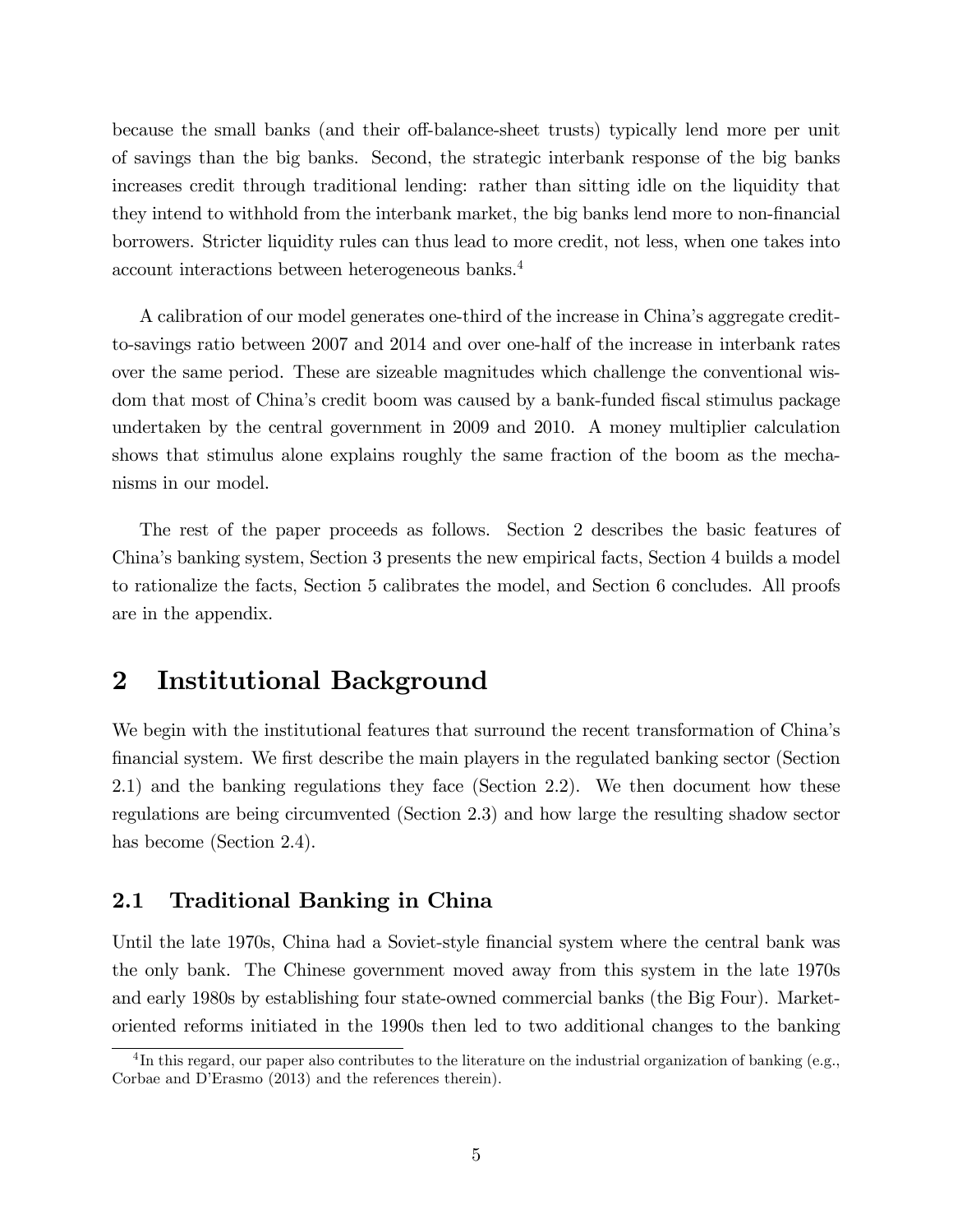system.<sup>5</sup>

First, the Big Four became much more profit-driven. All went through a major restructuring in the mid-2000s and are now publicly listed. The government and the Big Four still have close ties which limit how intensely the Big Four compete against each other (e.g., the government holds controlling interest and appoints bank executives). However, the government is no longer involved in decisions at the operational level. The effect of the reforms has been striking. The average non-performing loan ratio of the Big Four fell from  $30\%$  in 2000 to roughly  $2\%$  in recent years. Combined profits also grew  $19\%$  annually from 2007 to 2014 to reach an unprecedented USD 184 billion in 2014. Individually, the banks in Chinaís Big Four now constitute the first, second, fourth, and seventh largest banks in the world as measured by total assets.<sup>6</sup>

The second notable change was entry of small and medium-sized commercial banks. China now has twelve joint-stock commercial banks (JSCBs) operating nationally and over two hundred city banks operating in specific regions. Many rural banks have also emerged. The JSCBs are typically larger than the city and rural banks but all of these banks are individually small when compared to the Big Four. For example, average deposits for the JSCBs were only 17% of average deposits for the Big Four in 2013. As a group though, small and medium-sized banks have chipped away at the Big Four's deposit share. In 1995, the Big Four held 80% of deposits in China. By 2005, they held 60%. The Big Four now account for roughly 50% of traditional deposits.<sup>7</sup>

#### 2.2 Banking Regulations

Chinaís banks are regulated by two agencies: the China Banking Regulatory Commission (CBRC) and the Peopleís Bank of China (central bank). CBRC was established in 2003 to take over banking supervision from the central bank. One part of China's regulatory environment, capital regulation, has been shaped by the international Basel Accords.<sup>8</sup> However,

<sup>&</sup>lt;sup>5</sup>These market-oriented reforms also paved the way for China's rising private sector. For more on the private sector, see Hsieh and Klenow (2009), Song et al (2011), Brandt et al (2012), Lardy (2014), Hsieh and Song (2015), and the references therein.

 $6$ http://www.relbanks.com/worlds-top-banks/assets

<sup>&</sup>lt;sup>7</sup>Big state-owned firms in the industrial sector did not experience a similar post-restructuring decline in market share.

<sup>8</sup>After CBRC was established, it introduced an 8% minimum capital adequacy ratio as per Basel I. The higher requirements of Basel III are currently being phased in. CBRC will require a minimum capital adequacy ratio of 11.5% for systemically important banks and 10.5% for all other banks by the end of 2018. The requirements were 9.5% and 8.5% respectively at the end of 2013. For comparison, the Big Four had an average capital ratio of 12.7% in 2013 while the average across all Chinese banks in Bankscope was 14.7%.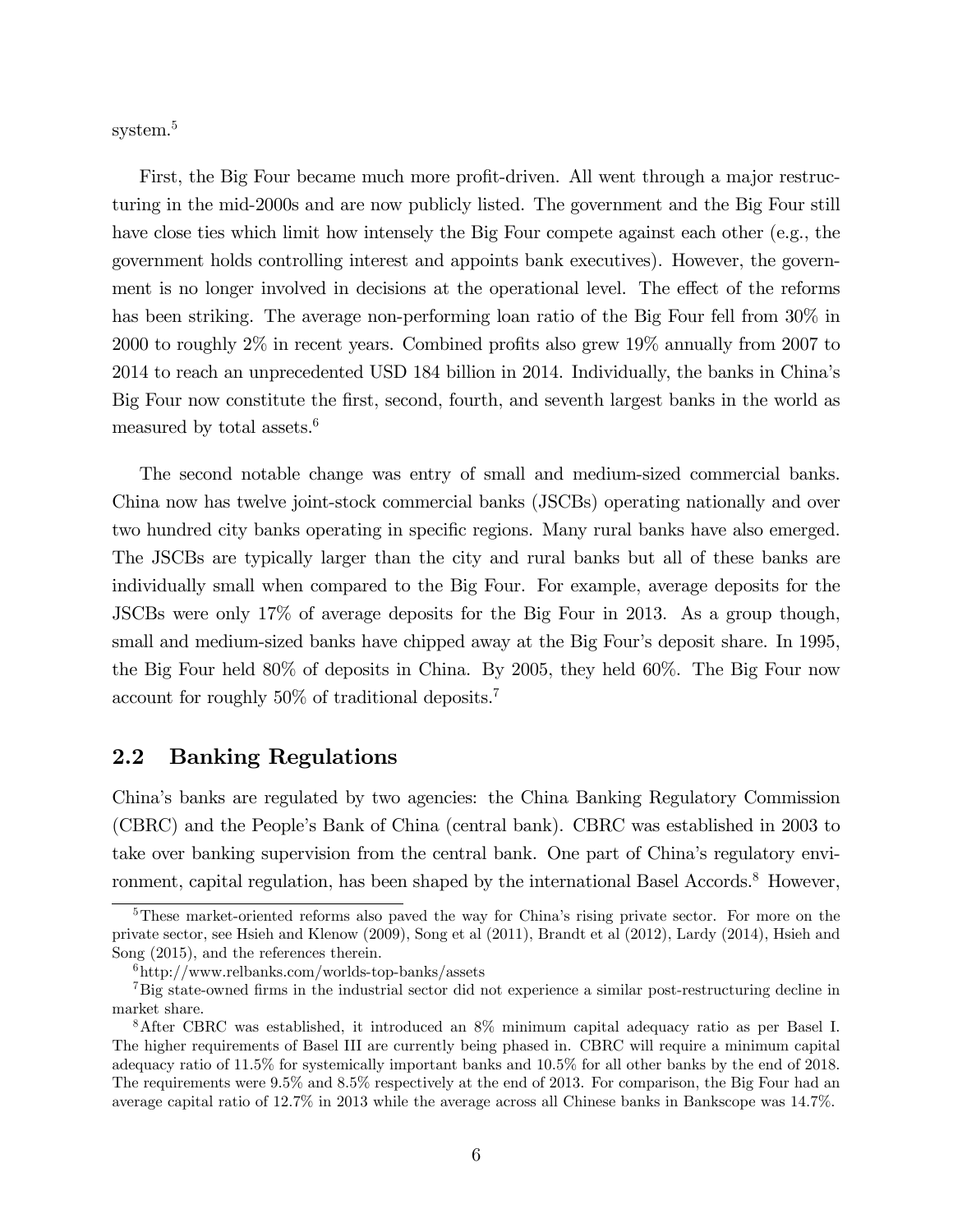two historically important regulations  $-$  a ceiling on bank deposit rates and a cap on bank loan-to-deposit ratios – did not stem from similar international standards.

China has a long history of regulating deposit rates. Prior to 2004, deposit rates were simply set by the central bank. In 2004, downward flexibility was introduced and deposit rates were allowed to fall below the central bank's benchmark rate. All banks stayed at the benchmark, revealing it as a binding ceiling. Some upward áexibility was then introduced in 2012 when the central bank allowed deposit rates of up to 1.1 times the benchmark rate. Almost all banks for which we have systematic data responded by setting the maximum allowable deposit rate so, once again, the central bank's ceiling proved binding. $9$ 

The next historically important regulation, a 75% loan-to-deposit cap, was written into Chinaís Law on Commercial Banks in 1995. Enforcement of the cap was loose until 2008 when CBRC moved to rein in loan growth at small and medium-sized banks. At first, CBRC policed end-of-year loan-to-deposit ratios. It switched to end-of-quarter ratios in late 2009, end-of-month ratios in late 2010, and average daily ratios in mid-2011. Stricter loan-todeposit rules were also complemented by a rapid increase in the reserve requirements set by the central bank. Official requirements were  $7.5\%$  in 2005. There was a modest increase to 9.5% by early 2007 then a rapid climb to 15.5% by February 2010. Reserve requirements were subsequently increased twelve times to reach  $21.5\%$  by December  $2011$ .<sup>10</sup>

### 2.3 Bank-Trust Cooperation as Regulatory Arbitrage

With the main banking regulations in hand, we now discuss how regulation has been circumvented. Wealth management products (WMPs) are the centerpiece of regulatory arbitrage in China. A WMP is a savings instrument that is typically sold at bank counters. WMPs have

<sup>&</sup>lt;sup>9</sup>In October 2015, China announced the removal of the deposit rate ceiling. The response of deposit rates has been modest. This is consistent with (i) most interest-sensitive savings having already migrated to the high-yielding WMPs discussed in Section 2.3 and/or (ii) on-balance-sheet deposits still entailing other regulatory costs for banks.

 $10$ We make three comments here. First, the increase in reserve requirements in 2007 was part of a policy to sterilize the accumulation of foreign reserves without issuing central bank bills. Outstanding central bank bills peaked in 2008 and have since shrunk (Song et al  $(2014)$ ). Second, the increasing frequency of CBRC's loan-to-deposit checks between 2009 and 2011 and the complementary hikes in reserve requirements may have been responses to other government policies (e.g., a bank-funded stimulus package undertaken by the central government in 2009 and 2010). Section 3.2 (with Appendix D) will show that the stimulus alone was not large enough to generate a credit boom the size of China's so we are ultimately interested in how much of the boom can be explained by changes in bank regulation, controlling for all other government policies. The model we build in Section 4 and its calibration will help produce this counterfactual. Third, although China lifted the official loan-to-deposit component of its liquidity rules in late 2015, reserve requirements remain high and loan-to-deposit restrictions can still technically be imposed via loan quotas.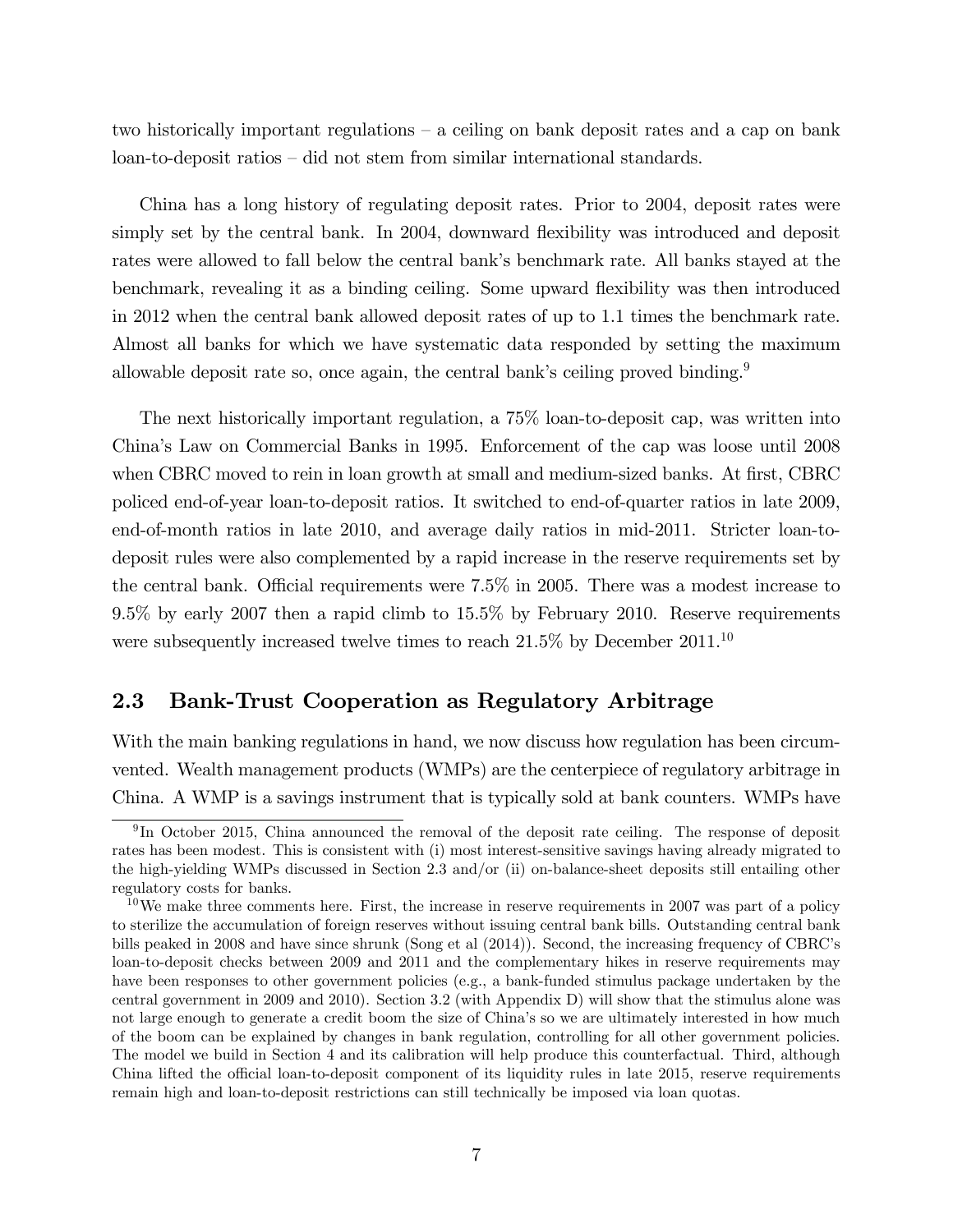two features which help get around the regulations discussed above. First, WMP returns are not subject to a deposit rate ceiling. Figure 1 plots data on annualized WMP returns. The spread relative to the one-year deposit rate has averaged 1 percentage point since 2008 and nearly 2 percentage points since  $2012<sup>11</sup>$  Second, WMPs do not have to be principalguaranteed by the issuing bank. Without a guarantee, the WMP and the assets it invests in are not consolidated into the bankís balance sheet and thus not subject to loan-to-deposit rules (or capital requirements). According to CBRC, non-guaranteed products were 70% of total WMP issuance in 2012 and 65% of total WMP issuance in 2013.

Where do the funds from unconsolidated WMPs end up? Figure 2 shows the potential channels. Stock, bond, and money markets are all investment options. However, at least three pieces of evidence suggest that the key recipients of non-guaranteed WMPs are lightlyregulated Önancial institutions called trust companies. First, there has been a near lockstep evolution of trust company assets under management and WMPs outstanding (Figure 3). Second, the funding for roughly 70% of trust assets comes from money that has already been pooled together by other institutions, sometimes referred to as money raised through single trust products (Figure 4). This is remarkably close to the proportion of WMPs that are not guaranteed. Third, trust companies have responded to recent attempts at WMP regulation. In August 2010, for example, CBRC announced that WMPs could invest at most 30% in trust loans. The composition of trust assets then changed from 63% loans at the end of 2010Q2 to 42% loans by the end of 2011Q3.<sup>12</sup>

Another example comes in March 2013 when CBRC went even further and announced that WMPs could invest at most 35% in non-standard debt assets (e.g., all trust assets). Banks and trusts responded by developing the counterpart business illustrated in Figure 5. In short, money is channeled from WMPs to trusts in two individually compliant steps. The WMP issuer first places WMP money in another bank (or bank-affiliated off-balance-sheet vehicle). The WMP's return is tied to interest earned on this placement so the WMP is said to be backed by interest rate products, not trust assets. However, trust companies appear in the next step. In particular, they issue beneficiary rights to the recipient of the placement who then uses the cash flows from those rights to pay the placement interest.<sup>13</sup> We will see in Section 3.1 that trust beneficiary rights became popular exactly when CBRC began cracking down on direct bank-trust cooperation.

<sup>&</sup>lt;sup>11</sup>To date, almost all WMPs have delivered above or equal to their promised returns.

<sup>12</sup>Based on data from the China Trustee Association.

<sup>&</sup>lt;sup>13</sup>The recipient of the placement can acquire trust beneficiary rights either as an investment receivable or through an "offline" reverse repo. Offline transactions are ones which do not go through the China Foreign Exchange Trade System.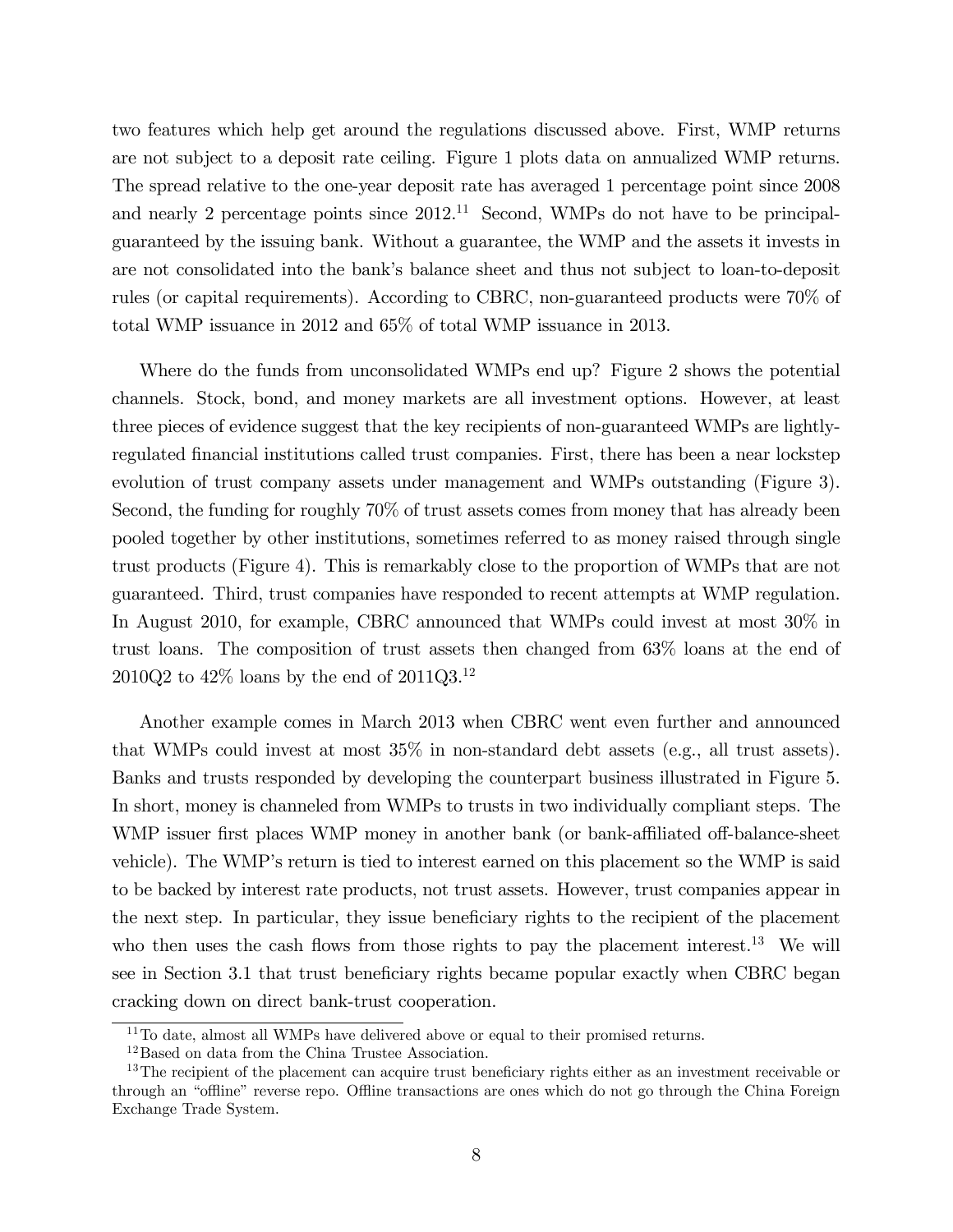Whether direct or indirect, cooperation between banks and trust companies is important for at least two reasons. First, it allows banks to make loans that might have otherwise violated banking regulations. Second, it involves a strong maturity mismatch. The mismatch can be gleaned by returning to Figures 1 and 4. Figure 1 shows that WMPs are predominantly short-term products. The median maturity has been around 3 months since 2008 and roughly 25% of WMPs have a maturity of 1 month or less. In contrast, Figure 4 shows that trust companies hold the majority of their assets as loans and long-term investments.<sup>14</sup> Further support for the long-term nature of trust company assets comes from the fact that trusts issued products with an average maturity of 1.7 years when trying to pool money on their own during the first half of  $2013^{15}$ 

#### 2.4 Measuring the Shadow Sector

The Financial Stability Board defines shadow banking as "credit intermediation [that] takes place in an environment where prudential regulatory standards ... are applied to a materially lesser or different degree than is the case for regular banks engaged in similar activities" (FSB)  $(2011)$ ). The cooperation between banks and trusts discussed in Section 2.3 satisfies this definition. First, it involves maturity transformation and thus constitutes banking in the sense of Diamond and Dybvig (1983). Second, it is funded by non-guaranteed WMPs which are booked off-balance-sheet and away from regulatory standards. We can therefore use non-guaranteed WMPs to get a conservative estimate of shadow banking in China. WMPs outstanding ballooned from 2% of GDP in 2007 to nearly 25% of GDP in 2014 (Figure 3). Also recall that roughly two-thirds of WMP issuance in 2012 and 2013 was non-guaranteed (CBRC). We thus estimate that Chinaís shadow banking system grew from a negligible fraction of GDP in 2007 to 16% of GDP in 2014.

To get a broader estimate of shadow banking, one can use the widely-cited data on total social financing constructed by China's National Bureau of Statistics.<sup>16</sup> Social financing includes bank loans, corporate bonds, equity, and other financing not accounted for by traditional channels. Roughly one-third of other financing takes the form of undiscounted banker's acceptances.<sup>17</sup> Removing these acceptances then leaves the most shadowy part of other financing, namely loans by trust companies and entrusted firm-to-firm loans. It is an

<sup>&</sup>lt;sup>14</sup>The sectorial composition of trust company assets has become more even over time, with infrastructure and real estate projects losing ground to industrial and commercial enterprises.

<sup>15</sup>Annual Report of the Trust Industry in China (2013).

<sup>&</sup>lt;sup>16</sup>See, for example, Elliott et al  $(2015)$ .

<sup>&</sup>lt;sup>17</sup>A banker's acceptance is basically a guarantee by a bank on behalf of a depositor. More precisely, the bank guarantees that the depositor will repay a third-party at a later date.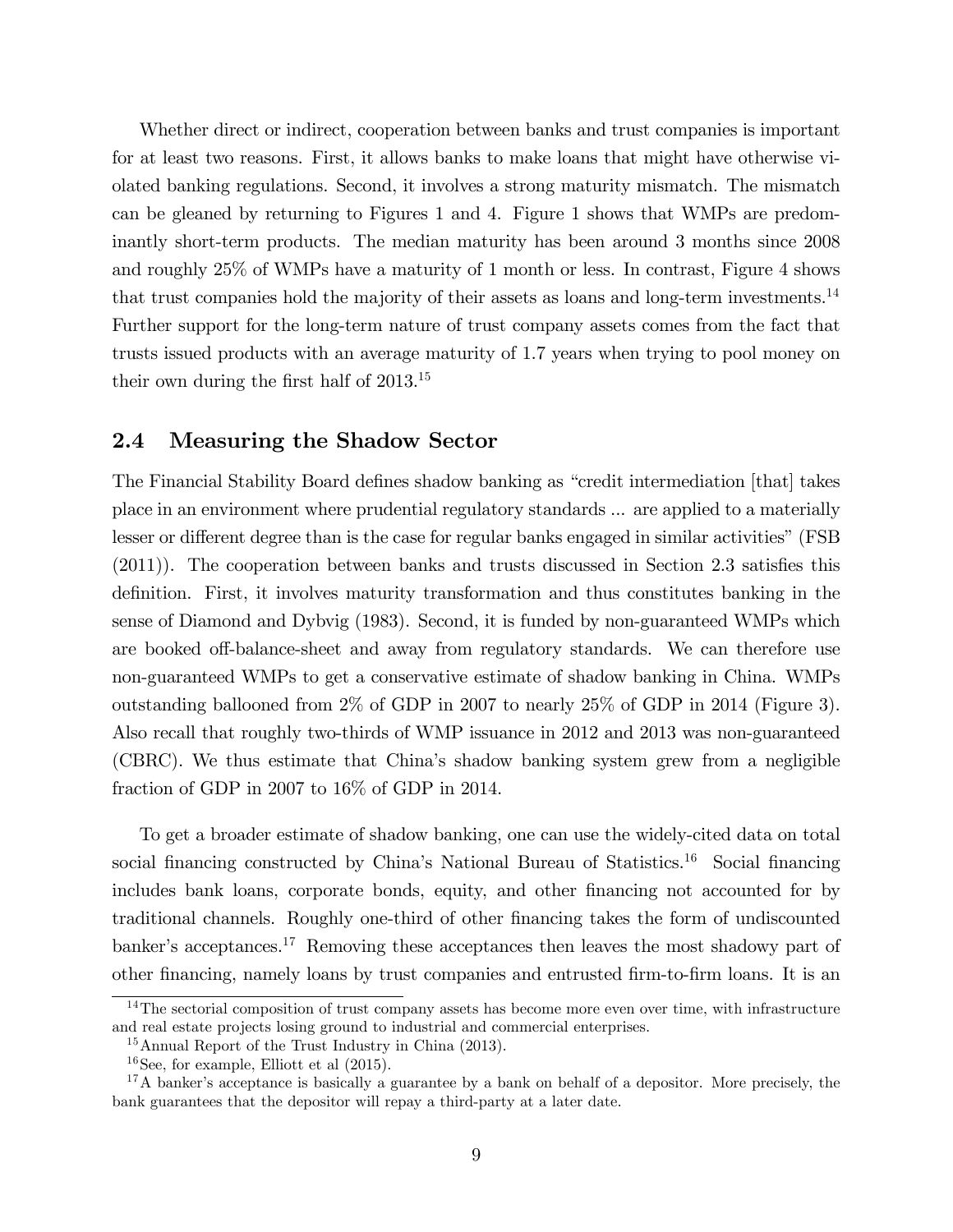open question how much entrusted lending also involves trust companies so we group trust and entrusted loans into one measure of shadow banking.<sup>18</sup> By this measure, shadow banking grew from 5% of GDP in 2007 to 24% of GDP in 2014. Notice that our conservative estimate of shadow banking based only on bank-trust cooperation still accounts for a sizeable amount of the broader measure.

### 3 Empirical Facts

This section establishes the core empirical facts that motivate our paper. Section 3.1 shows that loan-to-deposit rules triggered shadow banking among Chinaís small and medium-sized banks (henceforth SMBs). Section 3.2 documents an increase in total credit and shows that Chinaís four biggest banks (the Big Four) have become more aggressive in traditional lending. Section 3.3 shows that the Big Four are also manipulating interbank markets. Our primary dataset is the Wind Financial Terminal which provides information about individual wealth management products. It also provides some information about interbank conditions. In cases where Wind is insufficient, we collect data from bank annual reports, regulatory agencies, and financial association websites.

#### 3.1 Loan-to-Deposit Ratio as Regulatory Trigger

The raw loan-to-deposit ratio across all commercial banks averaged 67% between 2007 and  $2013$  so the 75% cap described in Section 2 appears slack at the aggregate level. A different story emerges from the cross-section. Figure 6 plots the loan-to-deposit ratios of the Big Four and the joint-stock commercial banks  $(JSCBs).<sup>19</sup>$  As a group, the JSCBs are just satisfying the 75% cap, averaging an end-of-year loan-to-deposit ratio of 74% between 2007 and 2013. That the 75% cap is a binding constraint for the JSCBs is evidenced by the fact that these banks have a noticeably higher loan-to-deposit ratio when the ratio is calculated using average balances during the year rather than end-of-year balances. It is not until CBRC increases its monitoring frequency (see Section 2.2) that the difference between the end-ofyear and average balance ratios for JSCBs begins to disappear. In contrast, the Big Four are not constrained by the 75% cap: their loan-to-deposit ratio has been comfortably below 75% for the past decade and there is virtually no difference between their average balance and

 $18$ Allen et al (2015) study entrusted loans made by publicly traded firms. These firms are required to disclose the loans. The authors find that public firms accounted for  $10\%$  of the total amount of entrusted loans reported by the central bank in 2013.

<sup>&</sup>lt;sup>19</sup>Historical balance sheet data for city and rural banks is spotty (particularly when it comes to average daily balances) so these banks are excluded from Figure 6.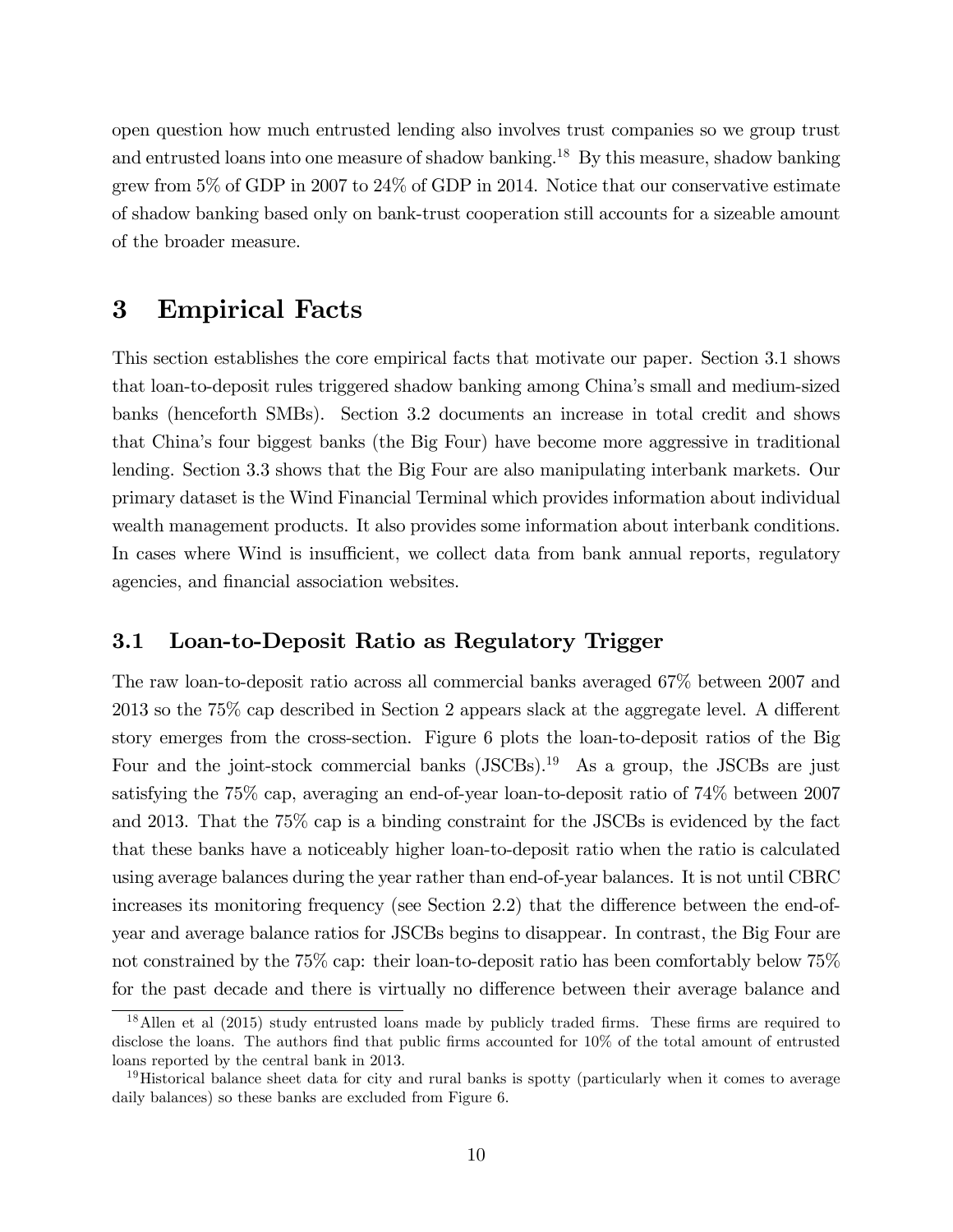end-of-year ratios.<sup>20</sup> We exploit this cross-sectional difference in Subsection 3.1.1. We will then present a case study in Subsection 3.1.2 which connects changes in WMP characteristics with changes in CBRC's monitoring frequency to provide some time-varying evidence on the role of loan-to-deposit rules.

#### 3.1.1 Big Four versus Small and Medium-Sized Banks

Heterogeneity in the bindingness of the 75% cap suggests a natural test: if enforcement of the cap did indeed trigger shadow banking, then we should see small and medium-sized banks moving much more heavily into WMPs (and in particular off-balance-sheet WMPs) than the Big Four. We should also see much higher holdings of trust beneficiary rights by SMBs once CBRC restricts direct cooperation between banks and trusts. We confirm these predictions here.

Between 2008 and 2014, SMBs accounted for 73% of all new WMP batches. The SMBs are thus disproportionately more involved in WMP issuance than the Big Four. The SMBs are also disproportionately more involved in non-guaranteed WMPs. Between 2008 and 2014, SMBs issued 57% of their WMP batches without a guarantee while the Big Four issued 46% of their WMP batches without a guarantee. The gap widens to 62% for SMBs versus 43% for the Big Four in the second half of our sample. These estimates are based on product counts since Wind does not yet have complete data on the total funds raised by each product. However, using data from CBRC and the annual reports of the Big Four, we estimate that SMBs accounted for roughly 64% of non-guaranteed WMP balances outstanding at the end of 2013.<sup>21</sup>

Turning to trust beneficiary rights (TBRs), Figure 7 shows a dramatic rise in TBR holdings among joint-stock banks when CBRC cracked down on bank-trust cooperation in 2013. There was no similar rise in TBR holdings among the Big Four. Figure 7 also shows that the joint-stock banks accommodated their increase in TBR holdings by keeping fewer balances at banks and other financial institutions (dashed black line). In other words, the JSCBs did not sacrifice loans in order to hold TBRs. The JSCBs' substitution away from balances at banks is also visible in the blue bars in Figure 7: both the JSCBs and the Big

 $20$ A common story is that the government uses individual loan quotas to impose even stricter limits on big banks. In practice though, quotas are negotiable, particularly for the Big Four who have more bargaining power than SMBs.

 $21$ The entire WMP balance in Bank of China's annual report is described as an unconsolidated balance yet the micro data includes several guaranteed batches for this bank that would not have matured by the end of 2013. We therefore remove Bank of China and rescale the other banks in the Big Four to back out our 64% estimate for SMBs.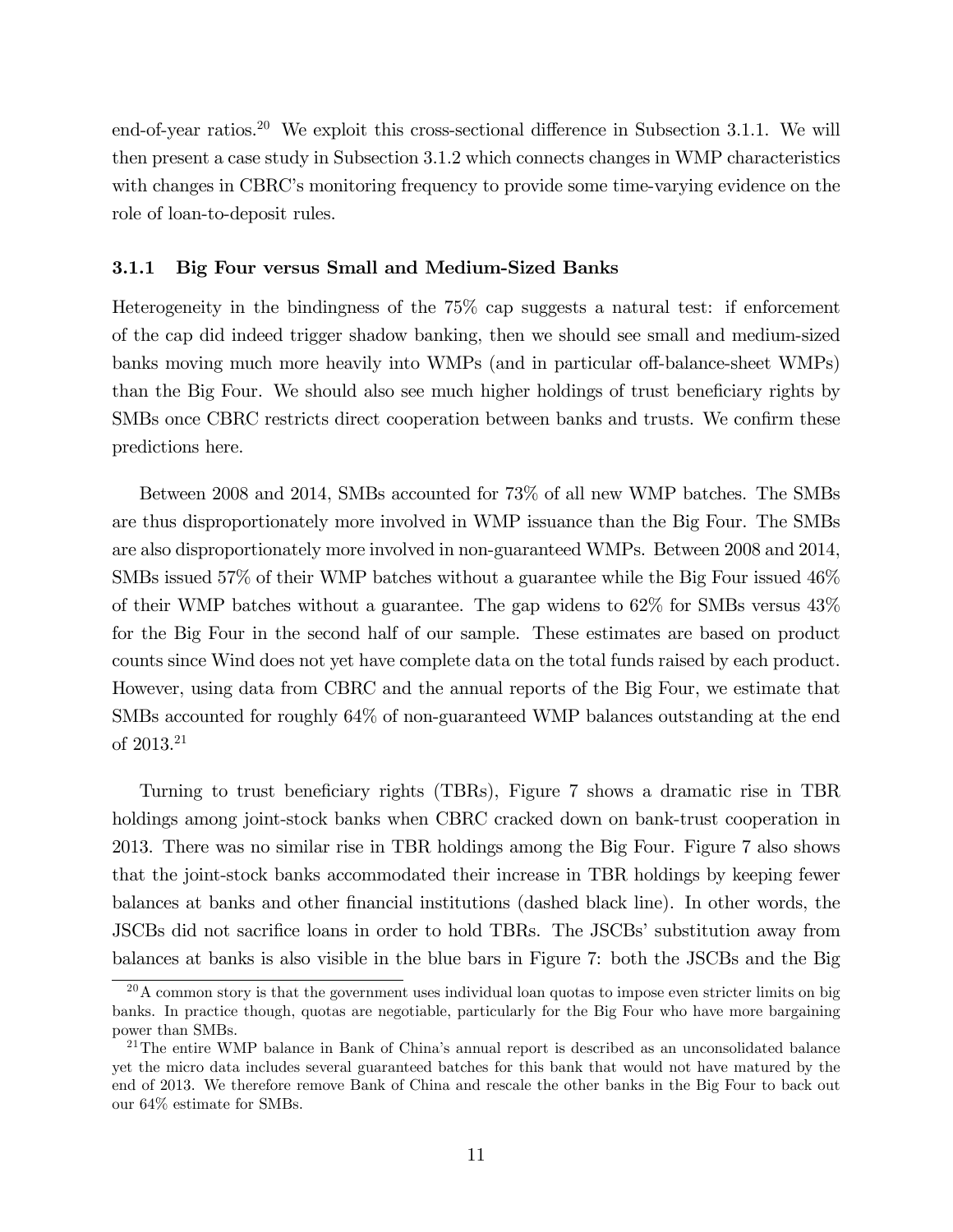Four have experienced decreases in balances owed to banks. However, unlike the Big Four, the JSCBs have attracted sufficiently more balances from non-bank financial institutions (red bars). Off-balance-sheet vehicles that hold unguaranteed WMPs would be classified as non-bank financial institutions. Effectively, the off-balance-sheet vehicle of one JSCB places money with another JSCB. The other JSCB then uses returns from its TBR holdings to pay interest on the placement. This is exactly the counterpart business discussed in Section 2.3. In principle, even more counterpart business could be occurring between the vehicles themselves (e.g., vehicles can hold TBRs and placements can occur between vehicles).

We have now documented that shadow banking activities are dominated by SMBs. Granger causality tests bolster this result. Using monthly detrended data on WMP batches between January 2007 and September 2014, the null hypothesis that WMP issuance by SMBs does not Granger-cause WMP issuance by the Big Four is rejected at  $1\%$  significance, regardless of the detrending method or the number of lags. The opposite hypothesis that WMP issuance by the Big Four does not Granger-cause WMP issuance by the SMBs cannot be rejected at  $10\%$  significance. Therefore, the impetus for WMPs is indeed coming from small and medium-sized banks. The intuition goes back to the nature of China's banking regulations. Recall from Section 2.2 that China has historically had a binding ceiling on deposit rates. Such a ceiling stiáes deposit rate competition and favors banks with deeper and better-established retail networks (i.e., the Big Four). Also recall that China tightened loan-to-deposit rules just as SMB lending was picking up. Unable to comply with the tighter loan-to-deposit rules by attracting more deposits and unwilling to forgo profitable lending opportunities, SMBs had the most to gain from shadow banking.

In principle, SMBs could also be using off-balance-sheet WMPs to skirt capital requirements. However, data from Bankscope suggests that the average SMB held more than the minimum capital requirement even before CBRC adopted the Basel framework in 2004. This is consistent with our discussion. In principle, banks should only want to skirt capital requirements that force them to switch from cheap funding (deposits) to more expensive funding (capital). However, precisely because cheap deposits are difficult for the average SMB to attract, it makes sense that SMBs have traditionally had high capital ratios.

#### 3.1.2 Case Study of China Merchants Bank

Among small and medium-sized banks, China Merchants Bank (CMB) is an important issuer of wealth management products. In 2012, it accounted for only 3% of total banking assets but 5.2% of WMPs outstanding at year-end and 17.7% of all WMPs issued during the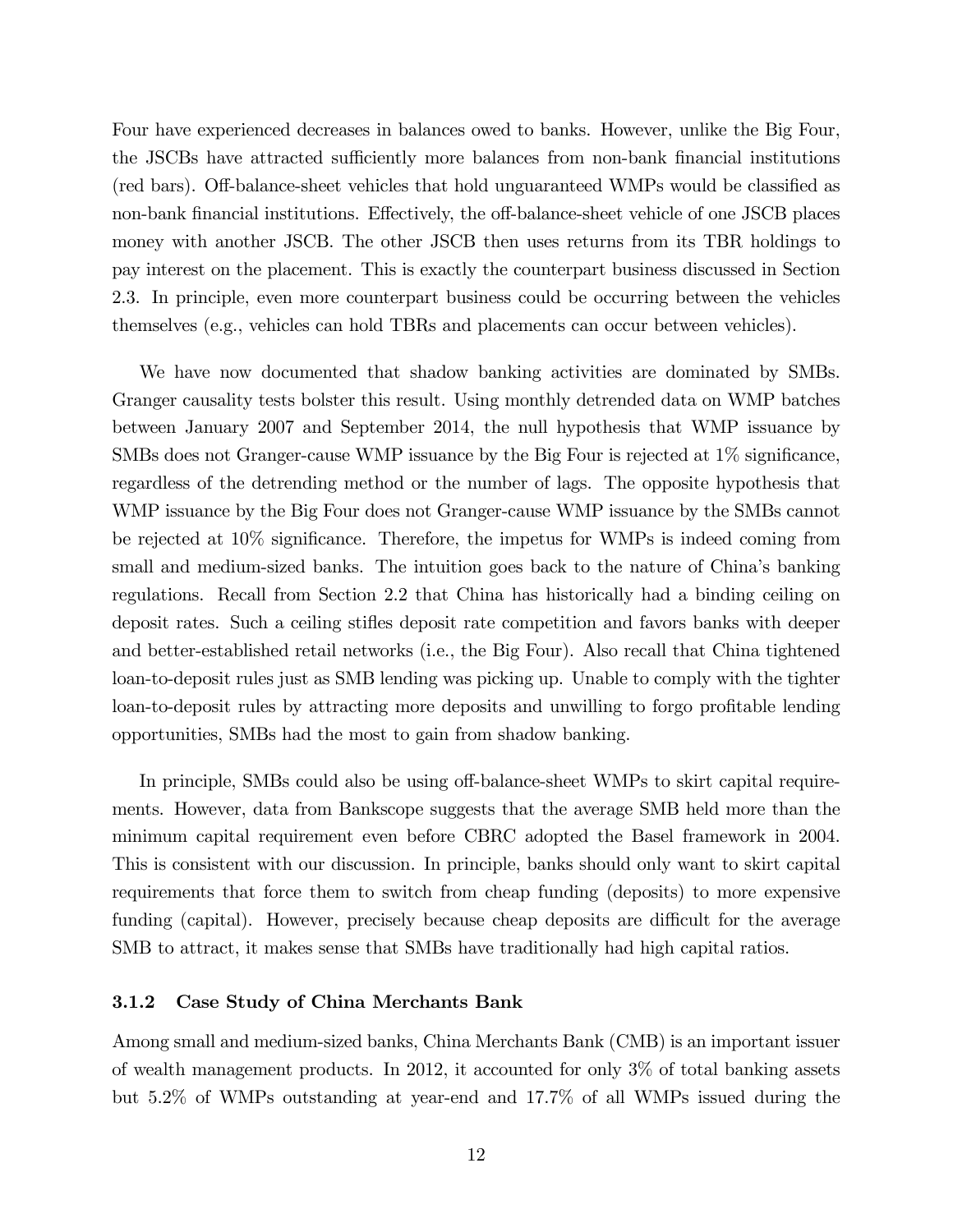year.<sup>22</sup> The time-variation in CMBís product characteristics will provide further evidence that WMPs are a response to loan-to-deposit rules.

It is useful to note that CMB's loan-to-deposit ratio exhibits much the same patterns as the aggregate JSCB ratios in Figure 6. CMB is one of the twelve joint-stock banks. CMB averaged an end-of-year loan-to-deposit ratio of 74% between 2007 and 2013, just satisfying the 75% cap. When calculated using average balances during the year rather than end-ofyear balances, CMBís loan-to-deposit ratio averaged 82% over the same period. The growth in CMBís wealth management products has been dramatic. Annual issuance increased from RMB 0.1 trillion in 2007 to RMB 0.7 trillion in 2008 before reaching almost RMB 5 trillion in 2013. At the end of both 2012 and 2013, CMB had about 83% of its outstanding WMP balances booked off-balance-sheet. Based on notes to the financial statements, figures for earlier years were likely higher.

Count data from Wind indicates that 44% of new WMP batches issued by CMB in 2008 were backed by credit assets and notes. This figure rose to  $63\%$  in 2009, consistent with our argument that WMPs were driven by stricter enforcement of loan-to-deposit caps.<sup>23</sup> The use of credit and notes as backing assets has since fallen due to CBRC's rules on (direct) bank-trust cooperation. CMB now backs most of its WMPs with interest rate products, engaging in the counterpart business discussed in Section 2.3.

Further evidence on the importance of loan-to-deposit rules comes from changes in WMP maturity. Figure 8 reveals a sizeable drop in the median maturity of CMB's non-guaranteed products, from just over 4 months in late 2009 to just under 1 month by mid-2011. This drop does not occur for guaranteed WMPs nor is it matched by a drop in the promised annualized yield on non-guaranteed products. Instead, the drop in CMB's non-guaranteed maturity coincides with changes in CBRC's monitoring of loan-to-deposit ratios. Recall from Section 2.2 that CBRC focused on the end-of-year ratio until late 2009, the end-of-quarter ratio until late 2010, and the end-of-month ratio until mid-2011. CMB thus shortened the maturity of its non-guaranteed products as the frequency of CBRC exams increased.

How can maturity be used to thwart more frequent exams? Upon maturity, the principal and interest from a non-guaranteed (off-balance-sheet) WMP are automatically transferred to the buyer's deposit account. A buyer who wants to roll-over his investment then contacts his bank to have the transfer reversed. In the time between the transfer and the reversal

<sup>22</sup>Based on data from KPMG, CBRC, and China Merchants Bank.

 $^{23}$ The rise in credit and notes as backing assets between 2008 and 2009 also appears for small and mediumsized banks as a whole  $(32\%$  to  $41\%)$  but not for the Big Four  $(41\%$  to  $37\%).$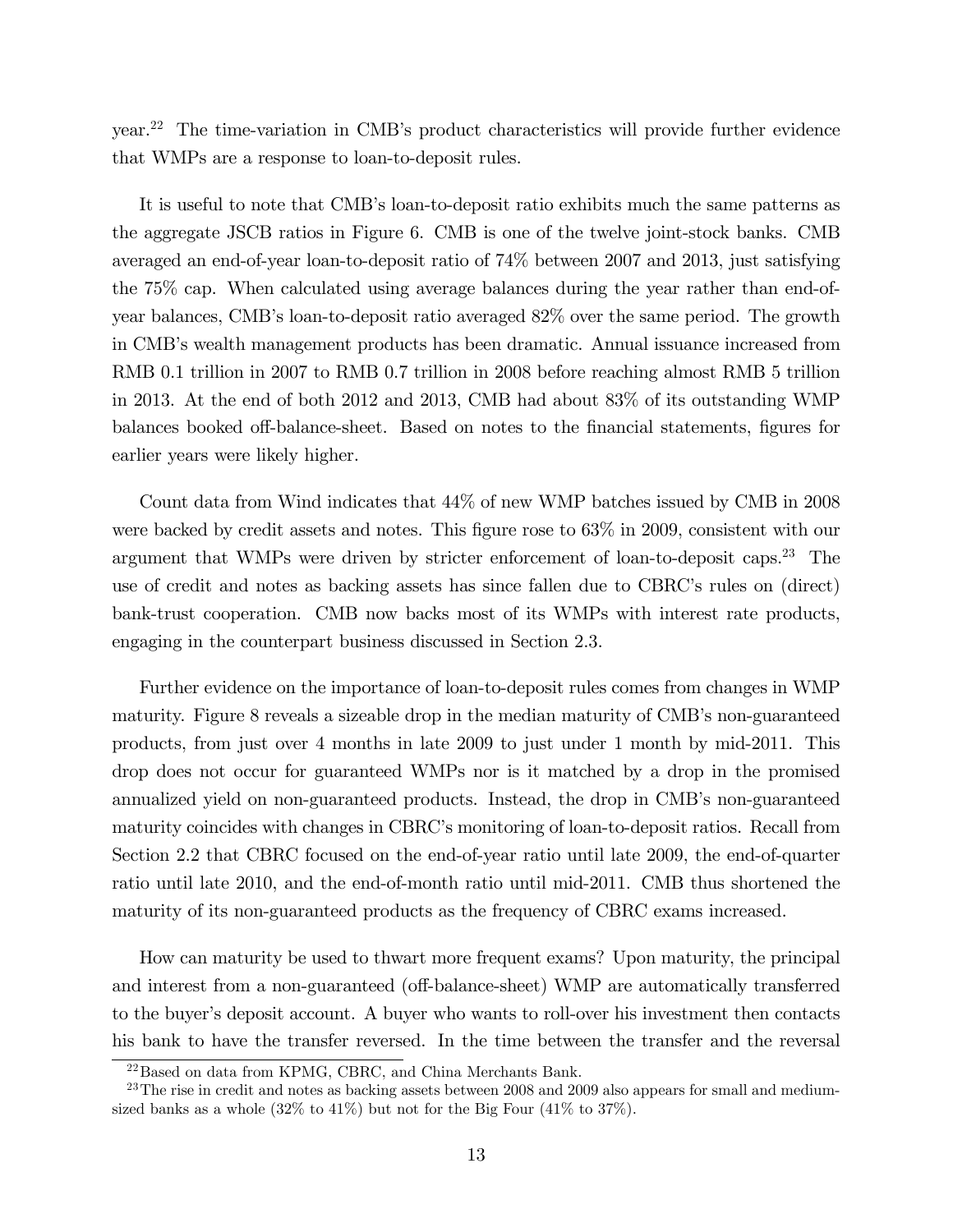though, reserves and deposits rise, lowering the loan-to-deposit ratio observed by CBRC.<sup>24</sup> In the first half of 2011, CMB's non-guaranteed products had a median maturity of just under 1 month which enables the window dressing that thwarts the end-of-month exams. To make this point more concrete, we look at the maturity of each non-guaranteed batch relative to its issue date. Approximately 15% of the non-guaranteed batches issued by CMB between January 2008 and December 2010 would have matured near a month-end. This fraction jumped to 40% in early 2011. Arbitraging on maturity became harder in mid-2011 as CBRC began monitoring average daily ratios. Accordingly, Figure 8 shows that CMB's median non-guaranteed maturity has returned to roughly 3 months. The fraction of non-guaranteed batches set to mature near a month-end has also fallen back below  $20\%$ <sup>25</sup>

#### 3.2 Evolution of Total Credit

We have now established that small and medium-sized banks use WMPs to get around stricter loan-to-deposit rules. WMP issuance has grown substantially and, given the high fraction of non-guaranteed WMPs, shadow lending by trust companies has also been able to grow. At the same time, lending by traditional banks has grown too. Commercial banks for which Bankscope has complete data collectively added RMB 40 trillion of new loans between 2007 and 2014, pushing the ratio of traditional lending to GDP from 75% in 2007 to 95% in 2014. Adding this to the growth of the shadow sector estimated in Section 2.4, we get a 35 percentage point increase in the ratio of total credit to GDP. This translates into a roughly 10 percentage point increase in Chinaís credit-to-savings ratio, which we estimate rose from 65% in 2007 to 75% in 2014.

Let us now take a closer look at the Big Four. Section 3.1 showed them to be fairly passive in shadow banking so we are interested to see how, if at all, they have contributed to traditional lending. One indication that the Big Four have become increasingly aggressive in traditional lending comes from Figure 6: their loan-to-deposit ratio was falling prior to 2008 but has been rising ever since. This rise reflects both higher loan growth and lower deposit growth. From 2005 to 2008, loans and deposits at the Big Four grew at annualized rates of 10.9% and 14.1% respectively. From 2008 to 2014, these rates were 16.7% and 12.3% respectively.

Why did big banks lend more aggressively against weaker deposit growth exactly when

<sup>&</sup>lt;sup>24</sup>Keeping the automatic deposits as reserves is one approach. Another is to bring loans back on balance sheet in the form of trust beneficiary rights. The data suggest that CMB just recorded reserves between 2009 and 2011.

 $^{25}$ We see similar trends for SMBs as a whole but not for the Big Four.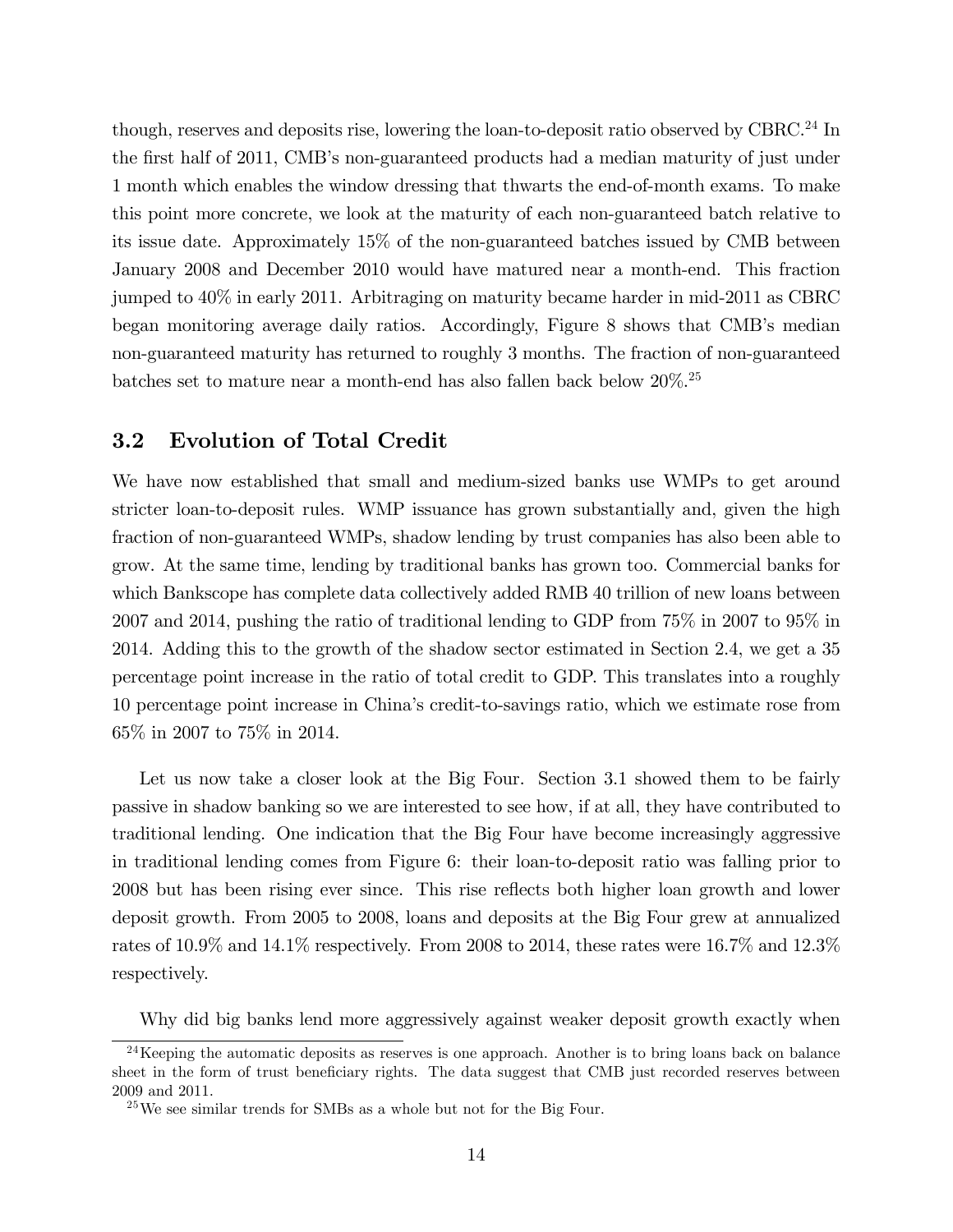regulators began enforcing loan-to-deposit caps? A common explanation is the two-year RMB 4 trillion stimulus package announced by Chinaís State Council in late 2008. Appendix D shows that, absent the stimulus, the Big Four's loan-to-deposit ratio would have still increased markedly, from 0.57 in 2008 to 0.67 in 2014. This is around three-quarters of the increase that actually happened (see Figure 6) so stimulus is an incomplete explanation of why big banks have become less liquid. China's overall credit boom is also not fully explained by the stimulus package: as shown in Appendix D, stimulus explains around 40% of the 10 percentage point increase in the aggregate credit-to-savings ratio since 2007.

### 3.3 Price Manipulation on Interbank Markets

We argue that the main reason the Big Four have become less liquid is to tighten interbank conditions and put pressure on the shadow banking activities of SMBs. Before formalizing our argument, this section provides evidence that big banks can and do manipulate the interbank market against SMBs, leading to higher and more volatile interbank interest rates.

We first document the importance of big banks on the interbank repo market.<sup>26</sup> Wind reports daily net positions by bank type starting in July 2009 and ending in September 2010. We find the primary liquidity providers in this sample to be the big banks. The secondary liquidity providers are China's three policy banks.<sup>27</sup> Specifically, on the 285 (out of 309) trading days where big banks and policy banks were both net lenders, big banks were the main net lender 93% of the time. Moreover, when big banks were the main net lender, their net lending was 4.2 times that of policy banks. In contrast, when policy banks were the main net lender, their net lending was only 1.6 times that of big banks. Another potentially useful way to summarize the importance of big banks is to report the correlation between the interbank interest rate and interbank lending by big banks versus policy banks. Figure 9 shows an upward trend in monthly average interbank interest rates since 2009 despite fairly large monetary injections by China's central bank. Figure 9 also shows that June 2013 was a particularly dramatic month for interbank markets in China. We obtain transaction-level data for June 2013 and use it in the remainder of this section.

The correlation between the overnight repo rate (ONR) and the amount lent by big banks to JSCBs in June 2013 was -0.38. In contrast, the correlation between the ONR and the amount lent by policy banks to JSCBs was 0.13. A similar pattern emerges for lending to

 $26$ We focus on the interbank repo market rather than the uncollateralized money market since the former is much bigger than the latter.

<sup>&</sup>lt;sup>27</sup>The policy banks typically raise money in bond markets to fund economic development projects approved by the central government.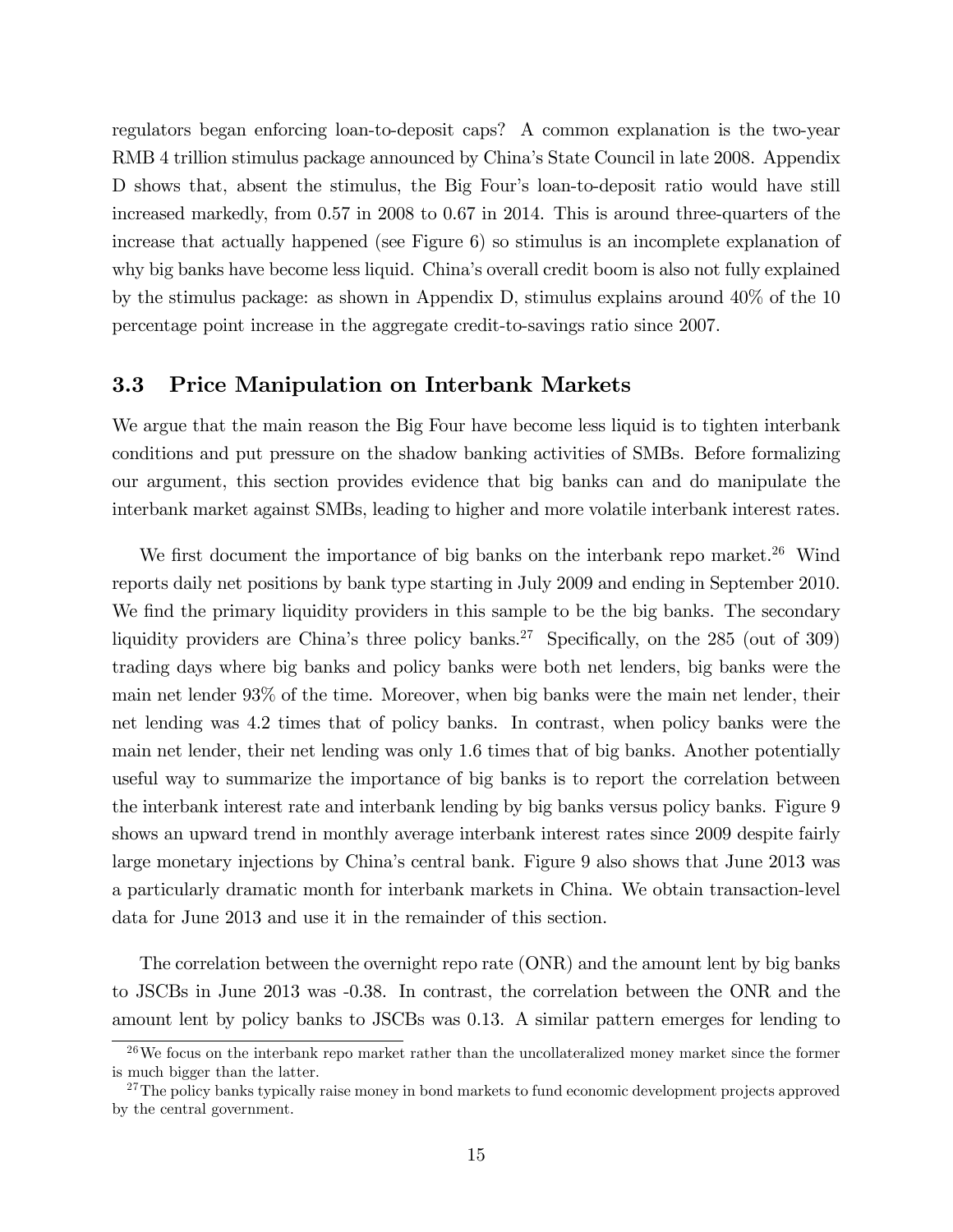other SMBs: the correlation between the ONR and the amount lent by big banks to other SMBs was -0.62 while the correlation between the ONR and the amount lent by policy banks to other SMBs was only -0.22. The much stronger (negative) correlation between interbank lending by big banks and the interbank rate repo rate is consistent with big banks affecting interbank conditions.

We now dig deeper into the June 2013 data to present more causal evidence about the role played by big banks in the interbank market. Banks in general experienced some liquidity pressure in early June 2013 as companies withdrew deposits to pay taxes and households withdrew ahead of a statutory holiday.<sup>28</sup> Accordingly, the weighted average interbank repo rate rose from 4.64% on June 3 to 9.33% on June 8 before falling back down to 5.37% on June 17. Most of the seasonal pressures seemed to have subsided yet interbank rates rose again on June 20 after the central bank indicated it would not inject extra liquidity. The weighted average repo rate hit 11.57%, with minimum and maximum rates of 4.1% and 30% respectively. For comparison, the minimum and maximum rates on June 3 were 3.87% and 5.32% respectively.

The main net lenders in the interbank repo market on June 20 were the policy banks. As discussed above, policy banks are usually not the main net lenders. The situation was very different on June 20. Big banks were reluctant to lend (Figure 10(a)) and eager to borrow, amassing RMB 50 billion of net borrowing by the end of the trading day. This left policy banks as the main source of interbank liquidity. Figure 10(b) shows a sharp increase in policy bank lending, much of which was absorbed by the big banks. This behavior by the big banks crowded out small and medium-sized banks. For example, as shown in Figure 11, JSCBs paid a lot more for non-policy bank loans on June 20 than they did for policy bank loans. It then stands to reason that JSCBs would have liked a higher share of policy bank lending. Instead, they received 20% of what policy banks lent on June 20, down from an average of  $28\%$  over the rest of the month.<sup>29</sup> City and rural banks also faced large price differentials between policy and non-policy bank loans. However, their share of policy bank lending on June 20 was 22%, well below an average of 47% over the rest of the month.

Were big banks borrowing on June 20 because they really needed liquidity? Two pieces of evidence suggest no. First, their ratio of repo lending to repo borrowing was 0.7, with 71% of the loans not directed towards other big banks or policy banks. If the Big Four were

 $28$  The Economist, "The Shibor Shock," June 22, 2013.

 $^{29}$ For completeness, the overnight and 7 day maturities shown in Figure 11 were almost 94% of JSCB borrowing on June 20. They were also 100% of JSCB borrowing from policy banks on this date. There were no major differences in the haircuts imposed by policy banks versus other lenders.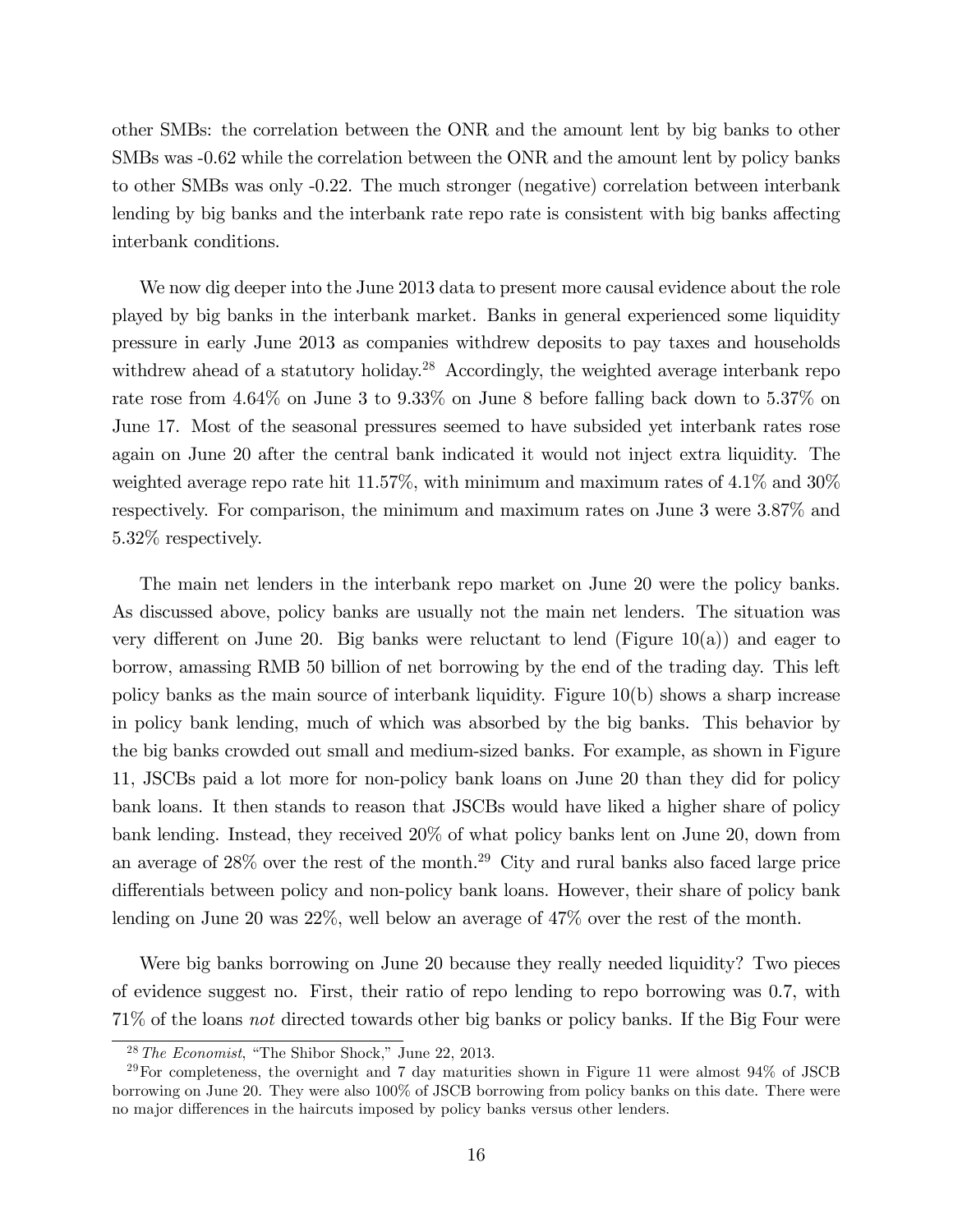in dire need of liquidity on June 20, we would expect to see very little outflow. Second, the repo activities of big banks involved a maturity mismatch. Excluding transactions within the Big Four, overnight trades accounted for 96% of big bank borrowing but only 83% of big bank lending to non-policy banks. Roughly 80% of policy bank lending to banks outside the Big Four was also at the overnight maturity. If big banks really needed liquidity on June 20, we would expect the maturity of their lending to be closer to the maturity of their borrowing. Instead, it was closer to the maturity offered by policy banks to borrower groups that policy banks and big banks had in common.

Figure 12 shows that big banks also commanded an abnormally high interest rate spread on June 20. In particular, their weighted average lending rate was 266 basis points above their weighted average borrowing rate. This is high relative to other banks: city banks and JSCBs commanded spreads of 46 and 113 basis points respectively. It is also high relative to other days in the sample: on any other day in June 2013, the spread commanded by big banks was between -40 and 58 basis points.

Finally, we look at dispersion in the lending rates charged by the Big Four and find evidence of collusive pricing.<sup>30</sup> In June 2013, the average daily coefficient of variation for overnight lending rates offered by big banks was  $62\%$  of the average coefficient for JSCBs and  $29\%$  of the average coefficient for city banks. These figures were 61% and 21% respectively on June 20. The data thus reveals more uniform pricing among big banks than among SMBs.

A common narrative is that Chinaís interbank market tightened on June 20 because the central bank wanted to shock and discipline it. Our evidence challenges this narrative in two ways. First, the policy banks were lending a lot of money at fairly low interest rates. Given their political nature, they would not have behaved this way had the central bank really wanted to shock the market. Second, the Big Four were manipulating the interbank market by absorbing liquidity and intermediating it to SMBs at much higher interest rates. This evidence also shows that the Big Four deviate from the line of the state in significant ways. It will thus be fruitful to approach their behavior as a privately optimal choice rather than dictum from the government.

# 4 A Unifying Theory of the Facts

The previous section established a set of facts about Chinaís banking system: (1) stricter loan-to-deposit rules triggered shadow banking among small and medium-sized banks; (2)

 $30\,\text{We exclude lending rates charged to policy banks given the proximity of policy banks to the government.}$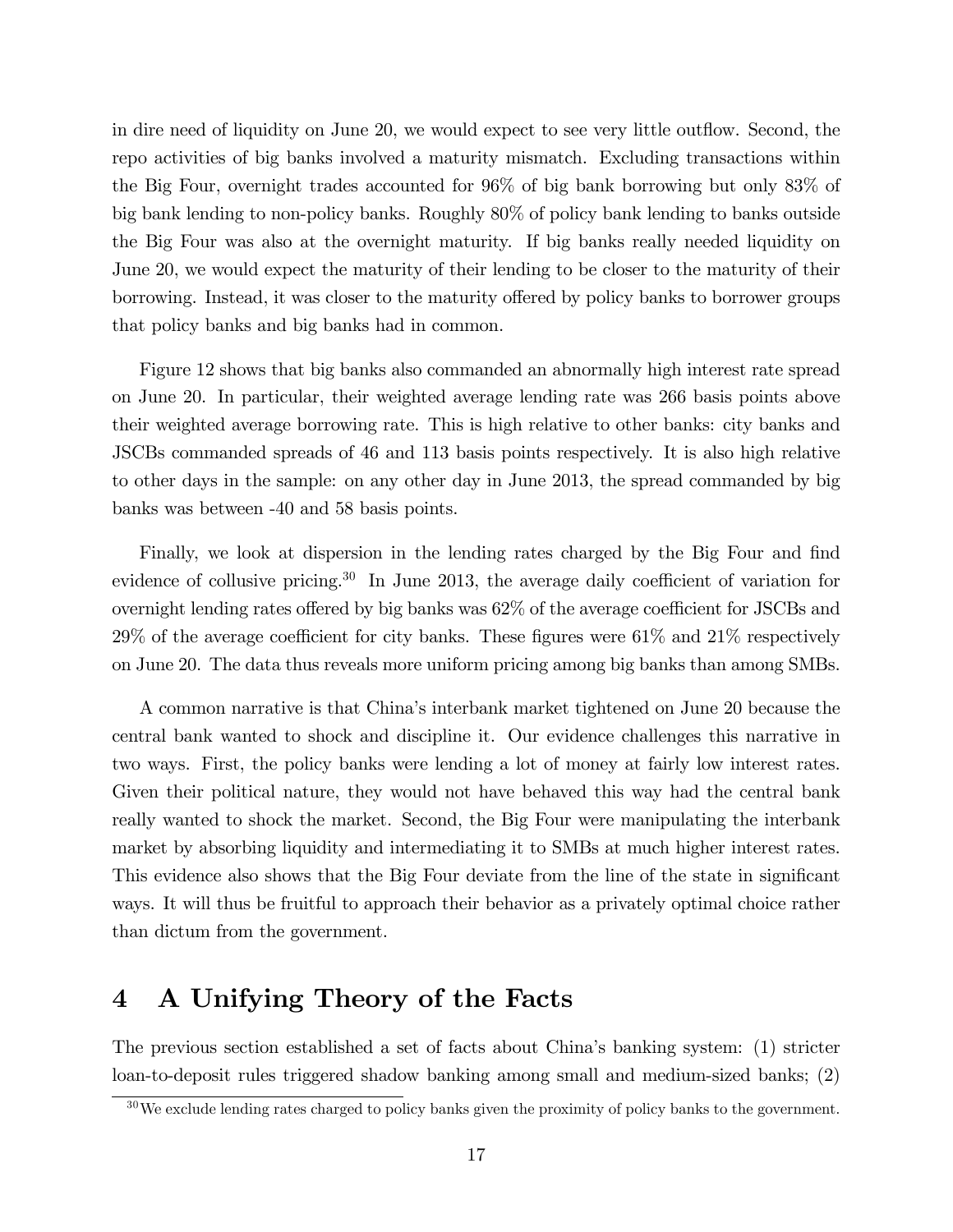big banks have become less liquid and are manipulating the interbank market; (3) total credit and interbank interest rates have both increased. We now build a banking model that connects all the facts. In particular, we connect interbank manipulation by the Big Four with shadow banking by the SMBs and show that the net effect of a tighter loan-to-deposit cap is indeed more credit and a higher interbank rate. In other words, stricter regulation has been entirely counter-productive.

Our model has three main ingredients: liquidity shocks, an interbank market for reserves, and heterogeneity in interbank market power. The last ingredient is motivated by the evidence in Section 3.3, namely the fact that the Big Four can change interbank prices if they so choose. To isolate the contribution of this ingredient and expound the mechanisms behind our quantitative results in Section 5, we proceed in steps. Section 4.1 begins by describing an environment without heterogeneity. Section 4.2 then shows that this environment only delivers some of the facts, namely the rise of shadow banking after stricter loan-to-deposit rules but not the increase in total credit or the increase in interbank interest rates. Heterogeneity in interbank market power is introduced in Section 4.3 and shown to deliver a much more comprehensive picture in Section 4.4.

#### 4.1 Benchmark Model

There are three periods,  $t \in \{0, 1, 2\}$ , and a unit mass of risk neutral banks,  $j \in [0, 1]$ . The economy is endowed with  $X > 0$  units of funding. Let  $X_j$  denote the amount of funding obtained by bank j at  $t = 0$ , where  $\int X_j d_j = X$ .

Each bank can invest in a project which returns  $(1 + i_A)^2$  per unit invested. Projects are long-term, meaning that they run from  $t = 0$  to  $t = 2$  without the possibility of liquidation at  $t = 1$ . However, banks are subject to short-term idiosyncratic liquidity shocks which must be paid off at  $t = 1$ . More precisely, bank j must pay  $\theta_j X_j$  at  $t = 1$  in order to continue operation. The exact value of  $\theta_j$  is drawn from a two-point distribution:

$$
\theta_j = \begin{cases} \theta_\ell & prob. \pi \\ \theta_h & prob. 1 - \pi \end{cases}
$$

where  $0 < \theta_{\ell} < \theta_h < 1$  and  $\pi \in (0, 1)$ . Each bank learns the realization of its shock in  $t = 1$ . Prior to that, only the distribution is known.

To make the model more concrete, we can interpret the liquidity shocks through the lens of Diamond and Dybvig (1983). In particular, banks attract funding at  $t = 0$  by offering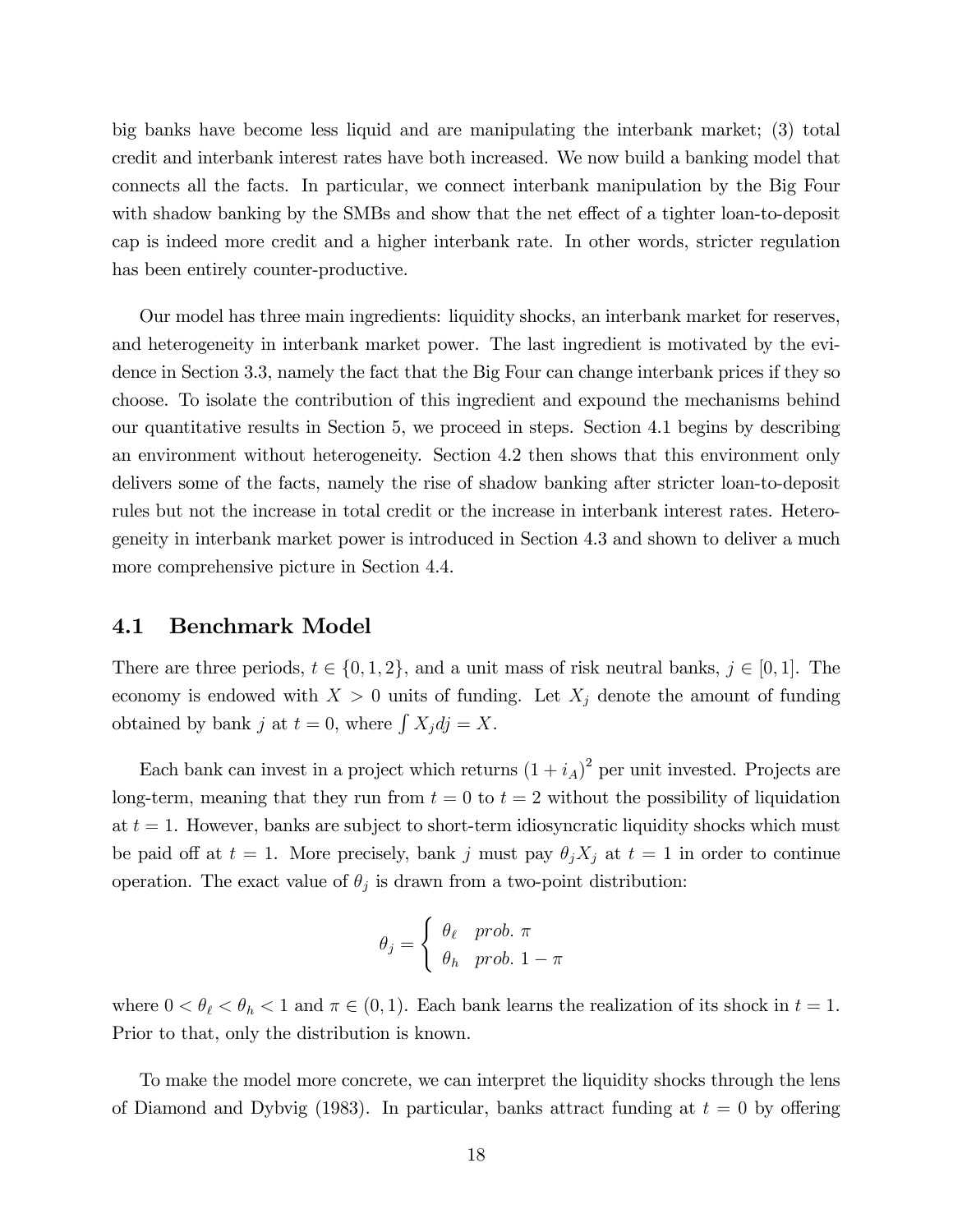liquidity services (e.g., deposits and/or WMPs) to owners of the funding endowment (e.g., households). The shock  $\theta_j$  then represents the fraction of households that withdraw their deposits and WMPs from bank j at  $t = 1$ .

Let us now spell out the liquidity services provided by banks. A dollar deposited at  $t = 0$ becomes  $1 + i_B$  if withdrawn at  $t = 1$  and  $(1 + i_D)^2$  if withdrawn at  $t = 2$ . A WMP involves the same returns plus an additional return  $\xi_j$ . To ease the exposition, suppose  $\xi_j$  only accrues if the WMP is held until  $t = 2$ . In Diamond and Dybvig (1983), banks choose deposit rates to achieve optimal risk-sharing for households. In China, the government essentially set deposit rates through binding ceilings (Section 2.2). We therefore treat  $i_B$  and  $i_D$  as exogenous.<sup>31</sup> Without loss of generality for the analytical results, we can then normalize  $i_B = i_D = 0$  and interpret the other interest rates in the model as spreads relative to this normalization.

Let  $D_j$  denote the funding attracted by bank j in the form of traditional deposits. The funding attracted in the form of WMPs is  $W_j$ , with  $X_j \equiv D_j + W_j$ . In the data, deposits and WMPs co-exist despite the fact that WMPs pay higher returns (even after potential risk adjustments). This suggests that deposits have a convenience value which stops households from switching entirely to WMPs. We will thus model  $D_j$  and  $W_j$  as continuous functions. Consider for example:

$$
W_j = \omega \xi_j \tag{1}
$$

$$
D_j = X - \rho_1 \xi_j - \rho_2 \overline{\xi}
$$
 (2)

where  $\xi$  denotes the average WMP return and  $\omega$ ,  $\rho_1$ , and  $\rho_2$  are non-negative constants. Each individual bank takes  $\overline{\xi}$  as given. A symmetric equilibrium requires  $\xi_j = \overline{\xi}$  and  $X_j = X$  for all  $j$  so we must impose:

$$
\omega=\rho_1+\rho_2
$$

This then allows us to write bank  $j$ 's funding share as:

$$
X_j = X + \rho_2 \left( \xi_j - \overline{\xi} \right) \tag{3}
$$

The key feature of (1) and (2) is that higher WMP returns prompt a partial substitution from deposits to WMPs. A simple microfoundation for the specific functional forms used is sketched in Appendix B.

<sup>&</sup>lt;sup>31</sup>See Diamond and Kashyap (2015) for another Diamond-Dybyig environment with exogenously given deposit rates. They motivate by saying that households have an exogenous outside option which puts a floor on deposit rates and, without competition between banks, the áoor binds. In our model, the government just sets the ceiling equal to the outside option.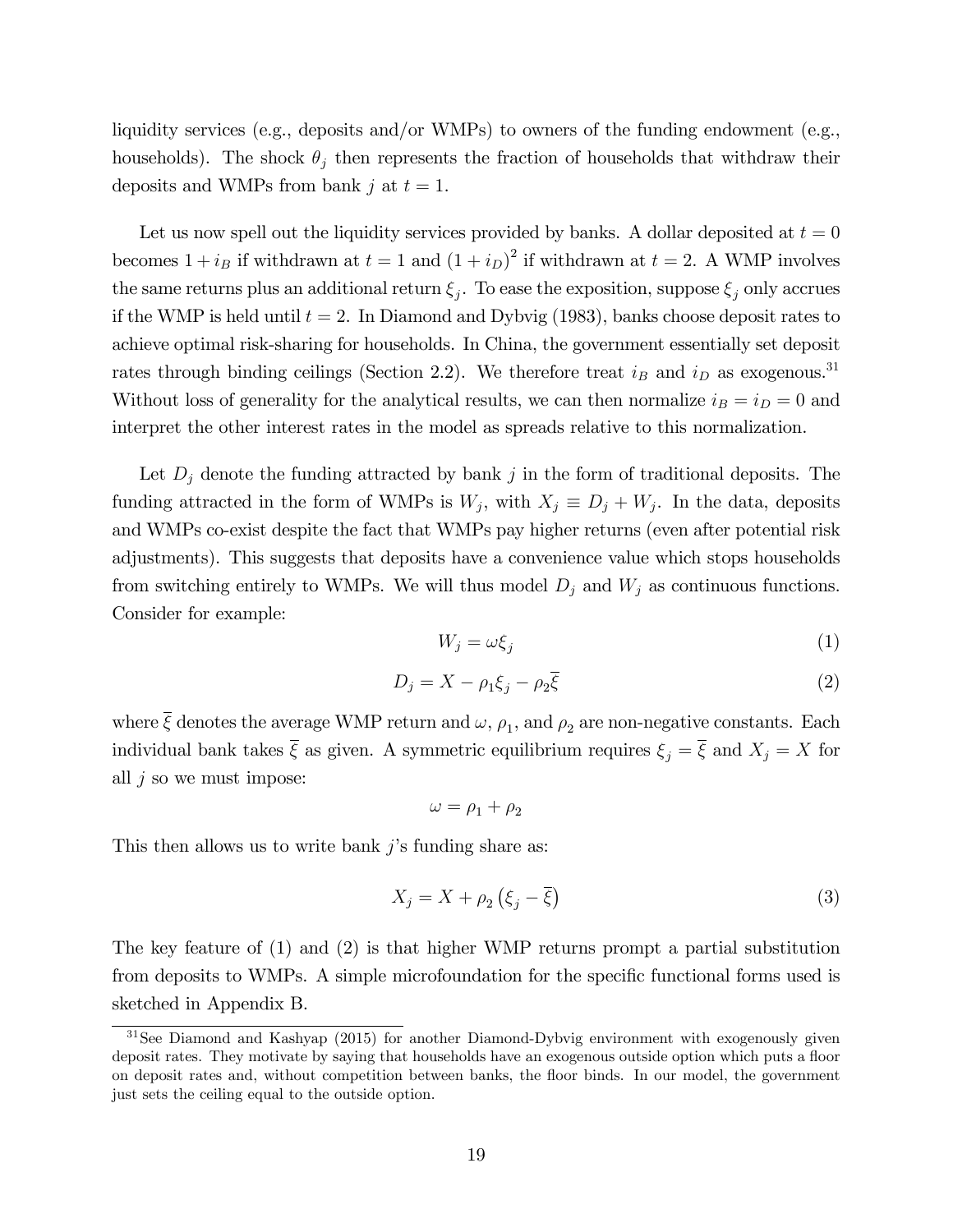We now describe how banks use their funds. The maturity mismatch between investment projects and liquidity shocks introduces a role for reserves (i.e., savings which can be used to pay realized liquidity shocks). The division of  $X_j$  into investment and reserves is chosen at  $t = 0$ . Let  $R_j \in [0, X_j]$  denote the reserve holdings of bank j. If  $\theta_j < \frac{R_j}{X_j}$  $\frac{R_j}{X_j}$ , then bank j has a reserve surplus at  $t = 1$ . Otherwise  $(\theta_j > \frac{R_j}{X_s})$  $\frac{R_j}{X_j}$ , it has a reserve shortage.

An interbank market exists at  $t = 1$  to redistribute reserves across banks. The interest rate in this market is  $i_L$ . Banks are atomistic so they take  $i_L$  as given when making decisions. However,  $i_L$  adjusts to clear the interbank market. Interbank lenders (borrowers) are banks with reserve surpluses (shortages) at  $t = 1$ . Some lending may also be done by the central bank so we introduce a supply of external funds  $\Psi(i_L) \equiv \psi i_L$ , where  $\psi > 0$ . We focus on symmetric equilibrium, in which case  $R_j$  and  $X_j$  are the same across banks. The condition for interbank market clearing is then:

$$
R_j + \psi i_L = \overline{\theta} X \tag{4}
$$

where  $\bar{\theta} \equiv \pi \theta_{\ell} + (1 - \pi) \theta_h$  is the average liquidity shock. Total credit in this economy is the total amount of funding invested in projects (i.e.,  $1 - R_j$ ).

We now allow for the possibility of a government-imposed loan limit on each bank. This limit can also be viewed as a liquidity rule which says the ratio of reserves to on-balance-sheet funding must be at least  $\alpha \in (0,1)$ . Given the structure of our model, reserves are meant to be used at  $t = 1$  so enforcement of the liquidity rule is confined to  $t = 0$ . If the government does not enforce a liquidity rule, then  $\alpha = 0$ .

Whereas deposits must be booked on-balance-sheet, banks can choose where to manage WMPs and the projects financed by those WMPs. If fraction  $\tau_j \in [0, 1]$  is managed in an off-balance-sheet vehicle, then bank  $j$ 's reserve holdings only need to satisfy:

$$
R_j \ge \alpha \left( X_j - \tau_j W_j \right) \tag{5}
$$

The use of off-balance-sheet vehicles constitutes regulatory arbitrage.<sup>32</sup> We can now employ our model to study whether regulatory arbitrage is an equilibrium response to changes in liquidity rules. To make the policy experiment concrete, suppose the government moves from

 $32$ See, for example, Adrian et al (2013) who define regulatory arbitrage as "a change in structure of activity which does not change the risk profile of that activity, but increases the net cash flows to the sponsor by reducing the costs of regulation."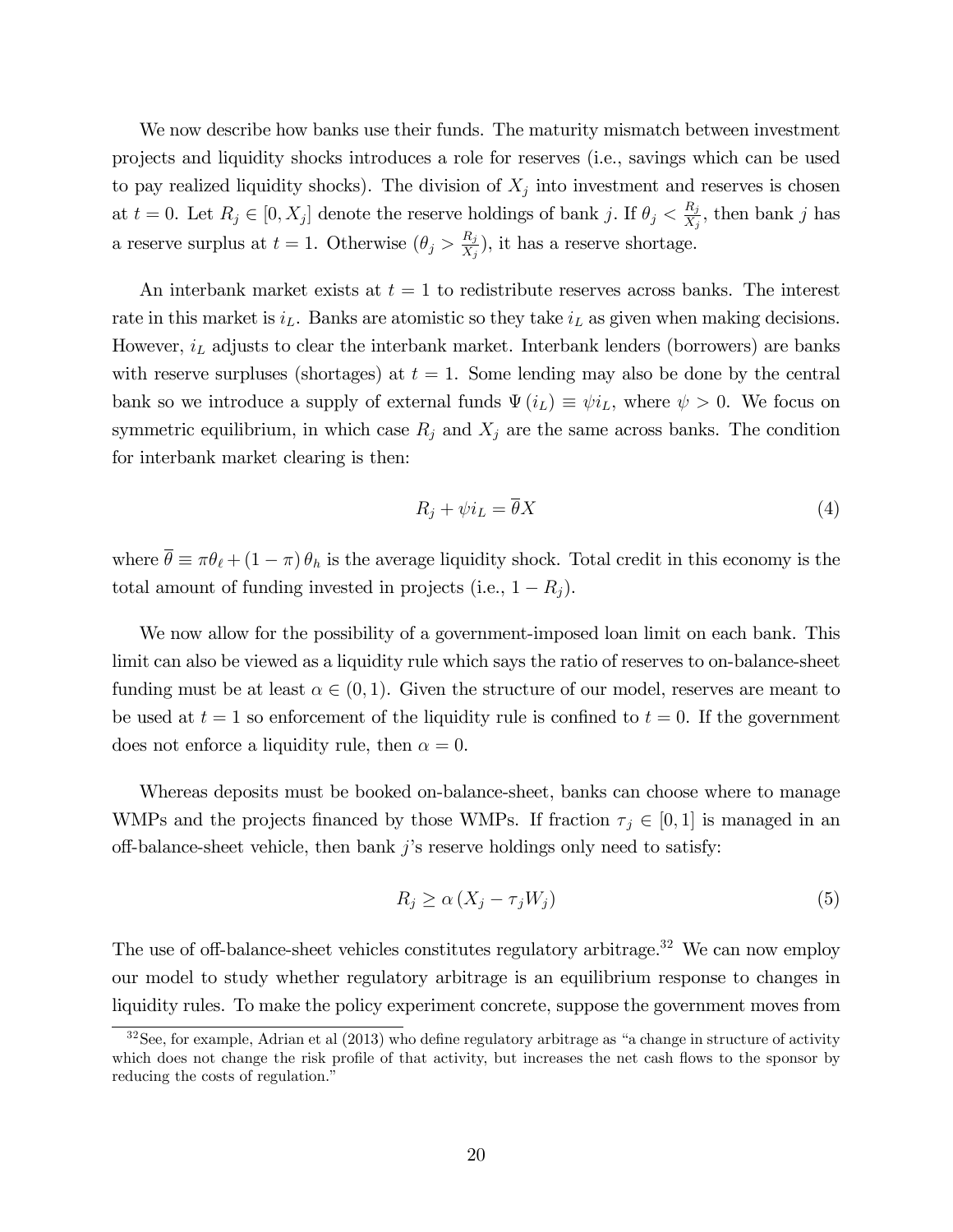$\alpha = 0$  to  $\alpha = \overline{\theta}$ . Our goal here is to build intuition; Section 5 will fit the starting and ending values of  $\alpha$  to data.

#### 4.2 Results for Benchmark Model

The expected profit of bank j at  $t = 0$  is:

$$
\Upsilon_j \equiv (1 + i_A)^2 (X_j - R_j) + (1 + i_L) R_j - [X_j + i_L \overline{\theta} X_j + (1 - \overline{\theta}) \xi_j W_j] - \frac{\phi}{2} X_j^2 \tag{6}
$$

where  $W_j$  and  $X_j$  are given by (1) and (3) respectively. The first term in (6) is revenue from investment. The second term is potential revenue from reserves. The third term is the bank's expected funding cost. The fourth term is a quadratic operating cost (with  $\phi > 0$ ) which will play a minimal role until Section 4.3.

The representative bank chooses the attractiveness of its WMPs  $\xi_j$ , the intensity of its off-balance-sheet activities  $\tau_j \in [0, 1]$ , and its reserve holdings  $R_j$  to maximize  $\Upsilon_j$  subject to the liquidity rule in (5). The Lagrange multiplier on (5) is the shadow cost of reserves. We denote it by  $\mu_j$ . The multipliers on  $\tau_j \ge 0$  and  $\tau_j \le 1$  are denoted by  $\eta_j^0$  and  $\eta_j^1$  respectively. The first order conditions with respect to  $R_j$ ,  $\tau_j$ , and  $\xi_j$  are then:

$$
\mu_j = (1 + i_A)^2 - (1 + i_L) \tag{7}
$$

$$
\eta_j^1 = \eta_j^0 + \alpha \mu_j W_j \tag{8}
$$

$$
\xi_j = \frac{\left(1 - \overline{\theta}\right)i_L + \left(1 - \alpha\right)\mu_j - \phi X_j}{2\left(1 - \overline{\theta}\right)} \times \frac{\rho_2}{\omega} + \frac{\alpha\mu_j \tau_j}{2\left(1 - \overline{\theta}\right)}\tag{9}
$$

The first term in equation (9) captures what we will call the competitive motive for WMP issuance. If this term is positive, then bank  $j$  wants to offer higher WMP returns in order to attract more funding. Recall that bank j's total funding,  $X_j$ , is given by equation (3). Each bank takes  $\xi$  as given so increasing  $\xi_j$  relative to  $\xi$  increases  $X_j$ . The second term in equation (9) captures what we will call the regulatory arbitrage motive for WMP issuance. In the absence of a liquidity rule ( $\alpha = 0$ ), there is no regulatory arbitrage motive. There is also no such motive when the interbank rate is high enough to make the shadow cost of reserves  $(\mu_j)$  zero.<sup>33</sup>

<sup>&</sup>lt;sup>33</sup>The competitive motive can also be interpreted as a type of regulatory arbitrage, where the regulation being circumvented is the uncompetitive ceiling on deposit rates. Using the term "regulatory arbitrage" with reference to both liquidity rules and deposit rate rules is confusing. Since Section 3.1 showed that liquidity rules were the trigger for Chinaís shadow banking, we reserve the term for liquidity rules.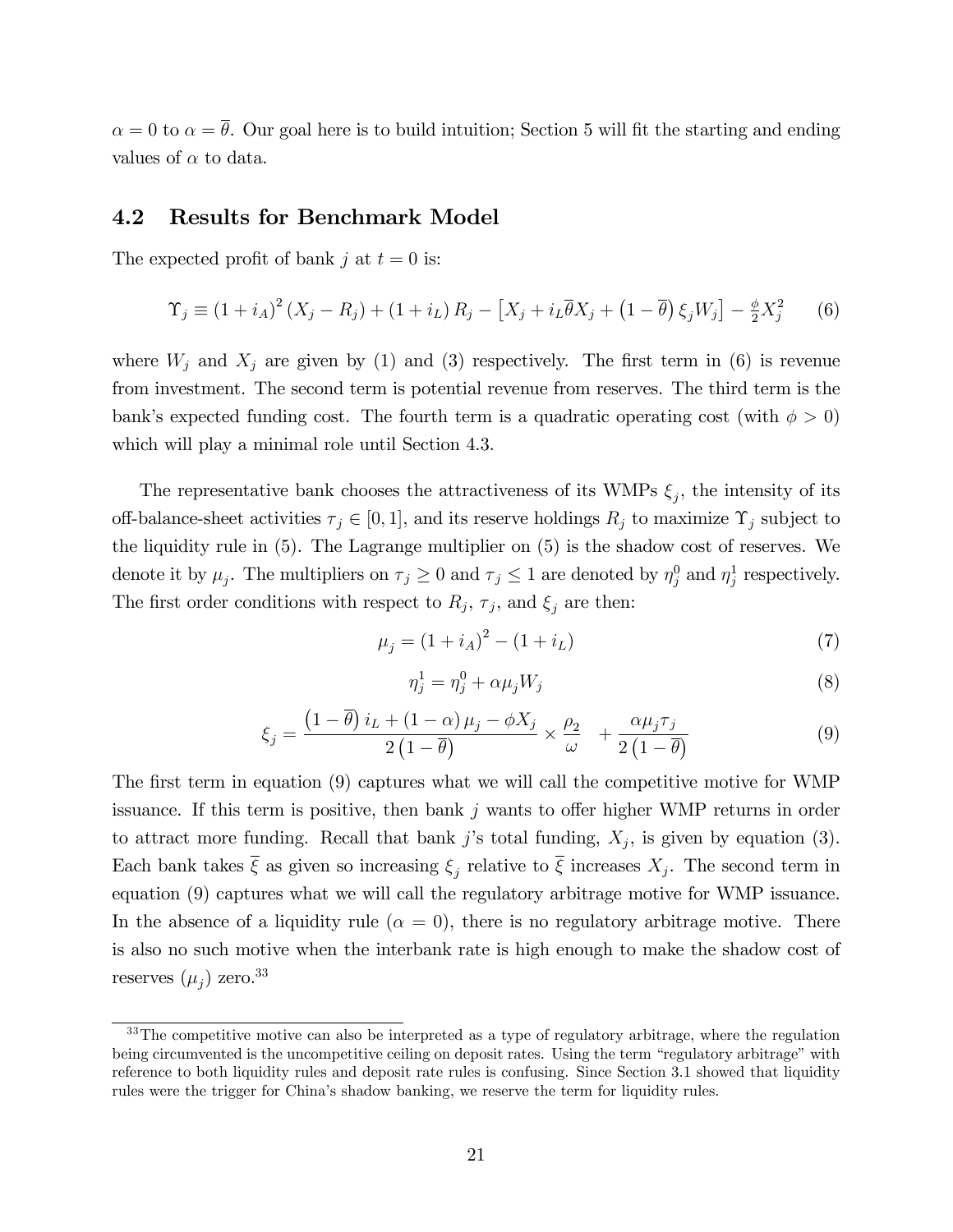**Proposition 1** Suppose  $\phi < \overline{\phi}$  where  $\overline{\phi}$  is a positive threshold. If  $\alpha = 0$ , then  $\xi_j = 0$  if and only if  $\rho_2 = 0$ .

Proposition 1 establishes that there is always a competitive motive for WMP issuance when  $\rho_2 > 0$  and operation costs are modest  $(\phi < \overline{\phi})$ . This is because each bank perceives its WMPs as cutting at least partly into the funding share of other banks. If  $\rho_2 = 0$ , then each bank perceives its WMPs as cutting one-for-one into its own funding share. Therefore, with  $\rho_2 = 0$ , a regulatory arbitrage motive is both necessary and sufficient for WMP issuance. The data show that very few WMPs were issued before CBRC's enforcement of loan-to-deposit caps, making the appropriate starting point either  $\rho_2 = 0$  or the combination of  $\rho_2 > 0$  and  $\phi \geq \overline{\phi}$ . We start with  $\rho_2 = 0$  since it is analytically more convenient but, as will be seen later,  $\rho_2 > 0$  with  $\phi$  sufficiently high delivers the same intuition.<sup>34</sup>

**Proposition 2** Suppose  $\rho_2 = 0$ . There is a unique  $\overline{\alpha} \in [0, \overline{\theta})$  such that  $\xi_j = 0$  if  $\alpha \leq \overline{\alpha}$  and  $\xi_j > 0$  with  $\tau_j = 1$  otherwise.

In words, Proposition 2 says that sufficiently strict liquidity regulation (i.e., increasing  $\alpha$  above  $\overline{\alpha}$ ) triggers the issuance of off-balance-sheet WMPs. The benchmark model can therefore account for the rise of shadow banking. The incentive to issue WMPs does not come from competition: with  $\rho_2 = 0$ , the bank is simply substituting within its own liabilities. Instead, WMPs are issued because they can be booked off-balance-sheet, away from the binding liquidity rule.

**Proposition 3** For any  $\rho_2 \geq 0$ , the interbank rate in the benchmark model is highest at  $\alpha = 0$ . Moving from  $\alpha = 0$  and  $\rho_2 = 0$  to  $\alpha > 0$  and  $\rho_2 > 0$  will also not generate an increase in the interbank rate or an increase in total credit.

While the benchmark model is useful for understanding the motives behind WMP issuance, Proposition 3 shows that introducing a liquidity rule into this model will always lead to a decrease in the interbank rate. Total credit  $(1 - R_j)$  must then also fall given  $(4).^{35}$ Proposition 3 is basically the market mechanism at work. Suppose there is no government intervention ( $\alpha = 0$ ). At low interbank rates, price-taking banks will rely on the interbank market for liquidity instead of holding their own reserves. In a Walrasian market, all banks are price-takers so there will be liquidity demand at  $t = 1$  but no liquidity supply. This cannot be an equilibrium. Therefore, the interbank rate must be high to substitute for government intervention.

<sup>34</sup>See Proposition 3 and Section 5.

<sup>&</sup>lt;sup>35</sup>If  $\psi = 0$ , then total credit will be constant. Either way, there cannot be a credit boom.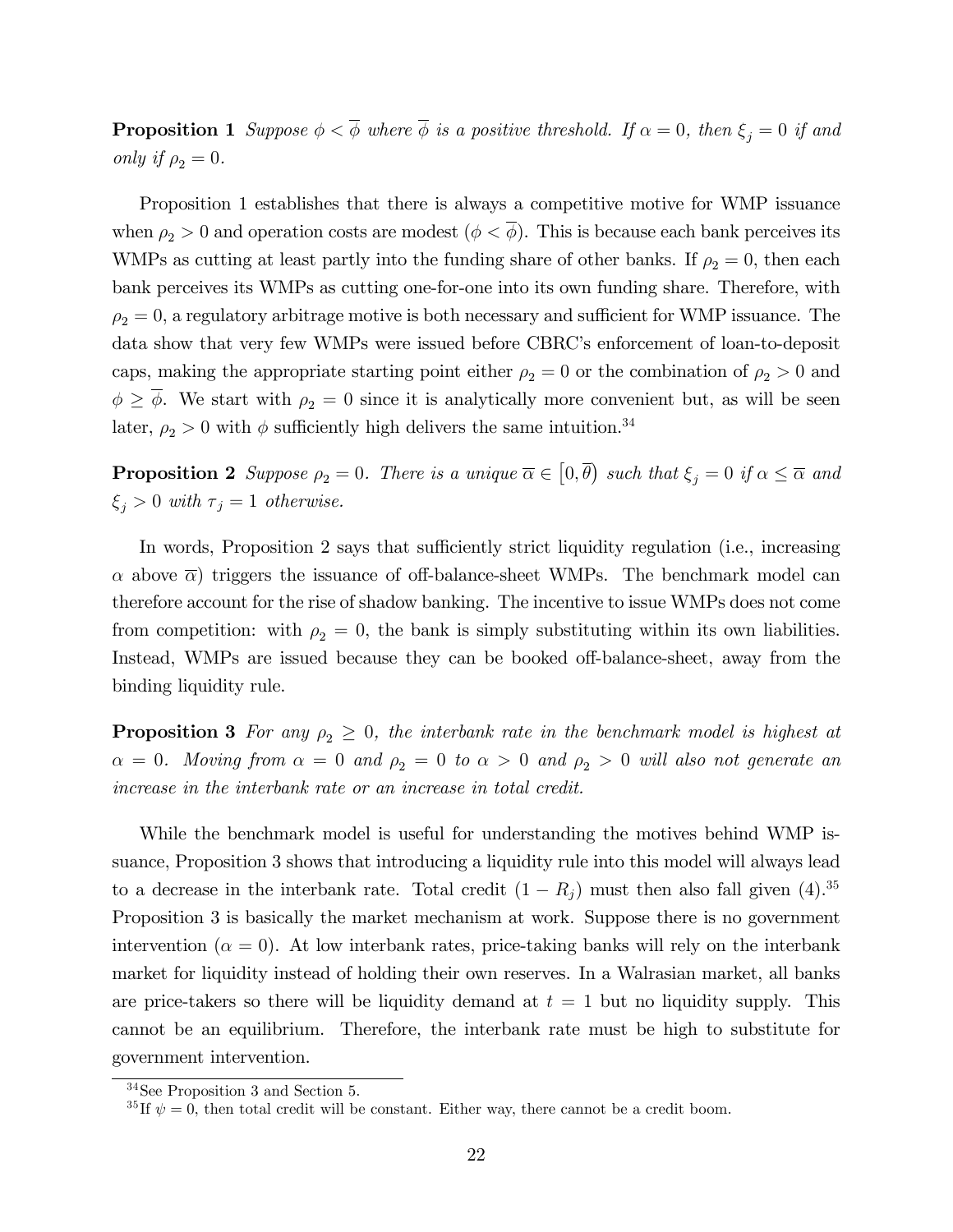#### 4.3 Adding Heterogeneity in Market Power

We now extend the benchmark model to include a big bank. By definition of being big, the big bank is not an interbank price-taker.

We keep the continuum of small banks,  $j \in [0, 1]$ , and index the big bank by k. WMP demands are  $W_j = \omega \xi_j$  and  $W_k = \omega \xi_k$ , similar to equation (1). The funding attracted by each bank is an augmented version of equation (3), namely:

$$
X_j = 1 - \delta_0 + \delta_1 \left(\xi_j - \xi_k\right) + \delta_2 \left(\xi_j - \overline{\xi_j}\right) \tag{10}
$$

$$
X_k = \delta_0 + \delta_1 \left( \xi_k - \overline{\xi_j} \right) \tag{11}
$$

where  $\xi_j$  is the average return on small bank WMPs and total funding in the economy has been normalized to  $X = 1$ . Small banks take  $\overline{\xi_i}$  and  $\xi_k$  as given, along with being interbank price-takers. In a symmetric equilibrium,  $\xi_j = \xi_j$ . The big bank does not take  $\xi_j$  as given.

Since the big bank is effectively an interbank price-setter, the interbank rate will depend on the big bank's realized liquidity shock. This makes the big bank's shock an aggregate shock so Appendix C shows that adding aggregate shocks to the benchmark model with only small banks does not change Proposition 3.

Let  $i_L^s$  denote the interbank rate when the big bank realizes  $\theta_s$ , where  $s \in \{\ell, h\}$ . To make our main points, it will be enough for the big bank to affect the expected interbank rate,  $i_L^e \equiv \pi i_L^{\ell} + (1 - \pi) i_L^h$ . We can therefore simplify the exposition by fixing  $i_L^{\ell} = 0$  and letting  $i_L^e$  move with  $i_L^{h}$ .<sup>36</sup> In Sections 4.1 and 4.2, we used market clearing to pin down the endogenous interbank rate. We will use a similar approach here. In particular, when the big bank gets a high liquidity shock, the condition for interbank market clearing is:

$$
R_j + R_k + \psi i_L^h = \overline{\theta} X_j + \theta_h X_k \tag{12}
$$

The left-hand side captures the supply of liquidity while the right-hand side captures the demand for liquidity.

At  $t = 0$ , the big bank's expected profit is:

$$
\Upsilon_k \equiv \left(1 + i_A\right)^2 \left(X_k - R_k\right) + \left[1 + \left(1 - \pi\right)i_L^h\right]R_k - \left[X_k + \left(1 - \pi\right)i_L^h\theta_h X_k + \left(1 - \overline{\theta}\right)\omega\xi_k^2\right] - \frac{\phi}{2}X_k^2
$$

<sup>&</sup>lt;sup>36</sup>The proofs will verify that  $i_L^{\ell} = 0$  does not result in a liquidity shortage when the big bank realizes  $\theta_{\ell}$ .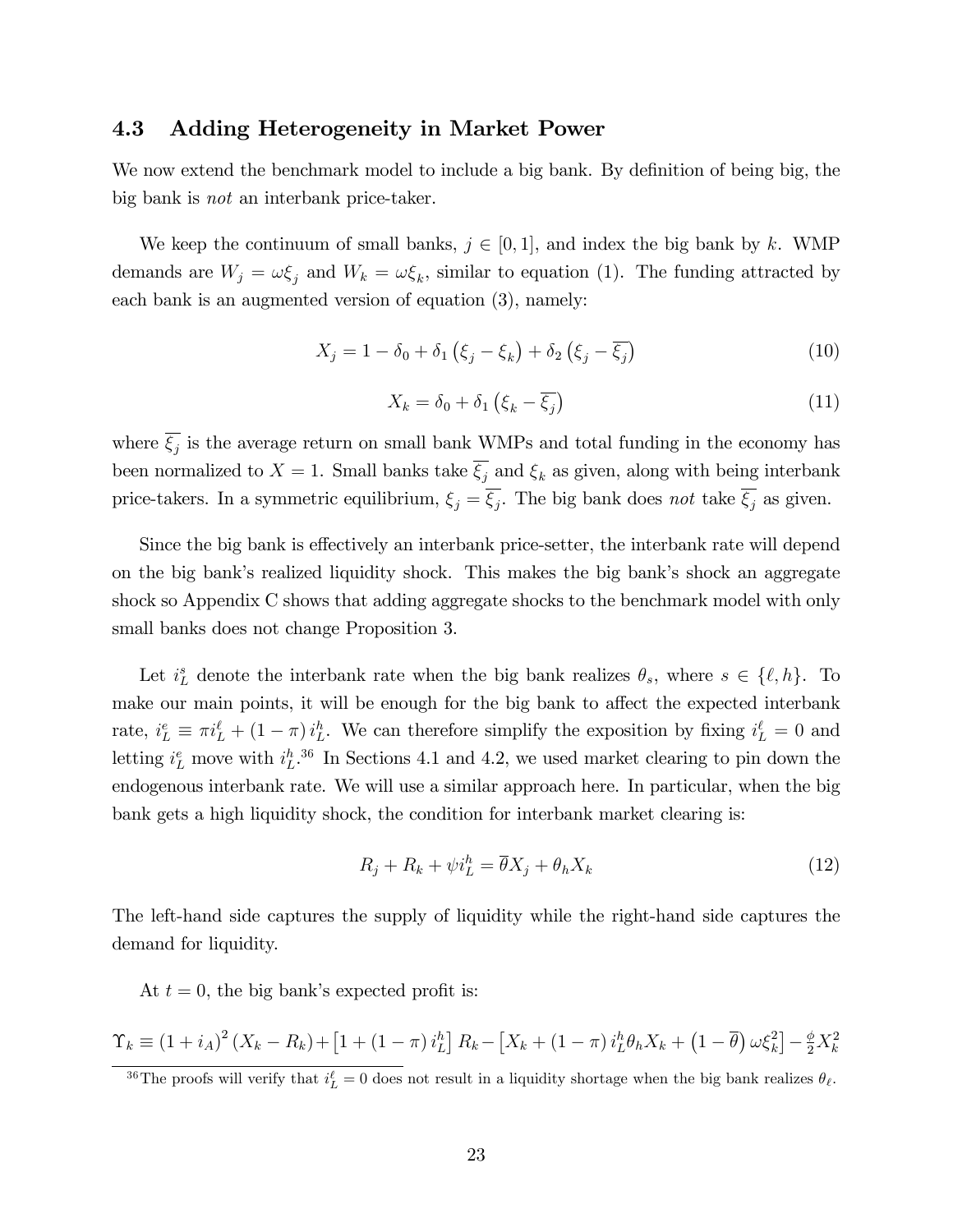The interpretation is similar to equation  $(6)$ : the first term is revenue from investment, the second term is the expected potential revenue from reserves, the third term is the big bank's expected funding cost, and the fourth term is an operating cost.<sup>37</sup>

The big bank chooses  $R_k$ ,  $\tau_k$ , and  $\xi_k$  to maximize  $\Upsilon_k$  subject to three sets of constraints. First are the aggregate constraints, namely funding shares as per (10) and (11) and market clearing as per (12). Note that the market clearing equation connects  $R_k$  and  $i_L^h$ . Therefore, we can think of the big bank as choosing  $i_L^h$  with  $R_k$  determined by (12), rather than the other way around.

The second set of constraints comes from the first order conditions of small banks. The representative small bank solves essentially the same problem as before. Its objective function is still given by (6) but with  $(1 - \pi) i_L^h$  as the interbank rate and  $X_j$  as per equation (10). In the benchmark model, we used  $\rho_2 = 0$  in equation (10) to capture the empirical fact that small banks issued virtually no WMPs at low  $\alpha$ . The counterpart here is  $\delta_1 + \delta_2 = 0$  in equation  $(10)$ , making the small bank first order conditions:

$$
\mu_j \left[ R_j - \alpha \left( X_j - \omega \xi_j \right) \right] = 0 \text{ with complementary slackness} \tag{13}
$$

$$
\mu_j = (1 + i_A)^2 - [1 + (1 - \pi) i_L^h]
$$
\n(14)

$$
\xi_j = \frac{\alpha \mu_j}{2\left(1 - \overline{\theta}\right)}\tag{15}
$$

Notice that equation (15) captures essentially the same regulatory arbitrage motive as equation (9). It will be useful to deviate from the benchmark model in small steps, hence the use of  $\delta_1 + \delta_2 = 0$  rather than  $\delta_1 + \delta_2 > 0$ . However, we will allow for  $\delta_1 + \delta_2 > 0$  (with appropriate  $\phi$ ) in the calibration and show that the qualitative results are unchanged.

The last set of constraints on the big bank's problem are inequality constraints, namely the liquidity rule and non-negativity conditions:

$$
R_k \ge \alpha \left( X_k - \tau_k W_k \right)
$$

$$
\tau_k \in [0, 1]
$$

$$
\xi_k \ge 0
$$

<sup>&</sup>lt;sup>37</sup>We are assuming the same return  $i_A$  for all banks. In practice, different banks can invest in different sectors but the "risk-adjusted" returns are roughly comparable: while the private sector is more productive than the state sector, lending to the private sector is, at least politically, riskier. Some anecdotal evidence can be found in Dobson and Kashyap (2006).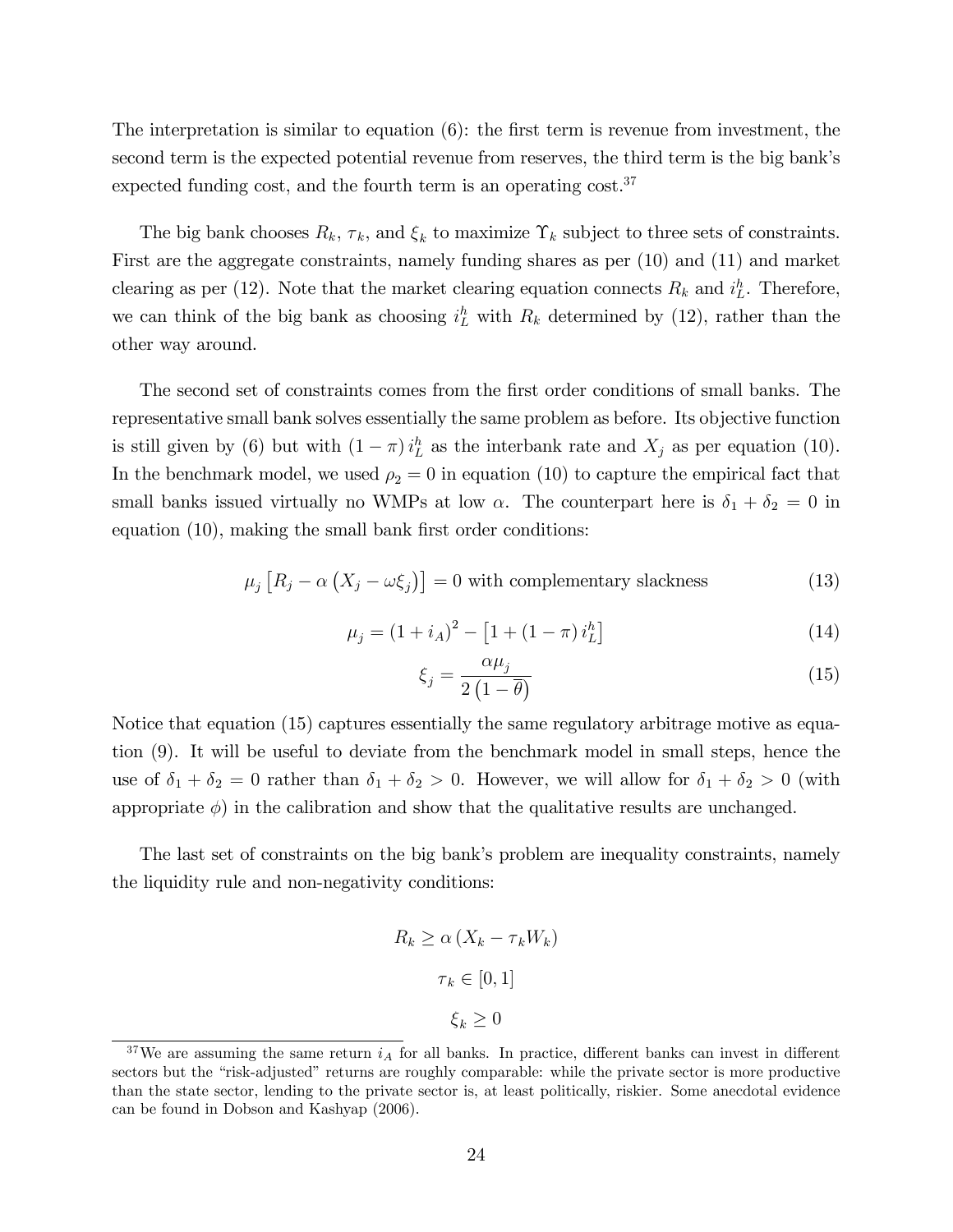$\mu_i \geq 0$ 

Each inequality constraint can be in one of two cases: binding or slack. In the data, big banks are not constrained by the liquidity rule. They are also less involved in off-balancesheet activities than small banks. To capture this, we will look for a solution with  $R_k > \alpha X_k$ and  $\tau_k = 0.38$  We will also require  $\xi_k = 0$  at  $\alpha = 0$  since very few WMPs were issued before CBRC's enforcement of loan-to-deposit caps. Finally, we will work with  $\mu_j > 0$  to capture the fact that small banks are constrained by liquidity rules.

When the big bank is unconstrained by the liquidity rule, it has no regulatory arbitrage motive for WMP issuance. Therefore, getting  $\xi_k = 0$  at  $\alpha = 0$  just requires disciplining any competitive motive the big bank may have. As was the case for small banks in Proposition 1, there are two ways to do this. The first is to shut down the competitive motive altogether (i.e.,  $\delta_1 = 0$ ). The second is to allow for a sufficiently high operating cost (i.e.,  $\delta_1 > 0$  but with  $\phi$  sufficiently positive). We will consider both cases to better understand the role that big banks can play in this economy. The first case,  $\delta_1 = 0$ , implies a fixed funding share for the big bank (i.e.,  $X_k = \delta_0$ ). The second case,  $\delta_1 > 0$ , makes the big bank's funding share endogenous. For the second case, we will set  $\phi$  so that the equilibrium  $\xi_k$  is exactly zero at  $\alpha = 0$  (as opposed to  $\xi_k$  being constrained by zero). We will be interested to see how, if at all, an endogenous funding share affects the big bank's decision-making.

#### 4.4 Results for Extended Model

An equilibrium is characterized by the first order conditions from the small bank problem, the first order conditions from the big bank problem, and interbank market clearing.

**Proposition 4** Suppose  $\alpha = 0$ . Set  $\delta_1 + \delta_2 = 0$  to get  $\xi_i = 0$ . Also set either  $\delta_1 = 0$  or  $\delta_1 > 0$  with  $\phi$  sufficiently positive to get  $\xi_k = 0$ . If  $i_A$  lies within an intermediate range, the equilibrium at  $\alpha = 0$  involves  $\mu_j > 0$ ,  $R_j = 0$ , and  $R_k > 0$ .

As in the benchmark model, a liquidity rule is not needed for the banking system to be liquid. In contrast to the benchmark though, liquidity is now held disproportionately by the big bank: small banks invest all their funding in projects and rely on the interbank market to honor short-term obligations. The big bank's willingness to hold liquidity reflects its status as an interbank price-setter. In particular, the big bank understands that not holding enough liquidity will increase its funding costs should it experience a high liquidity shock.

<sup>&</sup>lt;sup>38</sup>The big bank is technically indifferent between any  $\tau_k \in [0, 1]$  if its rule is slack. We consider  $\tau_k = 0$  for analytical convenience and because finding an equilibrium with  $\tau_i = 1$  and  $\tau_k = 0$  will be enough to capture the empirical fact that SMBs have a higher intensity of non-guaranteed activity.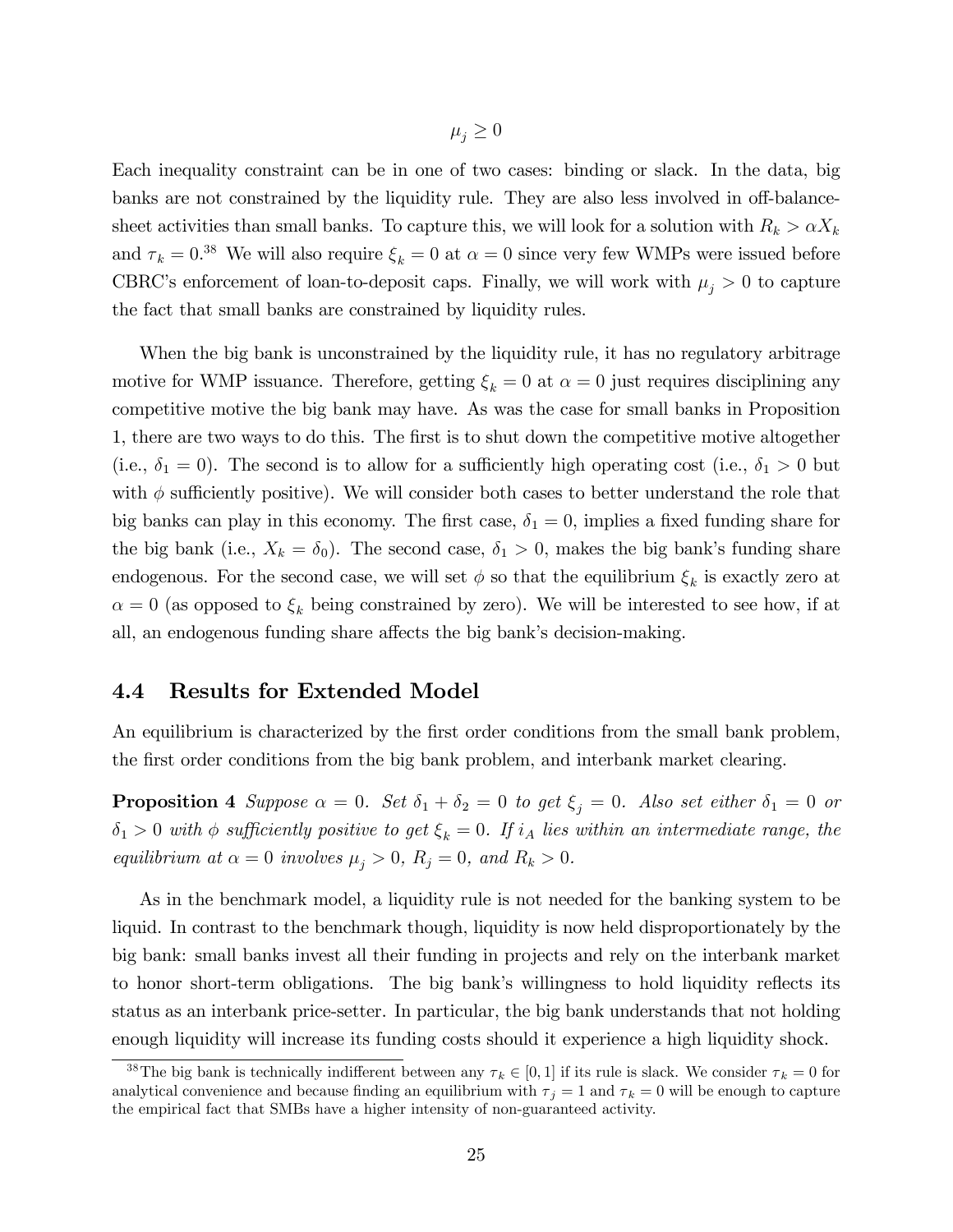We now conduct the same policy experiment as we did in the benchmark model: the government increases the liquidity rule from  $\alpha = 0$  to  $\alpha = \overline{\theta}$ . As discussed in Section 2, the government's objective could be to stifle small banks by forcing them to hold some of their own liquidity rather than expecting liquidity from big banks. Proposition 4 established  $\mu_j > 0$  at  $\alpha = 0$  so forcing small banks to shift from investment projects to reserves is indeed a tax on them. As shown next, the introduction of a big bank overcomes the shortcomings of the benchmark model and accounts for the rise in interbank rates:

**Proposition 5** Keep  $\delta_1 + \delta_2 = 0$  as in Proposition 4. The following are sufficient for  $\alpha = \overline{\theta}$ to generate a higher interbank rate than  $\alpha = 0$  while preserving slackness of the big bank's liquidity rule, bindingness of the small bank liquidity rule  $(\mu_j > 0)$ , and feasibility of  $i_L^{\ell} = 0$ :

- 1. Suppose  $\delta_1 = 0$  so that the big bank's funding share is fixed. The sufficient conditions are:  $\pi$  sufficiently high,  $\theta_{\ell}$  and  $\frac{\psi}{\omega}$  sufficiently low, and  $i_A$  within an intermediate range.
- 2. Suppose  $\delta_1 = \omega > 0$  so that the big bank's funding share is endogenous. Also set  $\phi$  so that  $\xi_k$  is exactly zero at  $\alpha = 0$ . The sufficient conditions are:  $\pi$  sufficiently high,  $\theta_\ell$ and  $\frac{\psi}{\omega}$  sufficiently low, and  $i_A$  and  $\delta_0$  within intermediate ranges.

There is a non-empty set of parameters satisfying the sufficient conditions in both 1 and 2. All else constant, the model with an endogenous funding share generates a larger increase in the interbank rate than the model with a fixed funding share.

To explain the content of Proposition 5, it will be useful to summarize all the forces behind the big bank's choice of  $i_L^h$ . From the big bank's objective function:

$$
\frac{\partial \Upsilon_k}{\partial i_L^h} \propto \underbrace{R_k - \theta_h X_k}_{\text{direct notice}} - \underbrace{\left[ \frac{(1 + i_A)^2 - 1}{1 - \pi} - i_L^h \right] \frac{\partial R_k}{\partial i_L^h}}_{\text{reallocation motive}} + \underbrace{\left[ \frac{(1 + i_A)^2 - 1 - \phi X_k}{1 - \pi} - \theta_h i_L^h \right] \frac{\partial X_k}{\partial i_L^h}}_{\text{funding share motive}}
$$
\n(16)

The equilibrium  $i_L^h$  solves  $\frac{\partial \Upsilon_k}{\partial i_L^h} = 0$ . We will first explain the three motives identified in (16). We will then explain how these motives vary with  $\alpha$  in order to understand why moving from  $\alpha = 0$  to  $\alpha = \overline{\theta}$  generates a higher interbank rate.

The first motive is what we call the direct motive. The big bank has reserves  $R_k$  and a funding share  $X_k$ . Its net reserve position when hit by a high liquidity shock is therefore  $R_k - \theta_h X_k$ . Each unit of reserves is valued at an interest rate of  $i_L^h$  when the big bank's shock is high so, on the margin, an increase in  $i_L^h$  changes the big bank's profits by  $R_k - \theta_h X_k$ .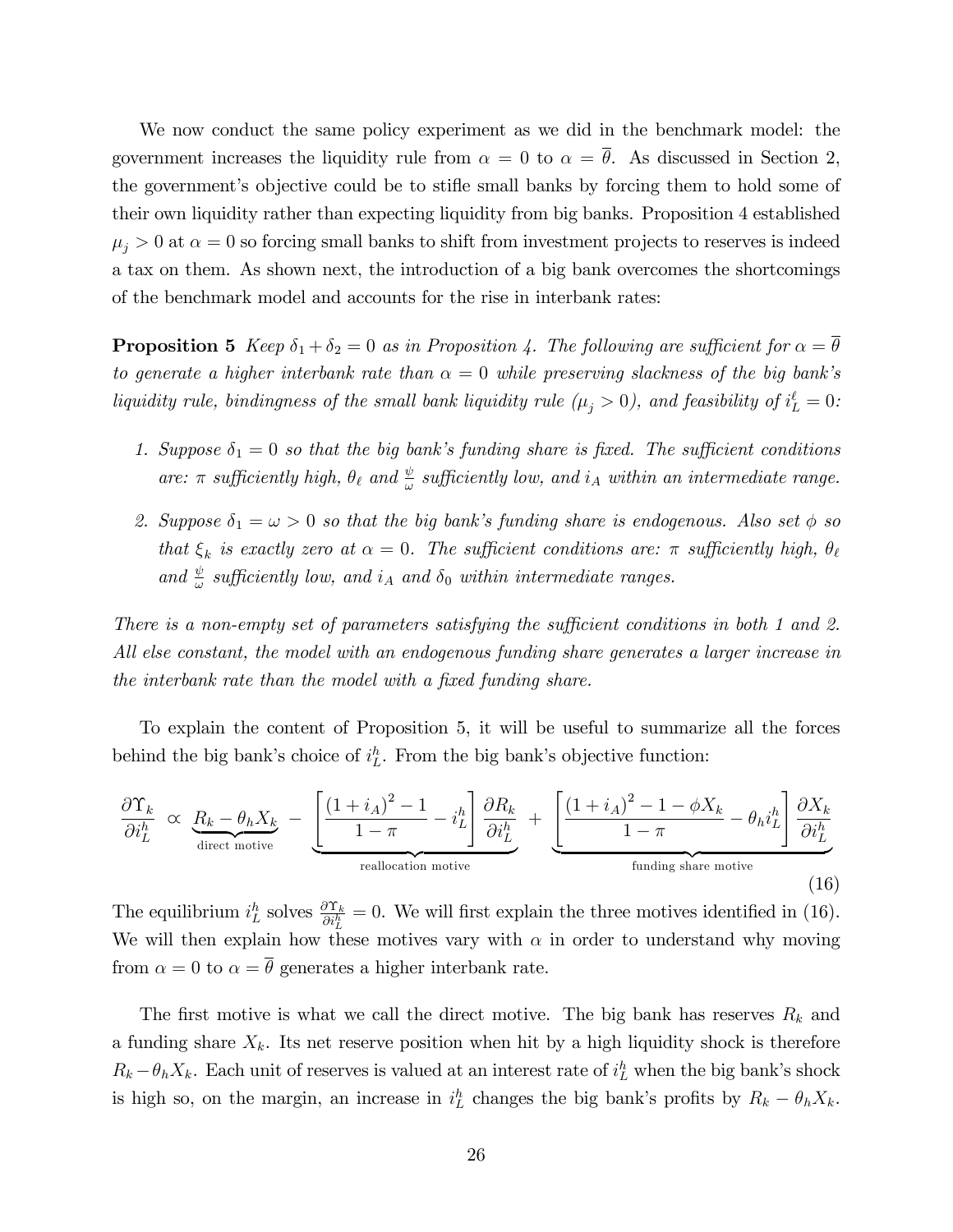The second motive is what we call the reallocation motive. The idea is that changes in  $i_L^h$ also affect how many reserves the big bank needs to hold in a market clearing equilibrium. If  $\frac{\partial R_k}{\partial i_L^h} < 0$ , then an increase  $i_L^h$  elicits enough liquidity from other sources to let the big bank reallocate funding from reserves to investment. On the margin, the value of this reallocation is the shadow cost of reserves, hence the coefficient on  $\frac{\partial R_k}{\partial i_L^h}$  in (16). The third motive is what we call the funding share motive. The idea is that changes in  $i_L^h$  also affect how much funding the big bank attracts when funding shares are endogenous. If  $\frac{\partial X_k}{\partial t_L} > 0$ , then an increase in  $i_L^h$  curtails the WMP activities of small banks by enough to boost the big bank's funding share. The coefficient on  $\frac{\partial X_k}{\partial t_L^h}$  in (16) captures the marginal value of a higher funding share for the big bank. We will discuss this coefficient in more detail below.

To gain some insight into how changes in  $\alpha$  will affect the solution to  $\frac{\partial \Upsilon_k}{\partial i_L^h} = 0$  through each motive, let's start with the case of fixed funding shares ( $\delta_1 = 0$ ). From market clearing:

$$
R_k - \theta_h X_k \stackrel{\delta_1 = 0}{=} \overline{\theta} (1 - \delta_0) - \psi i_L^h - \alpha \left( 1 - \delta_0 - \frac{\alpha \omega (1 - \pi)}{2 (1 - \overline{\theta})} \left[ \frac{(1 + i_A)^2 - 1}{1 - \pi} - i_L^h \right] \right)
$$
(17)

For a given value of  $i<sub>L</sub><sup>h</sup>$ , the magnitude of the direct motive in (17) depends on  $\alpha$  through the reserve holdings of small banks. There are two competing effects. On one hand, higher  $\alpha$ forces small banks to hold more reserves per unit of on-balance-sheet funding. On the other hand, higher  $\alpha$  compels small banks to engage in regulatory arbitrage (via  $\xi_j$ ) and move funding off-balance-sheet. The net effect is ambiguous so we must look beyond the direct motive to explain Proposition 5.

With fixed funding shares, the only other motive is the reallocation motive:

$$
\left. \frac{\partial R_k}{\partial i_L^h} \right|_{\delta_1 = 0} = -\psi - \frac{\alpha^2 \omega \left( 1 - \pi \right)}{2 \left( 1 - \overline{\theta} \right)} < 0 \tag{18}
$$

This expression is negative for two reasons. First, a higher interbank rate will attract more external liquidity, allowing the big bank to hold fewer reserves. This is captured by the first term in (18). Second, small banks will increase their reserves when the interbank rate increases, also allowing the big bank to hold fewer reserves. This is captured by the second term in (18). The effect of  $i_L^h$  on  $R_j$  works through the regulatory arbitrage motive of small banks: there is less incentive to circumvent a liquidity regulation when the price of liquidity is expected to be high. We can also see that the effect of  $i<sub>L</sub><sup>h</sup>$  on  $R_j$  strengthens with  $\alpha$ . This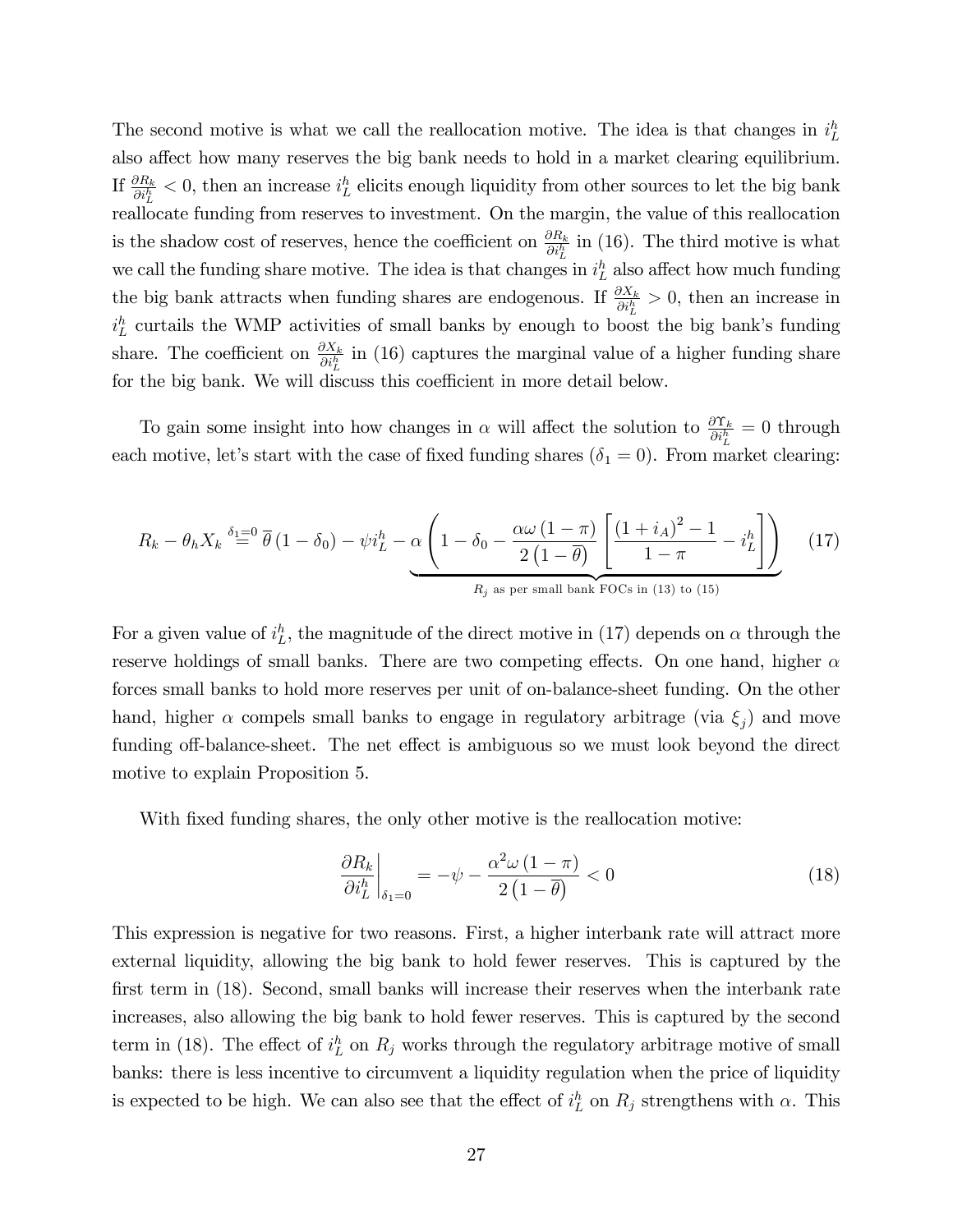is both because  $R_j$  is more responsive to changes in  $\xi_j$  at high  $\alpha$  (see equation (13)) and because  $\xi_j$  is more responsive to changes in  $i_L^h$  at high  $\alpha$  (see equations (14) and (15)). These results help us understand the first bullet in Proposition 5: when funding shares are fixed, high  $\alpha$  makes it easier for the big bank to use high interbank rates to make small banks share the burden of keeping the system liquid.

Does the same intuition extend to the case of endogenous funding shares? No because:

$$
\left. \frac{\partial R_k}{\partial i_L^h} \right|_{\delta_1 = \omega} = -\psi + \frac{\alpha \omega \pi \left( \theta_h - \theta_\ell \right) (1 - \pi)}{2 \left( 1 - \overline{\theta} \right)} \tag{19}
$$

Higher  $i_L^h$  still decreases  $\xi_j$  but now the decrease in  $\xi_j$  decreases how much funding small banks attract  $(X_i)$  and therefore how many reserves they need to hold. This effect is strong enough to make the second term in (19) positive, in contrast to (18). We must therefore turn to the funding share motive to explain the second bullet in Proposition 5. Note:

$$
\left. \frac{\partial X_k}{\partial i_L^h} \right|_{\delta_1 = \omega} = \frac{\alpha \omega \left( 1 - \pi \right)}{2 \left( 1 - \overline{\theta} \right)} > 0 \tag{20}
$$

We already know that an increase in  $i_L^h$  decreases  $\xi_j$  which then decreases  $X_j$ . Total funding is normalized to one so the decrease in  $X_j$  implies an increase in  $X_k$ , culminating in (20) being positive. We also know that  $\xi_j$  is more responsive to  $i_L^h$  at high  $\alpha$  so the magnitude of (20) increases with  $\alpha$ . It is therefore easier for the big bank to increase its funding share by increasing  $i_L^h$  when  $\alpha$  is high. To complete the intuition, let us reconcile the big bank's desire to increase its funding share when  $\alpha$  is high with the existence of convex operating costs. Return to the coefficient on  $\frac{\partial X_k}{\partial i_L^h}$  in (16). All else constant, moving from  $\alpha = 0$  to  $\alpha = \overline{\theta}$  will trigger regulatory arbitrage by small banks. The resulting increase in  $\xi_i$  will erode the big bank's funding share, thereby decreasing the marginal operating cost  $\phi X_k$ .

We can now understand the second bullet in Proposition 5 as follows: when funding shares are endogenous, high  $\alpha$  makes it easier for the big bank to use high interbank rates to stop small banks from encroaching on its funding share. The last part of Proposition 5 establishes that sizeable increases in the interbank rate are most consistent with this sort of asymmetric competition, wherein the big bank uses its interbank market power to fend off competition from small banks and their off-balance-sheet activities. The next proposition shows that our model also delivers the other empirical facts:

**Proposition 6** Invoke the parameter conditions from Proposition 5 and define the loan-todeposit ratio as the ratio of investment to on-balance-sheet funding. Total credit increases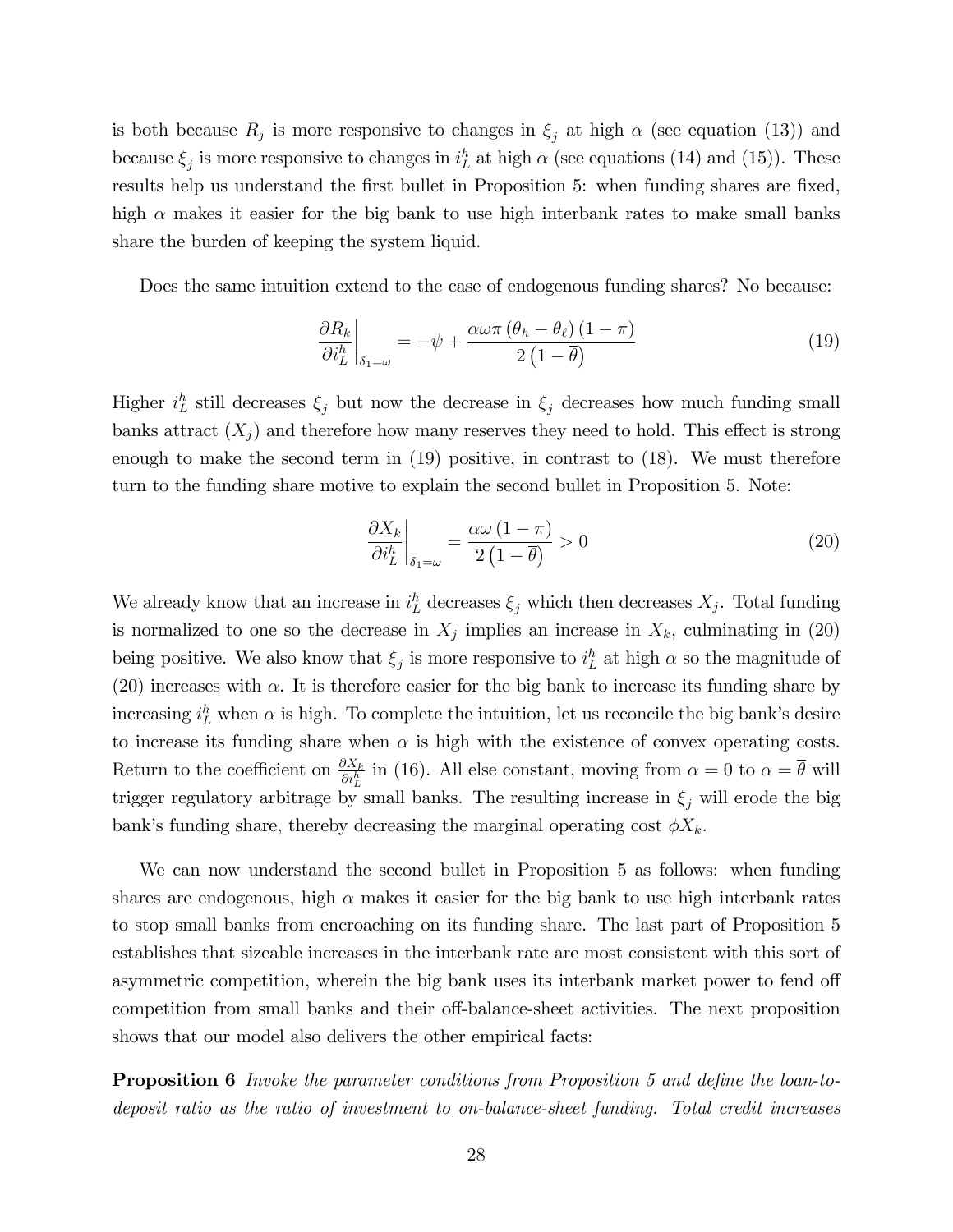and the loan-to-deposit ratios of big and small banks converge when we move from  $\alpha = 0$  to  $\alpha = \overline{\theta}$ . Moreover,  $\xi_j > \xi_k$  at  $\alpha = \overline{\theta}$  with  $\xi_k > 0$  if and only if funding share is endogenous. This is in contrast to  $\xi_j = \xi_k = 0$  at  $\alpha = 0$ .

It may now be useful to recap the intuition for our results, highlighting along the way the channels through which total credit increases. Small banks move into off-balance-sheet WMPs after liquidity rules tighten. Once there, they can also offer interest rates well above the rates permitted for traditional deposits. All else constant, this poaches funding from the big bank. Recall that the big bank internalizes the effect of reserve holdings on the interbank market. Therefore, compared to small banks, it invests less at  $t = 0$  per unit of funding attracted. The reallocation of funding from deposits at the big bank to high-return WMPs at the small banks thus increases total credit. This is one of two channels.

The second channel stems from how the big bank responds to its loss of funding. One way for the big bank to respond is by offering its own WMPs with high interest rates. Naturally, this is costly because of the high rates. Another way for the big bank to respond is to use the interbank market. Small banks have less incentive to skirt liquidity rules if they expect the price of liquidity to be high. All else constant, the interbank market at  $t = 1$  will be less liquid and the expected interbank rate will rise if the big bank holds fewer reserves at  $t = 0$ . The big bank can thus manipulate the interbank market to make small banks scale back their issuance of WMPs. While this strategy by the big bank curbs some of the initial increase in total credit, it also boosts credit directly because the big bank shifts from reserves to investment at  $t = 0$ . Notice that the big bank's strategy also contributes directly to the rise in its loan-to-deposit ratio.

### 5 Calibration Results

This section presents a calibration to show that the forces in our model are quantitatively important. The starting point is 2007, just prior to China's adoption of stricter liquidity rules. The ending point is 2014 which is the most recent year of complete data.

We take the time from  $t = 0$  to  $t = 2$  to be a quarter. The average benchmark interest rate for three-month deposits in China was 2.6% annualized so we set  $(1 + i_D)^2 = 1.026$ . The benchmark demand deposit rate averaged around 0.4% so we set  $(1 + i_B)^2 = 1.004$ . The average benchmark interest rate for loans with a maturity of less than six months was 5.6%. Banks can offer a discount of up to  $10\%$  on the benchmark loan rate so we set  $(1 + i_A)^2 = 1.05.$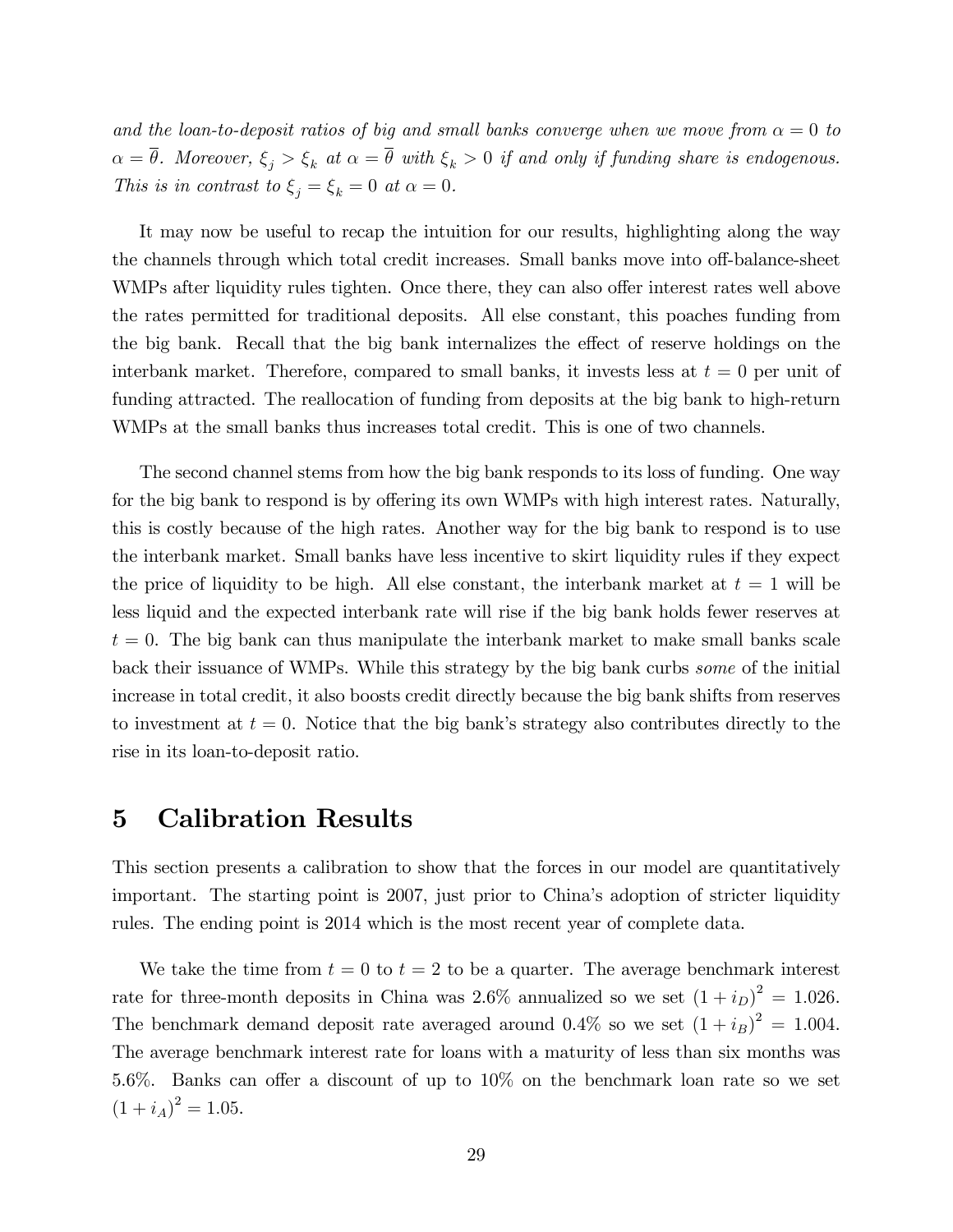The initial liquidity rule is set to  $\alpha = 0.14$  to match the observed loan-to-deposit ratio of JSCBs in 2007. We use the ratio based on average balances rather than end-of-year balances, as per Figure 6. The policy experiment is then an increase from  $\alpha = 0.14$  to  $\alpha = 0.25$ , capturing CBRC's stricter enforcement of the 75% loan-to-deposit cap and the complementary increase in reserve requirements.

The Big Four accounted for around 55% of all deposits in China in 2007 so we set  $\delta_0 = 0.55$ . To calibrate the remaining parameters, we target moments in 2014. We can then use the model to predict the 2007 values of these moments along with the credit-to-savings ratio in 2007 and 2014. The competition parameters  $(\delta_1$  and  $\delta_2)$  and the WMP demand parameter  $(\omega)$  are calibrated to match funding outcomes in 2014. We saw in Section 2.4 that WMPs were around 25% of GDP at the end of 2014. This is equivalent to 15% of total savings. Small and medium-sized banks accounted for roughly two-thirds of WMPs so we will target  $W_i = 0.10$  and  $W_k = 0.05$  for 2014. We will also target a funding share of  $X_k = 0.45$  for 2014 since the Big Four accounted for roughly 45% of all savings (i.e., traditional deposits plus WMPs) in that year.

We allow big and small banks to have different operating cost parameters,  $\phi_k$  and  $\phi_j$ . China has around 200 commercial banks so a big bank is on average 40 times as large as a small bank (i.e.,  $\frac{0.45}{4}/\frac{0.55}{196}$ ). In the context of our model, this size difference implies that the big bank faces  $\phi_k$  below  $\phi_j$ . To match the observed size difference, we set  $\phi_j = 40\phi_k$  so that marginal operating costs are the same across banks.<sup>39</sup> We then calibrate  $\phi_k$  to match a loan-to-deposit ratio of 0.70 for the Big Four in 2014. We will check that the resulting operating cost parameters are high enough to deliver negligible WMP issuance in 2007.

For the low liquidity shock, the analytical results in Proposition 5 point to a small magnitude  $(\theta_{\ell})$  and a high probability  $(\pi)$  so we use  $\theta_{\ell} = 0$  and  $\pi = 0.75$ . Proposition 5 also points to a low external liquidity parameter  $(\psi)$  so we use  $\psi = 0.5$ . In words, a one percentage point increase in the interbank rate prompts a monetary injection by the central bank of 0.5% of total savings. This is a reasonable magnitude in light of the data in Figure 9 for the period where the central bank injected liquidity.<sup>40</sup> We will allow  $i_L^{\ell} = i_B > 0$  in the calibration since surplus reserves can earn a small interest rate from the central bank. We then redefine  $\Psi(i_L) \equiv \psi(i_L - i_B)$  to preserve  $\Psi(i_L^{\ell}) = 0$ . Lastly, we calibrate the average liquidity shock  $(\bar{\theta} \equiv \pi \theta_{\ell} + (1 - \pi) \theta_h)$  to get an average interbank rate of 3.6% when

<sup>&</sup>lt;sup>39</sup>Differences in  $\phi$  can be interpreted as differences in retail networks that stem from exogenous social or political forces. In robustness checks, we found that cutting the  $\frac{\phi_j}{\phi_k}$  ratio to five (based on the size difference between the Big Four and only the JSCBs) and re-calibrating the model generates very similar results.

<sup>&</sup>lt;sup>40</sup> Increasing  $\psi$  slightly would strengthen our main quantitative results.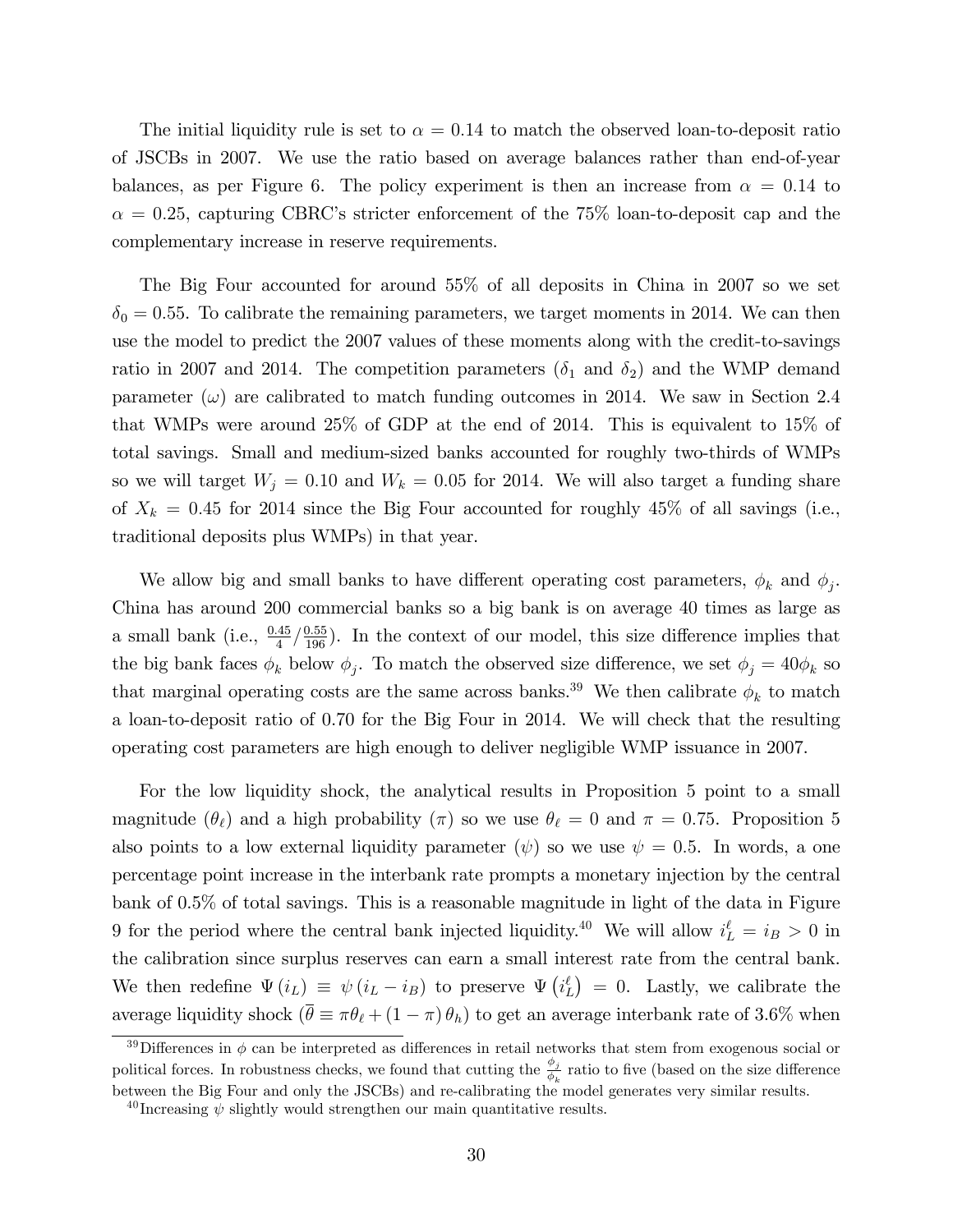$\alpha = 0.25$ . The 3.6% target is the weighted average seven-day interbank repo rate in 2014. The seven-day rate is the longest maturity for which there is significant trading volume. It is difficult to target shorter-term (e.g., overnight) repo rates since we are working with a two-period model and each period must be long enough to match reasonable data on loan returns  $(i_A)$ . This is just a level effect though: the correlation between the overnight and seven-day repo rates is around 0.95.

The results are summarized in Table 1.<sup>41</sup> Our model generates most of the rise in WMPs between 2007 and 2014. It also generates half of the increase in the average seven-day interbank repo rate. Since yearly averages can mask some of the most severe events, it is also useful to consider the peak interbank rates observed before and after CBRC's enforcement action (10.1% and 11.6% respectively, as measured by daily averages). Of this 150 basis point increase in peak rates, our model delivers 90 basis points. Returning to Table 1, the model also delivers more than half of the decrease in the Big Four's funding share. We also obtain a large increase in the Big Four's loan-to-deposit ratio, although the increase is somewhat larger than what we observe in the data. Finally, we obtain a sizeable 3.2 percentage point increase in the aggregate credit-to-savings ratio. This is one-third of China's overall credit boom and, as per Appendix D, over one-half of what is unexplained by the government's stimulus package.

# 6 Conclusion

This paper has explored the unintended consequences of a liquidity regulation and the dynamics of China's shadow banking sector. We argued that shadow banking arose among small and medium-sized banks to evade stricter liquidity rules imposed by Chinese regulators. We also argued that shadow banking competes with China's Big Four banks, prompting the Big Four to use their interbank market power to try to impede the shadow banks. The end result has been an increase in total credit and an increase in interbank rates, making the stricter liquidity rules entirely counter-productive.

<sup>&</sup>lt;sup>41</sup>The calibrated parameters are:  $\omega = 126.84$ ,  $\delta_1 = 266.36$ ,  $\delta_2 = 0.374$ ,  $\phi_k = 0.0335$ , and  $\bar{\theta} = 0.1325$ .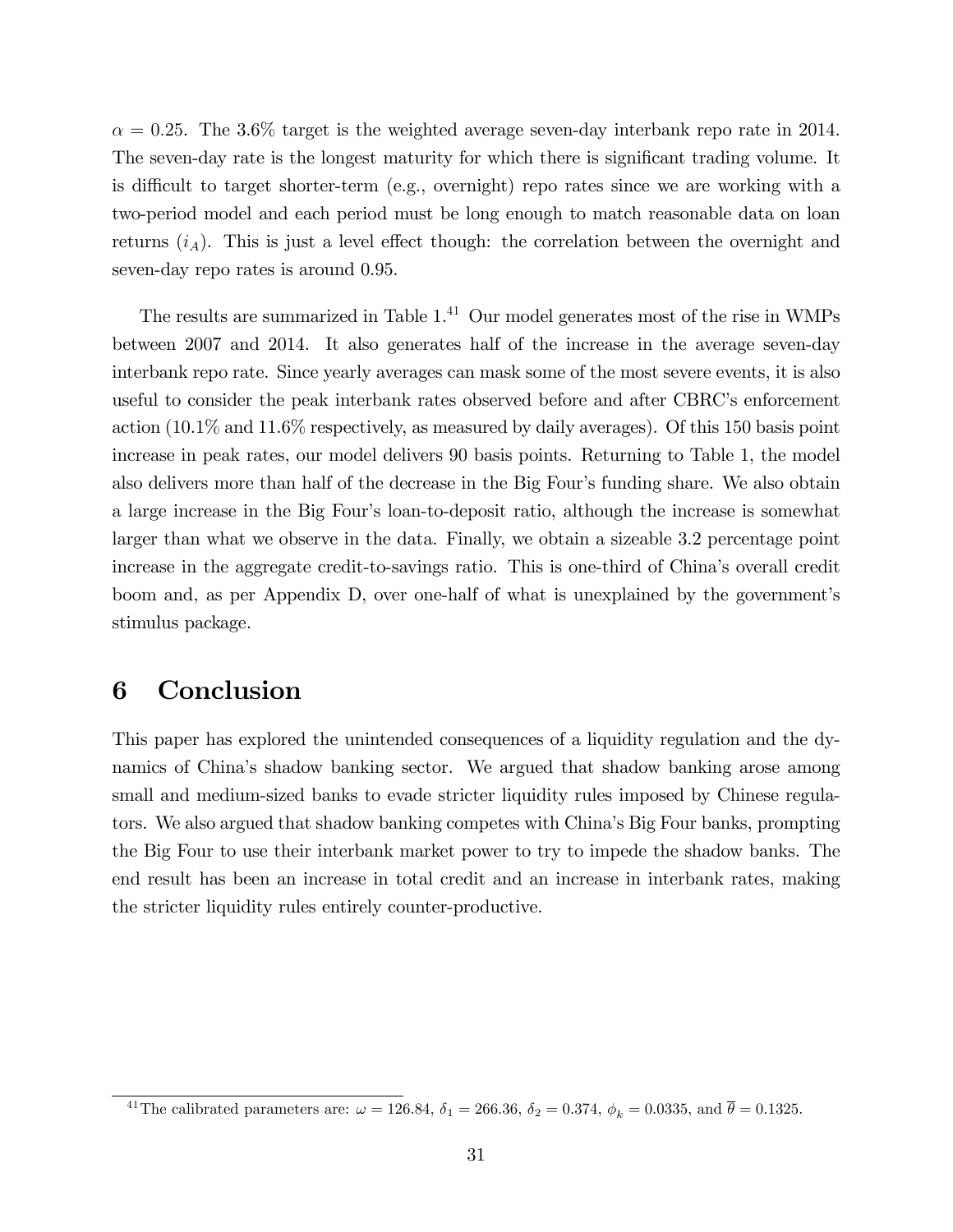### References

- Acharya, V., P. Schnabl, and G. Suarez. 2013. "Securitization Without Risk Transfer." Journal of Financial Economics, 107(3), pp. 515-536.
- Adrian, T., A. Ashcraft, H. Boesky, and Z. Pozsar. 2012. "Shadow Banking." Federal Reserve Bank of New York Staff Reports, no. 458.
- Adrian, T., A. Ashcraft, and N. Cetorelli. 2013. "Shadow Bank Monitoring." Federal Reserve Bank of New York Staff Reports, no. 638.
- Allen, F., Y. Qian, G. Tu, and F. Yu. 2015. "Entrusted Loans: A Close Look at China's Shadow Banking System." Mimeo.
- Brandt, L., J. Van Biesebroeck, and Y. Zhang. 2012. "Creative Accounting or Creative Destruction? Firm-Level Productivity Growth in Chinese Manufacturing." Journal of Development Economics, 97(2), pp. 339-351.
- Brunnermeier, M. 2009. "Deciphering the Liquidity and Credit Crunch 2007-2008." Journal of Economic Perspectives, 23(1), pp. 77-100.
- Cetorelli, N. and S. Peristiani. 2012. "The Role of Banks in Asset Securitization." FRBNY Economic Policy Review, July 2012, pp. 47-63.
- Corbae, D. and P. D'Erasmo. 2013. "A Quantitative Model of Banking Industry Dynamics." Mimeo.
- Covitz, D., N. Liang, and G. Suarez. 2013. "The Evolution of a Financial Crisis: Collapse of the Asset-Backed Commercial Paper Market." Journal of Finance, 68(3), pp. 815-848.
- Diamond, D. and P. Dybvig. 1983. "Bank Runs, Deposit Insurance, and Liquidity." Journal of Political Economy, 91(3), pp. 401-419.
- Diamond, D. and A. Kashyap. 2015. "Liquidity Requirements, Liquidity Choice, and Financial Stability.î In preparation for The Handbook of Macroeconomics, Volume 2 (eds. J. Taylor and H. Uhlig).
- Dobson, W. and A. Kashyap. 2006. "The Contradiction in China's Gradualist Banking Reforms." *Brookings Papers on Economic Activity*, Fall 2006, pp. 103-148.
- Elliott, D., A. Kroeber, and Y. Qiao. 2015. "Shadow Banking in China: A Primer." Brookings Economic Studies.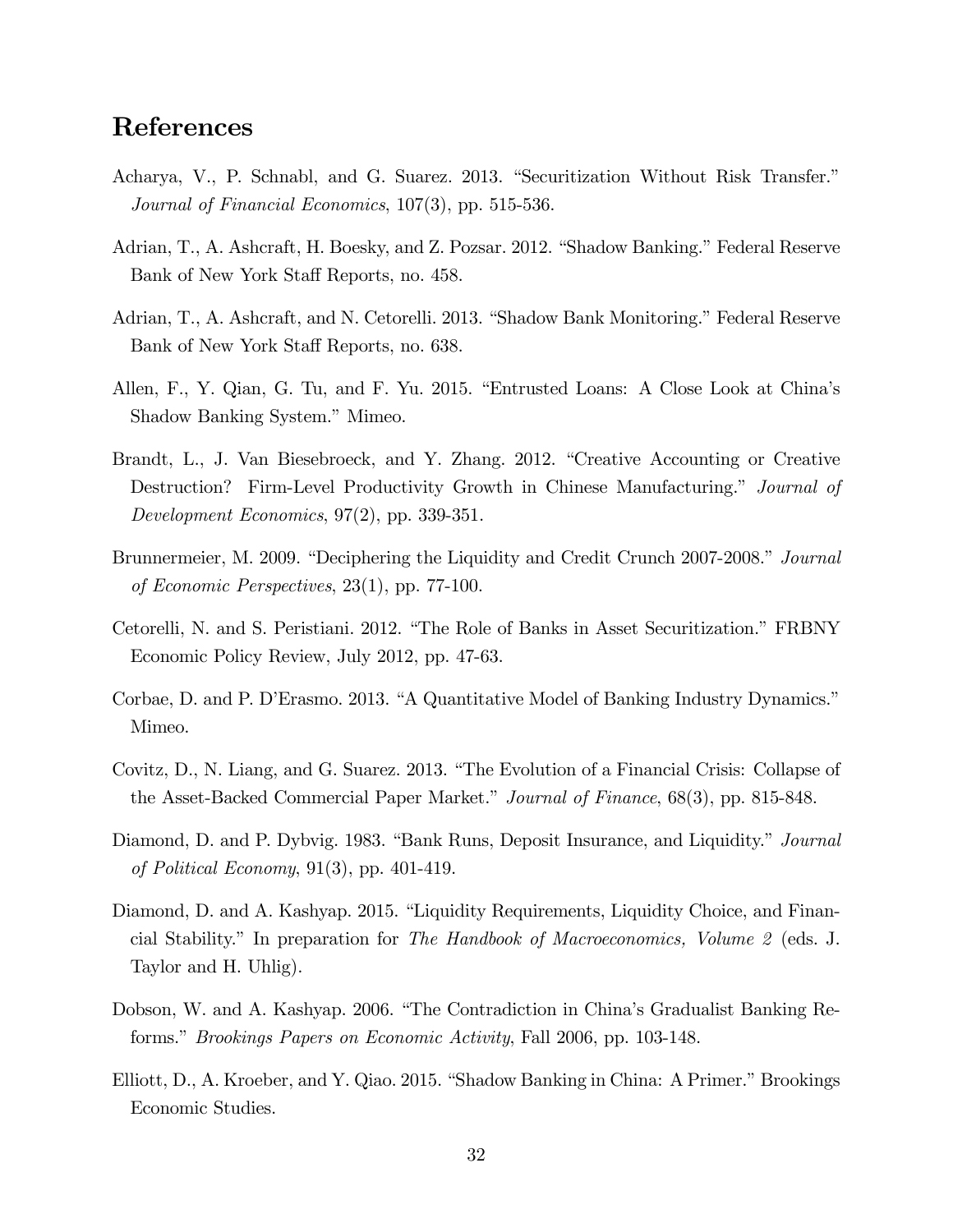Farhi, E., M. Golosov, and A. Tsyvinski. 2009. "A Theory of Liquidity and Regulation of Financial Intermediation." *Review of Economic Studies*, 76(3), pp. 973-992.

Financial Stability Board (FSB). 2011. "Shadow Banking: Scoping the Issues." April 12.

- Gorton, G. and A. Metrick. 2012. "Securitized Banking and the Run on Repo." *Journal of* Financial Economics, 104(3), pp. 425-451.
- Hsieh, C. and P. Klenow. 2009. "Misallocation and Manufacturing TFP in China and India." Quarterly Journal of Economics, 124(4), pp. 1403-1448.
- Hsieh, C. and Z. Song. 2015. "Grasp the Large, Let Go of the Small: The Transformation of the State Sector in China." *Brookings Papers on Economic Activity*, forthcoming.
- Kacperczyk, M. and P. Schnabl. 2013. "How Safe are Money Market Funds?" *Quarterly* Journal of Economics, 128(3), pp. 1073-1122.
- Krishnamurthy, A., S. Nagel, and D. Orlov. 2014. "Sizing Up Repo." *Journal of Finance*, 69(6), pp. 2381-2417.
- Lardy, N. 2014. Markets over Mao: The Rise of Private Business in China. Peterson Institute for International Economics.
- Gennaioli, N., A. Shleifer, and R. Vishny. 2013. "A Model of Shadow Banking." *Journal of* Finance, 68(4), pp. 1331-1363.
- Song, Z., K. Storesletten, and F. Zilibotti. 2011. "Growing Like China." American Economic Review, 101(1), pp. 202-241.
- Song, Z., K. Storesletten, and F. Zilibotti. 2014. "Growing (with Capital Controls) like China." IMF Economic Review,  $62(3)$ , pp. 327-370.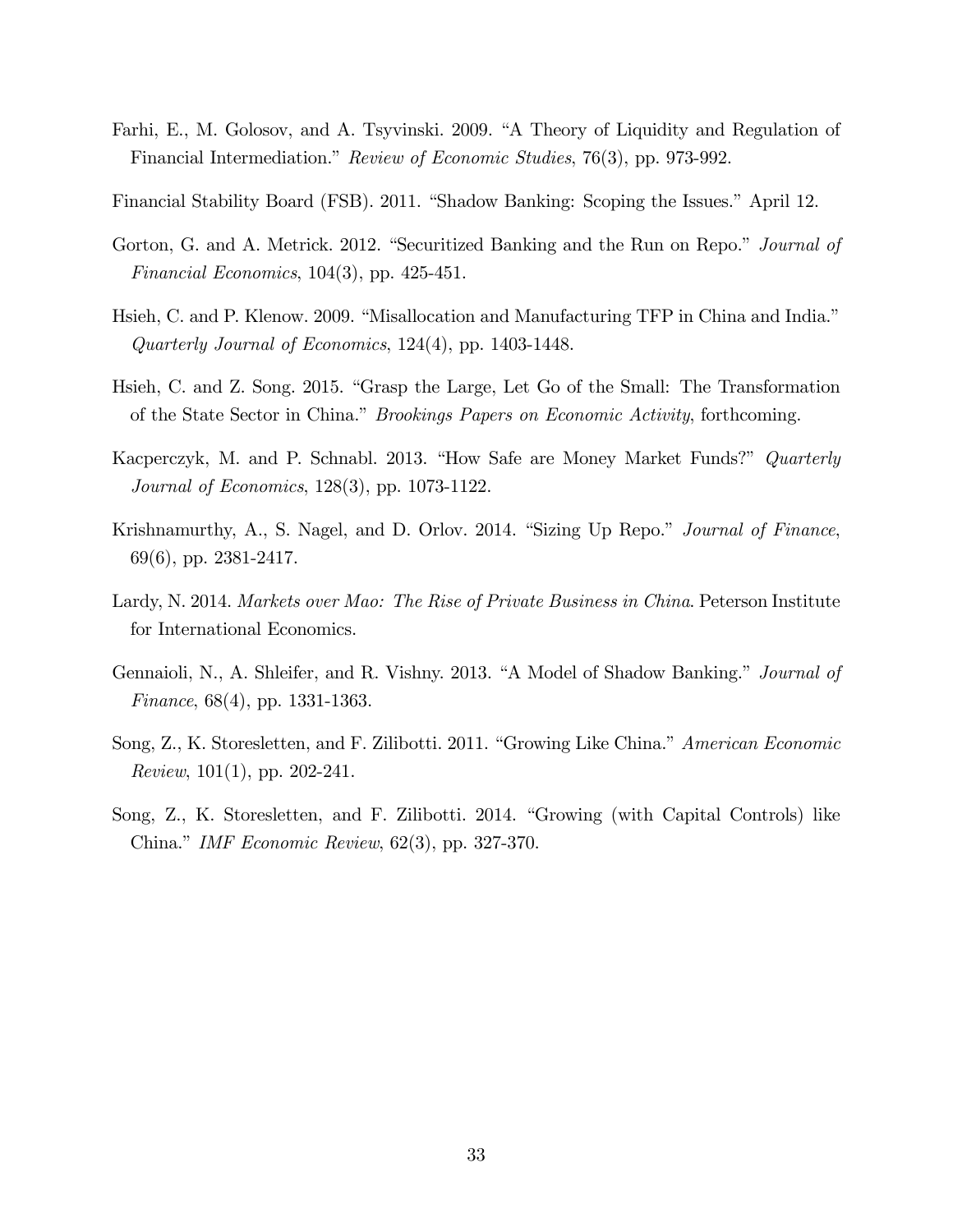



Note: Deposit rate in panel (a) is the benchmark rate for 3-month term deposits.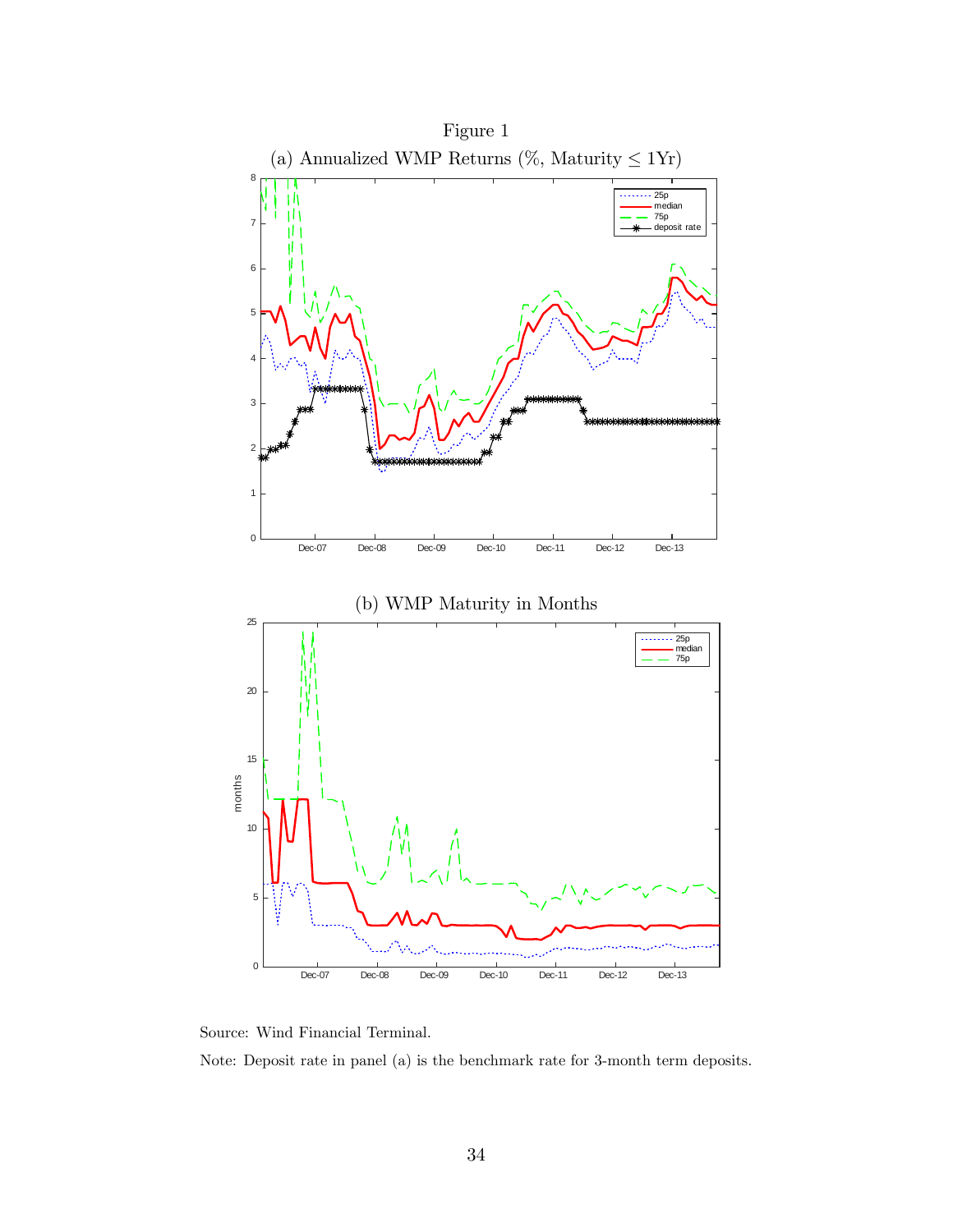Figure 2 Anatomy of a Wealth Management Product





Source: PBOC, CBRC, IMF, China Trustee Association, KPMG China Trust Surveys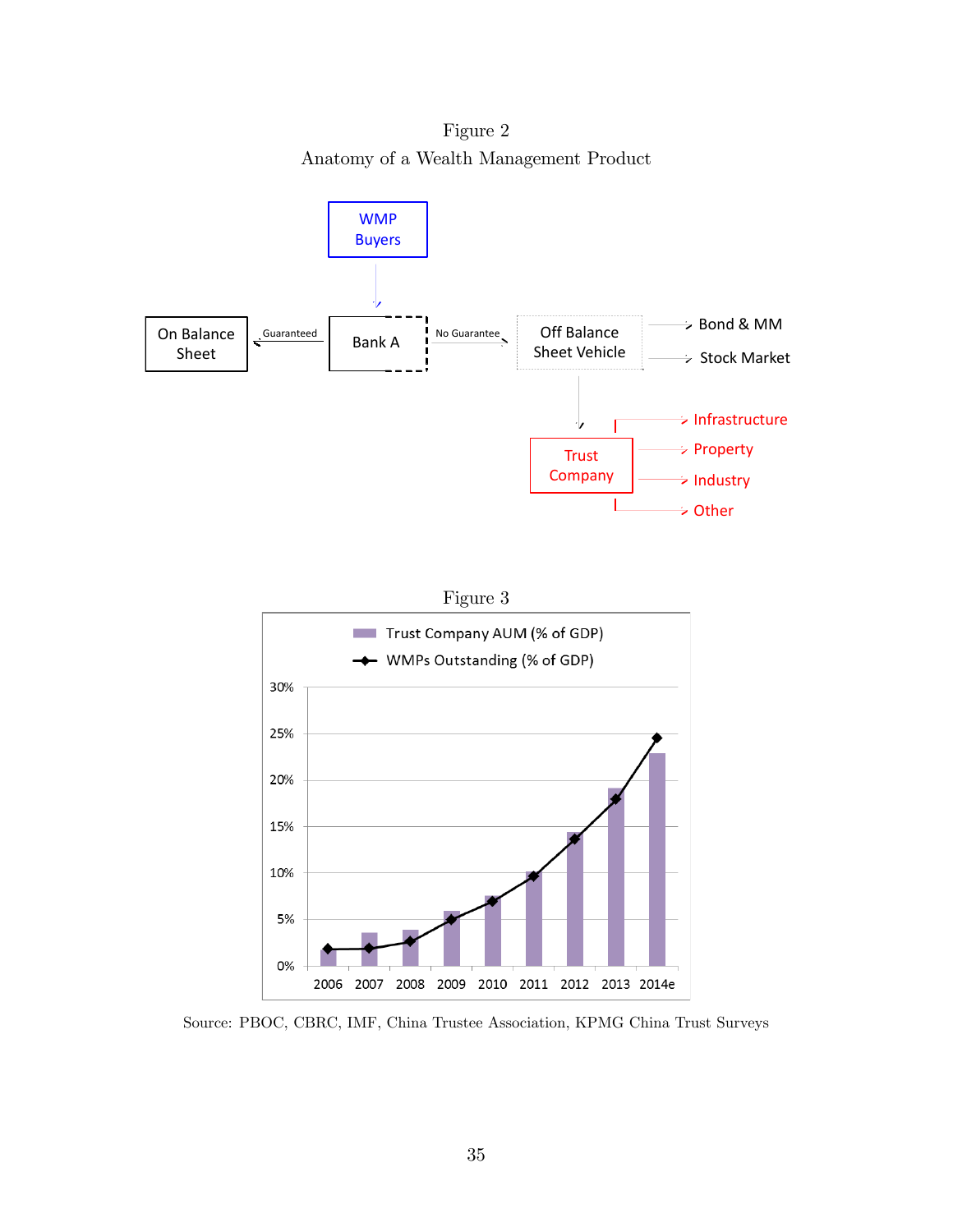

Source: China Trustee Association



Business with Counterparts



Notes: TBR stands for trust beneficiary right; SPV is an off-balance-sheet vehicle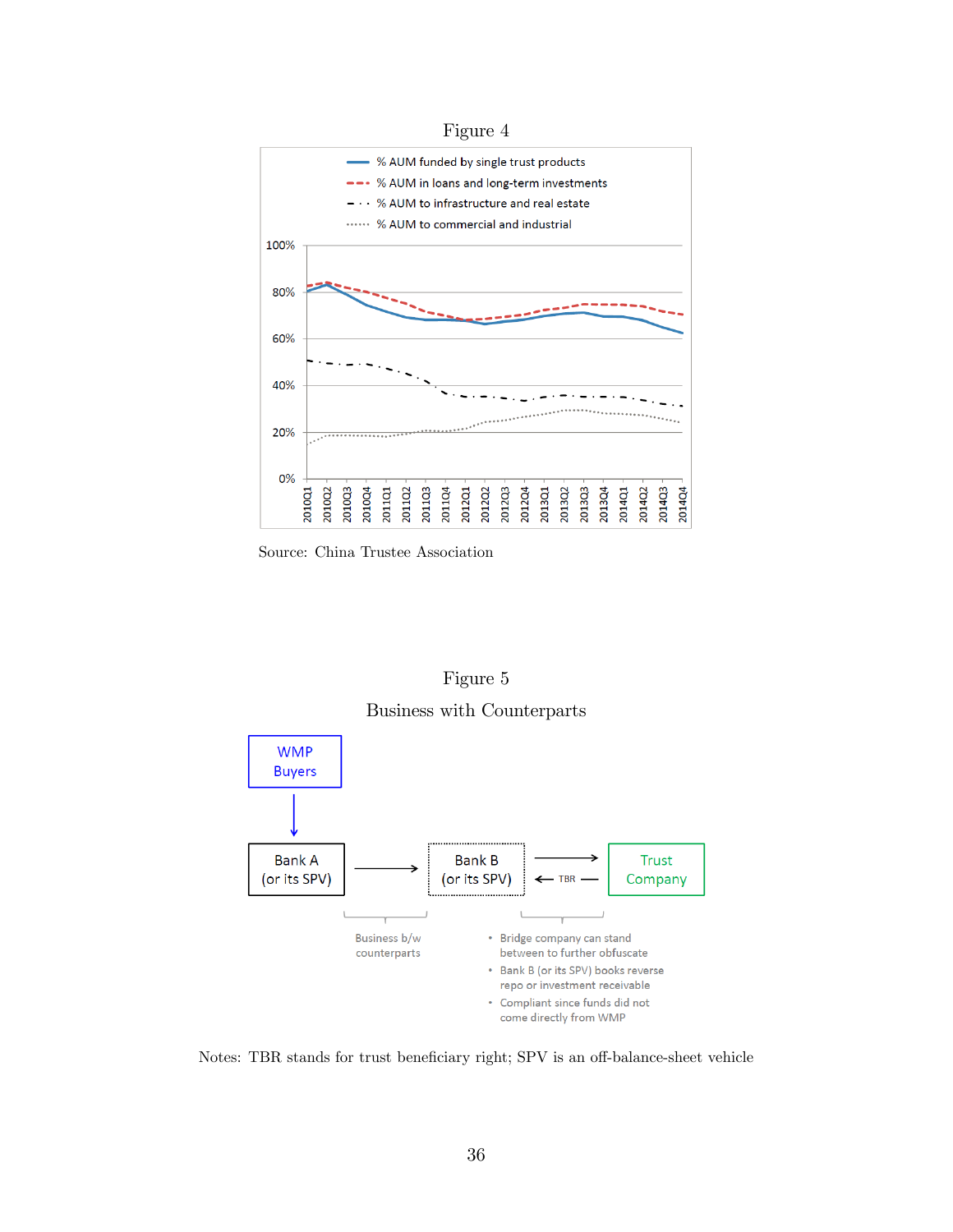

Source: Bankscope and bank annual reports. Shaded area is interquartile range.



Figure 7

Source: Bank annual reports. The graphs report domestic balances only.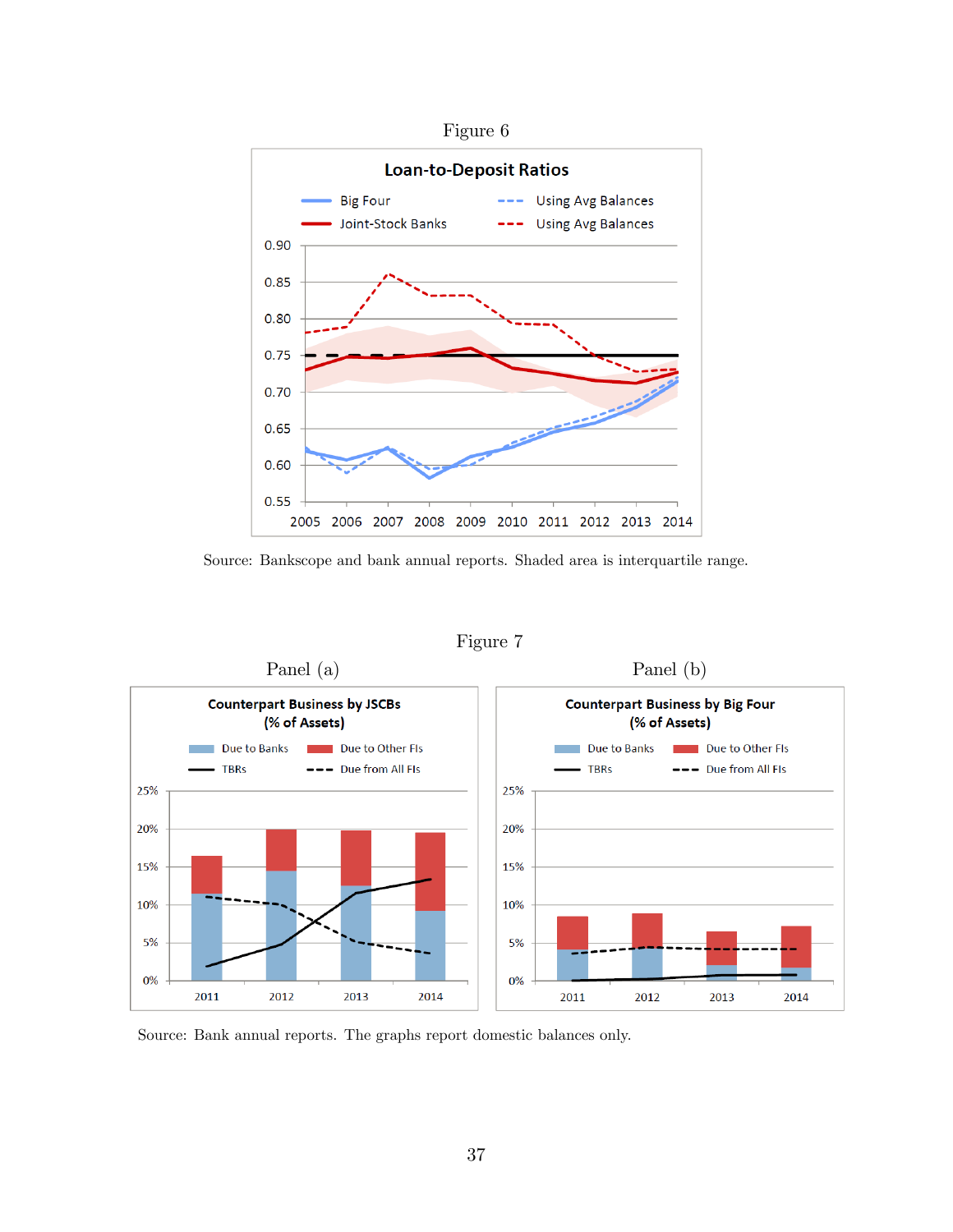



Source: Wind Financial Terminal



Figure 9

Source: PBOC and Wind Financial Terminal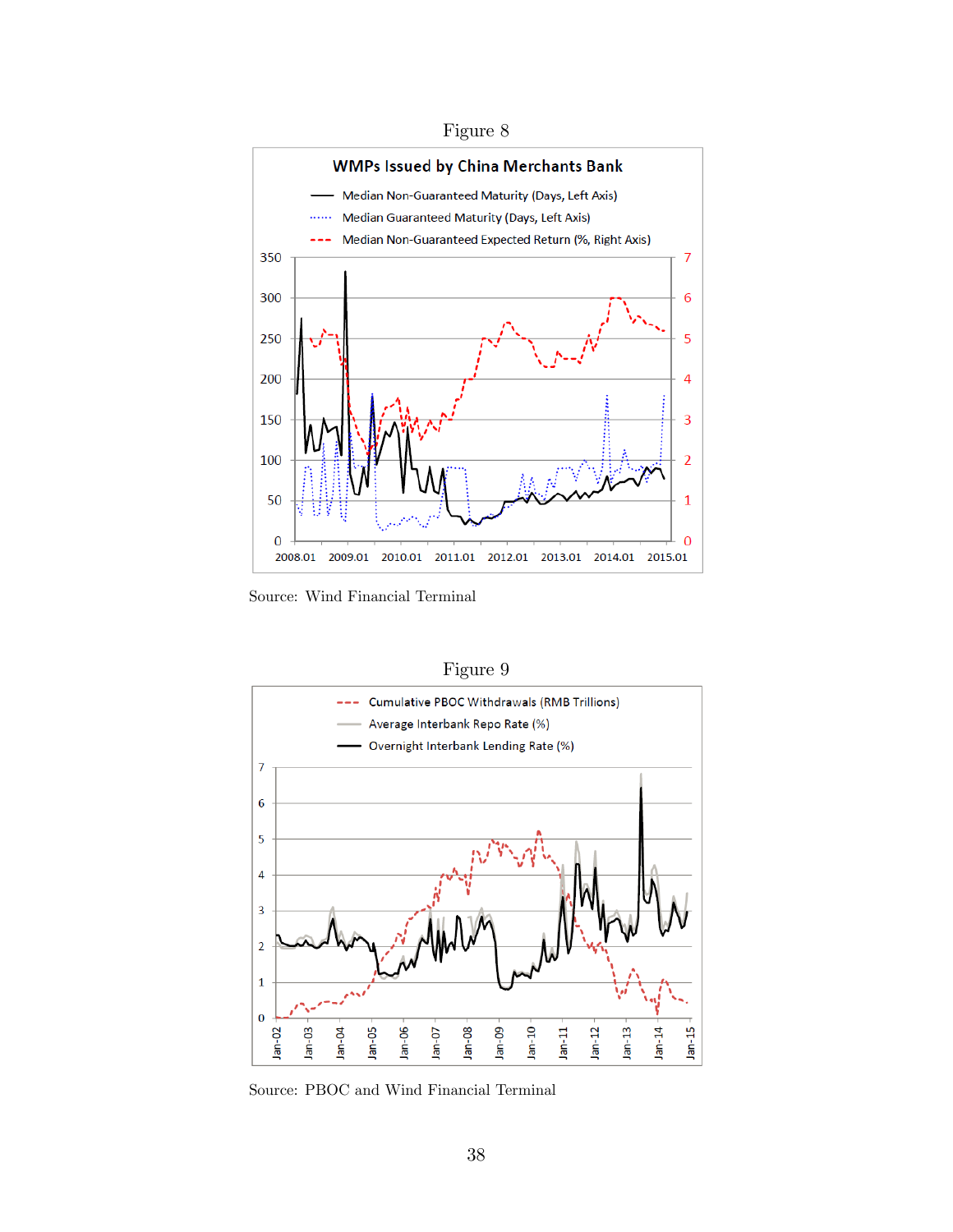

Figure 10

Note: Excludes lending between big banks



(b) Repo Lending by Policy Banks (RMB Billions)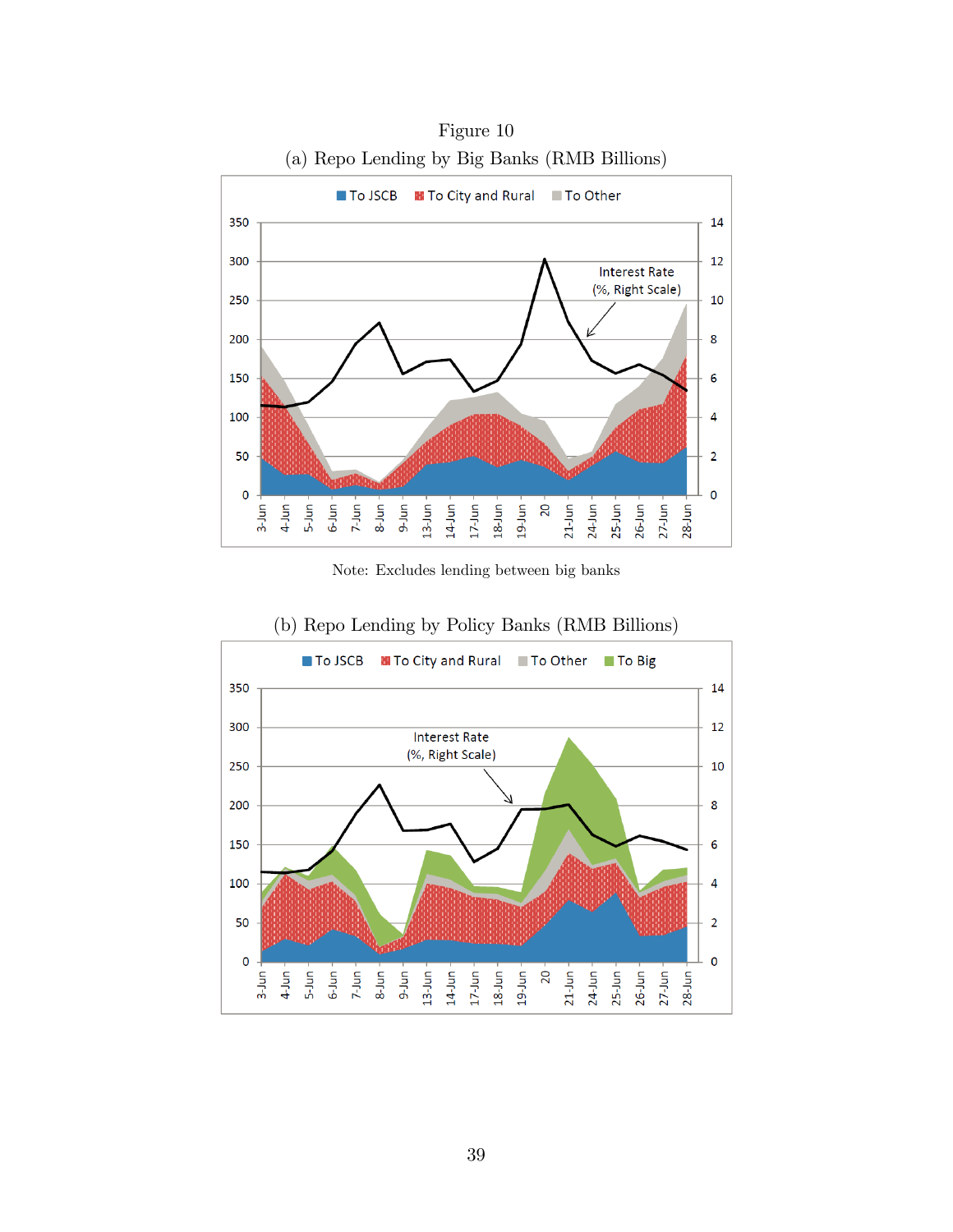

Note: The interest rate refers to the rate on the interbank repo market.

Figure 12



Note: The lending (borrowing) rate is the interest rate at which the bank lends (borrows) on the interbank repo market.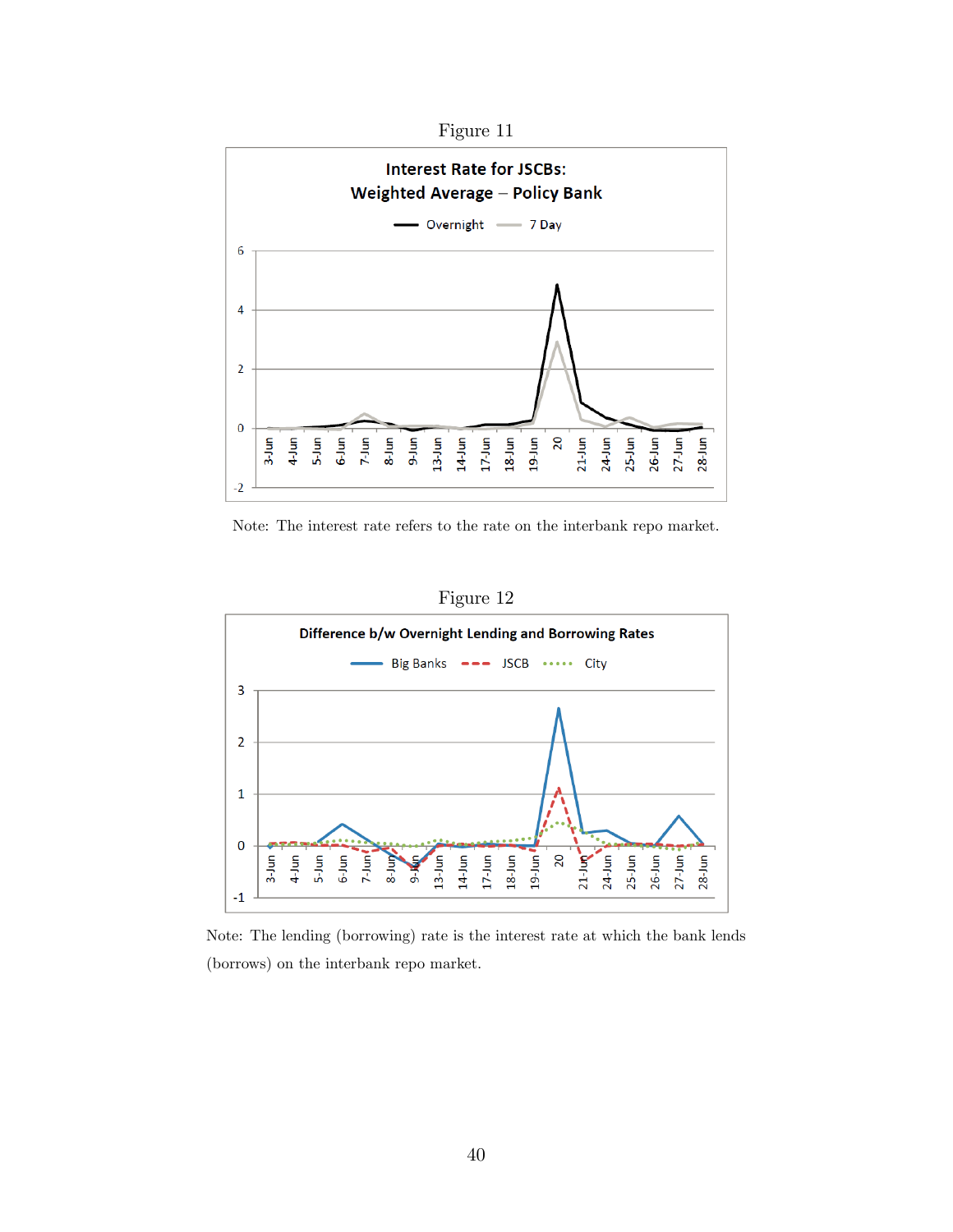| Table 1             |  |
|---------------------|--|
| Calibration Results |  |

|                                                             | (1)             | (2)               | (3)             | (4)     |
|-------------------------------------------------------------|-----------------|-------------------|-----------------|---------|
|                                                             | Model           | Data              | Model           | Data    |
|                                                             | $\alpha = 0.14$ | 2007              | $\alpha = 0.25$ | 2014    |
| Average Interbank Rate $(\pi i_L^{\ell} + (1 - \pi) i_L^h)$ | $3.35\%$        | $3.1\%$   $3.6\%$ |                 | $3.6\%$ |
| Small Bank WMPs $(W_i)$                                     | 0.03            | NA                | 0.10            | 0.10    |
| Big Bank WMPs $(W_k)$                                       | 0.01            | <b>NA</b>         | 0.05            | 0.05    |
| Big Bank Funding Share $(X_k)$                              | 0.52            | 0.55              | 0.45            | 0.45    |
| Big Bank Loan-to-Deposit Ratio $(1 - \frac{R_k}{X_i})$      | 58\%            | 62\%              | 70\%            | 70%     |
| Credit-to-Savings Ratio $(1 - R_i - R_k)$                   | 72.1%           | 65\%              | 75.3%           | 75%     |

Notes: We target the 2014 values of all variables in this table except for the credit-to-savings ratio. The 2007 values of these variables as well as the 2007 and 2014 values of the credit-to-savings ratio are generated by the calibrated model.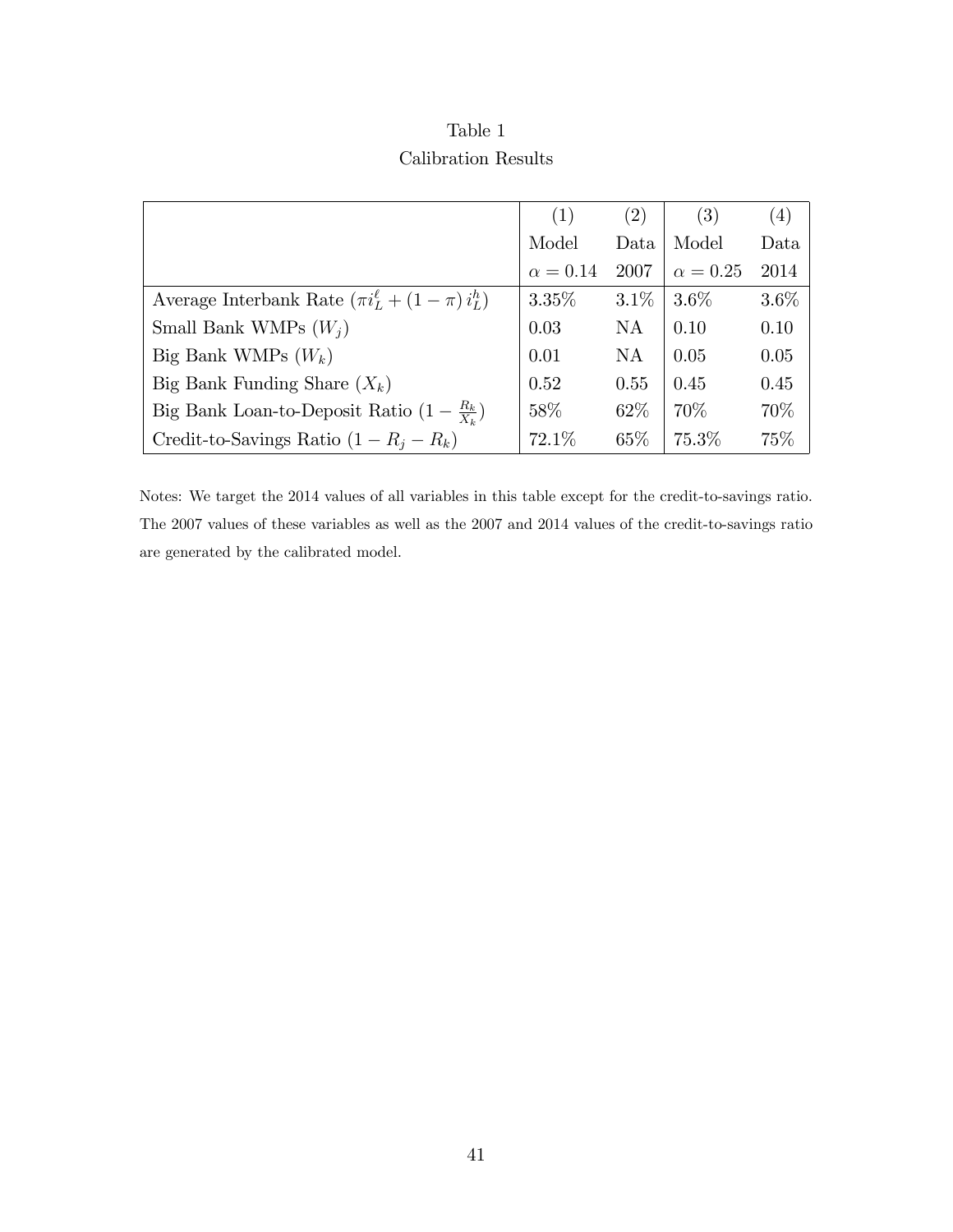### Appendices (For Online Publication)

# Appendix  $A -$ Proofs

### Proof of Proposition 1

By contradiction. Suppose  $\rho_2 > 0$ . If  $\mu_j > 0$ , then  $R_j = 0$  so equation (4) implies  $i_L = \frac{\theta X}{\psi}$  $\frac{\partial X}{\psi}$  . Substituting into equation (9) then implies  $\xi_j > 0$  if and only if  $\phi < \frac{(1+i_A)^2-1}{X}$  $\frac{(A)^2-1}{X}-\frac{\overline{\theta}^2 X}{\psi X}\equiv \overline{\phi}_1$ (where we have used  $X_j = X$  in a symmetric equilibrium). If instead  $\mu_j = 0$ , then equation (7) implies  $i_L = (1 + i_A)^2 - 1$ . Substituting into equation (9) then implies  $\xi_j > 0$  if and only if  $\phi < \frac{1-\overline{\theta}}{X} [(1+i_A)^2 - 1] \equiv \overline{\phi}_2$ . Defining  $\overline{\phi} \equiv \min \{ \overline{\phi}_1, \overline{\phi}_2 \}$  completes the proof. ■

### Proof of Proposition 2

With  $\rho_2 = 0$ , the equilibrium is characterized by (4), (7), and:

$$
\xi_j = \frac{\alpha \mu_j}{2\left(1 - \overline{\theta}\right)}
$$

 $\mu_j \left[ R_j - \alpha \left( X - \omega \xi_j \right) \right] = 0$  with complementary slackness

There is an implicit refinement here since we are writing  $\xi_j = \frac{\alpha \mu_j}{2(1 - i)}$  $\frac{\alpha \mu_j}{2(1-\overline{\theta})}$  instead of  $\xi_j = \frac{\alpha \mu_j \tau_j}{2(1-\overline{\theta})}$  $\frac{\alpha \mu_j \mu_j}{2(1-\overline{\theta})}.$ Both produce  $\xi_j = 0$  if  $\alpha \mu_j = 0$  so the refinement only applies if  $\alpha \mu_j > 0$ . Return to equations (8) and (9) with  $\rho_2 = 0$  and  $\alpha \mu_j > 0$ . If  $\xi_j > 0$ , then  $\eta_j^1 > 0$ . This implies  $\tau_j = 1$ which confirms  $\xi_j > 0$ . If  $\xi_j = 0$ , then  $\eta_j^1 = \eta_j^0$ . This implies  $\tau_j \in [0,1]$ . However, any  $\tau_j \in (0,1]$  would return  $\xi_j > 0$ , violating  $\xi_j = 0$ . We thus eliminate  $\xi_j = 0$  by refinement. Instead,  $\alpha \mu_j > 0$  is associated with  $\xi_j > 0$  and thus  $\tau_j = 1$ . For this reason, we write  $\xi_j = \frac{\alpha \mu_j}{2(1 - i)^2}$  $\frac{\alpha \mu_j}{2(1-\overline{\theta})}$ . We can now proceed with the rest of the proof. There are two cases:

- 1. If  $\mu_j = 0$ , then  $\xi_j = 0$  and  $1 + i_L = (1 + i_A)^2$ . Equation (4) then pins down  $R_j$ . To ensure that  $R_j \ge \alpha \left( X - \omega \xi_j \right)$  is satisfied, we need  $\alpha \le \overline{\theta} - \frac{\psi \left[ (1+i_A)^2 - 1 \right]}{X} \equiv \widetilde{\alpha}$ . We have now established  $\xi_i = 0$  if  $\alpha \leq \tilde{\alpha}$ .
- 2. If  $\mu_j > 0$ , then complementary slackness implies  $R_j = \alpha (X \omega \xi_j)$ . Combining with the other equilibrium conditions, we find that  $\mu_i > 0$  delivers:

$$
i_L = \frac{\alpha^2 \omega \left[ \left( 1 + i_A \right)^2 - 1 \right] - 2 \left( 1 - \overline{\theta} \right) \left( \alpha - \overline{\theta} \right) X}{\alpha^2 \omega + 2 \psi \left( 1 - \overline{\theta} \right)} \tag{21}
$$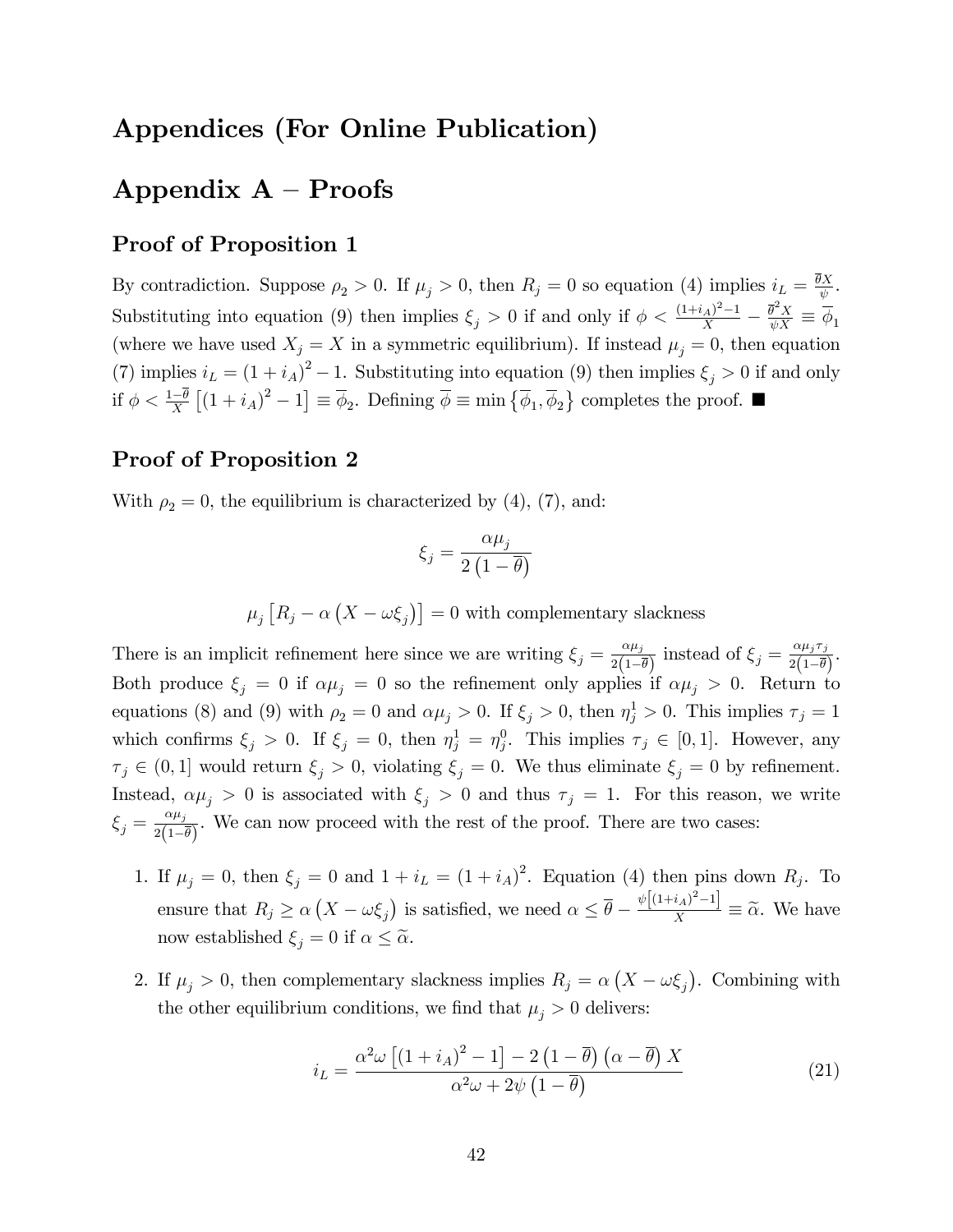Verifying  $\mu_j > 0$  is equivalent to verifying  $1 + i_L < (1 + i_A)^2$ . This reduces to  $\alpha > \tilde{\alpha}$ . If  $\tilde{\alpha} \geq 0$ , then we have established  $\xi_j > 0$  with  $\tau_j = 1$  for any  $\alpha > \tilde{\alpha}$ .

Defining  $\bar{\alpha} = \max \{ \tilde{\alpha}, 0 \}$  completes the proof.

#### Proof of Proposition 3

Consider  $\alpha = 0$ . If  $\mu_j = 0$ , then (7) implies  $i_L = (1 + i_A)^2 - 1$  which is the highest feasible interbank rate. If instead  $\mu_j > 0$ , then the liquidity rule binds. In particular,  $R_j = \alpha (X_j - \tau_j W_j)$  which is just  $R_j = 0$  when  $\alpha = 0$ . We can then conclude  $i_L = \frac{\theta X}{\psi}$  $\frac{dX}{\psi}$  from (4). Note that  $\mu_j > 0$  is verified if and only if  $\frac{\bar{\theta}X}{\psi} < (1 + i_A)^2 - 1$ .

Based on the results so far, we can see that the interbank rate at  $\alpha = 0$  is independent of  $\rho_2$ . Let  $i_{L0}$  denote the interbank rate at  $\alpha = 0$  and let  $i_{L1}(\rho_2)$  denote the interbank rate at some  $\alpha > 0$ . From (4), we know  $i_{L1}(\rho_2) = \frac{\bar{\theta}X}{\psi} - \frac{R_{j1}(\rho_2)}{\psi}$  $\frac{\ln(\rho_2)}{\psi}$ , where  $R_{j1}(\rho_2)$  is reserve holdings at the  $\alpha > 0$  being considered. The rest of the proof proceeds by contradiction. In particular, suppose  $i_{L1}(\rho_2) > i_{L0}$ . Then  $\alpha = 0$  must be associated with  $\mu_j > 0$ , otherwise  $i_{L0}$  would be the highest feasible interbank rate and the supposition would be incorrect. We can thus write  $i_{L0} = \frac{\theta X}{\psi}$  $\frac{\partial X}{\partial \psi}$  and  $i_{L1}(\rho_2) = i_{L0} - \frac{R_{j1}(\rho_2)}{\psi}$  $\frac{d(\rho_2)}{\psi}$ . The only way to get  $i_{L1}(\rho_2) > i_{L0}$  is then  $R_{j1}(\rho_2) < 0$  which is impossible.

### Proof of Proposition 4

Start with general  $\alpha$ . The derivatives of the big bank's objective function are:

$$
\frac{\partial \Upsilon_k}{\partial \xi_k} \propto -\frac{2\omega \left(1 - \overline{\theta}\right)}{1 - \pi} \xi_k - \left[ \frac{\left(1 + i_A\right)^2 - 1}{1 - \pi} - i_L^h \right] \frac{\partial R_k}{\partial \xi_k} + \left[ \frac{\left(1 + i_A\right)^2 - 1 - \phi X_k}{1 - \pi} - \theta_h i_L^h \right] \frac{\partial X_k}{\partial \xi_k}
$$

$$
\frac{\partial \Upsilon_k}{\partial i_L^h} \propto R_k - \theta_h X_k - \left[ \frac{\left(1 + i_A\right)^2 - 1}{1 - \pi} - i_L^h \right] \frac{\partial R_k}{\partial i_L^h} + \left[ \frac{\left(1 + i_A\right)^2 - 1 - \phi X_k}{1 - \pi} - \theta_h i_L^h \right] \frac{\partial X_k}{\partial i_L^h}
$$

It will be convenient to reduce these derivatives to a core set of variables  $(\xi_j, \xi_k, \text{ and } i_L^h)$ . If  $\mu_j > 0$ , then the complementary slackness in equation (13) implies:

$$
R_j = \alpha \left( X_j - \omega \xi_j \right) \tag{22}
$$

With  $\delta_1 + \delta_2 = 0$  and  $\xi_j = \xi_j$ , equations (10) and (11) are:

$$
X_j = 1 - \delta_0 + \delta_1 (\xi_j - \xi_k)
$$
 (23)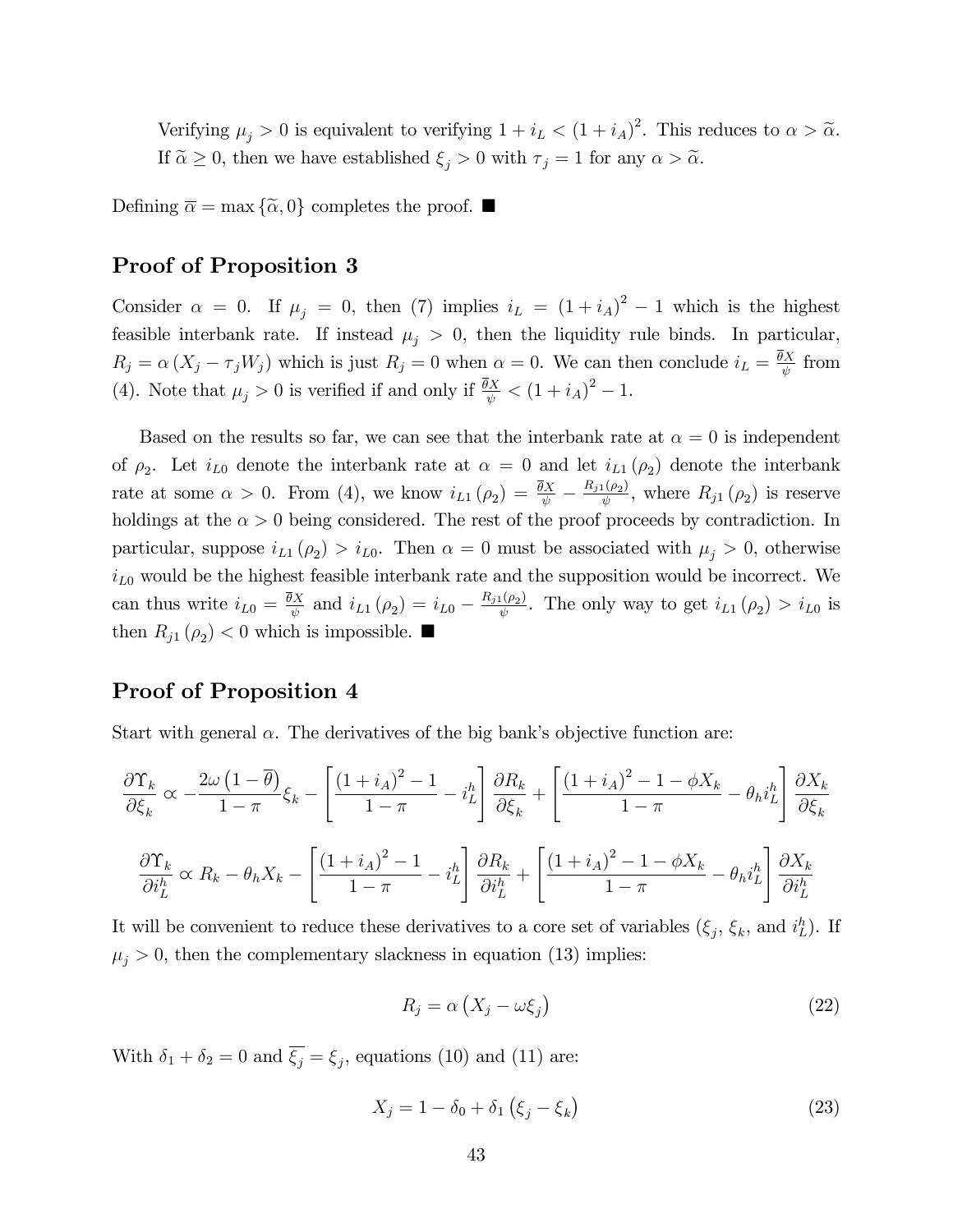$$
X_k = \delta_0 + \delta_1 \left( \xi_k - \xi_j \right) \tag{24}
$$

Substitute  $(22)$  to  $(24)$  into equation  $(12)$  to write:

$$
R_k = \delta_0 \theta_h + (1 - \delta_0) \left( \overline{\theta} - \alpha \right) + \delta_1 \left( \theta_h - \overline{\theta} + \alpha \right) \left( \xi_k - \xi_j \right) + \alpha \omega \xi_j - \psi i_L^h \tag{25}
$$

Finally, combine equations (14) and (15) to get:

$$
\xi_j = \frac{\alpha \left(1 - \pi\right)}{2 \left(1 - \overline{\theta}\right)} \left[ \frac{\left(1 + i_A\right)^2 - 1}{1 - \pi} - i_L^h \right] \tag{26}
$$

We can now write  $\frac{\partial \Upsilon_k}{\partial \xi_k} = 0$  as:

$$
\xi_{k} = \frac{\delta_{1}\left[\left(1-\theta_{h}+\overline{\theta}-\alpha\right)\left[\left(1+i_{A}\right)^{2}-1\right]-\phi\delta_{0}+\phi\delta_{1}\xi_{j}-\left(\overline{\theta}-\alpha\right)\left(1-\pi\right)i_{L}^{h}\right]}{2\omega\left(1-\overline{\theta}\right)+\phi\delta_{1}^{2}}\tag{27}
$$

We can also write  $\frac{\partial \Upsilon_k}{\partial i_L^h} = 0$  as:

$$
i_{L}^{h} = \frac{\left[\frac{\psi}{1-\pi} + \frac{\alpha[\alpha\omega + \delta_{1}(1-\theta_{h}+\overline{\theta}-\alpha)]}{2(1-\overline{\theta})}\right] \left[(1+i_{A})^{2}-1\right]}{2\psi + \frac{\alpha(1-\pi)}{2(1-\overline{\theta})}\left[\alpha\omega + \delta_{1}\left(\overline{\theta}-\alpha\right)\right]} \qquad (28)
$$

$$
+ \frac{\left(1-\delta_{0}\right)\left(\overline{\theta}-\alpha\right) - \frac{\alpha\phi\delta_{0}\delta_{1}}{2(1-\overline{\theta})} + \alpha\omega\xi_{j} - \delta_{1}\left[\overline{\theta}-\alpha + \frac{\alpha\phi\delta_{1}}{2(1-\overline{\theta})}\right] \left(\xi_{k}-\xi_{j}\right)}{2\psi + \frac{\alpha(1-\pi)}{2(1-\overline{\theta})}\left[\alpha\omega + \delta_{1}\left(\overline{\theta}-\alpha\right)\right]}
$$

**Remark 1** As long as the big bank's inequality constraints are non-binding, the equilibrium is a triple  $\{\xi_j, \xi_k, i_L^h\}$  that solves (26), (27), and (28). We must therefore check that the solution to these equations satisfies  $\xi_k \geq 0$  along with  $R_k > \alpha X_k$  and  $\mu_j > 0$ . We also need to check  $W_j \leq X_j$  and  $W_k \leq X_k$  so that deposits are non-negative. Finally, we want to check that  $i_L^{\ell} = 0$  does not result in a liquidity shortage when the big bank realizes  $\theta_{\ell}$  at  $t = 1$ .

The rest of this proof focuses on  $\alpha = 0$ . Notice  $\xi_j = 0$  from (26). As discussed in the main text, we also want  $\xi_k = 0$ . Subbing  $\alpha = 0$  and  $\xi_j = \xi_k = 0$  into (27) and (28) yields:

$$
\delta_1 \left[ \frac{\left(1 - \theta_h + \overline{\theta}\right) \left[ \left(1 + i_A\right)^2 - 1 \right] - \phi \delta_0}{\overline{\theta} \left(1 - \pi\right)} - i_L^h \right] = 0 \tag{29}
$$

$$
i_L^h = \frac{(1 + i_A)^2 - 1}{2(1 - \pi)} + \frac{\overline{\theta}(1 - \delta_0)}{2\psi}
$$
 (30)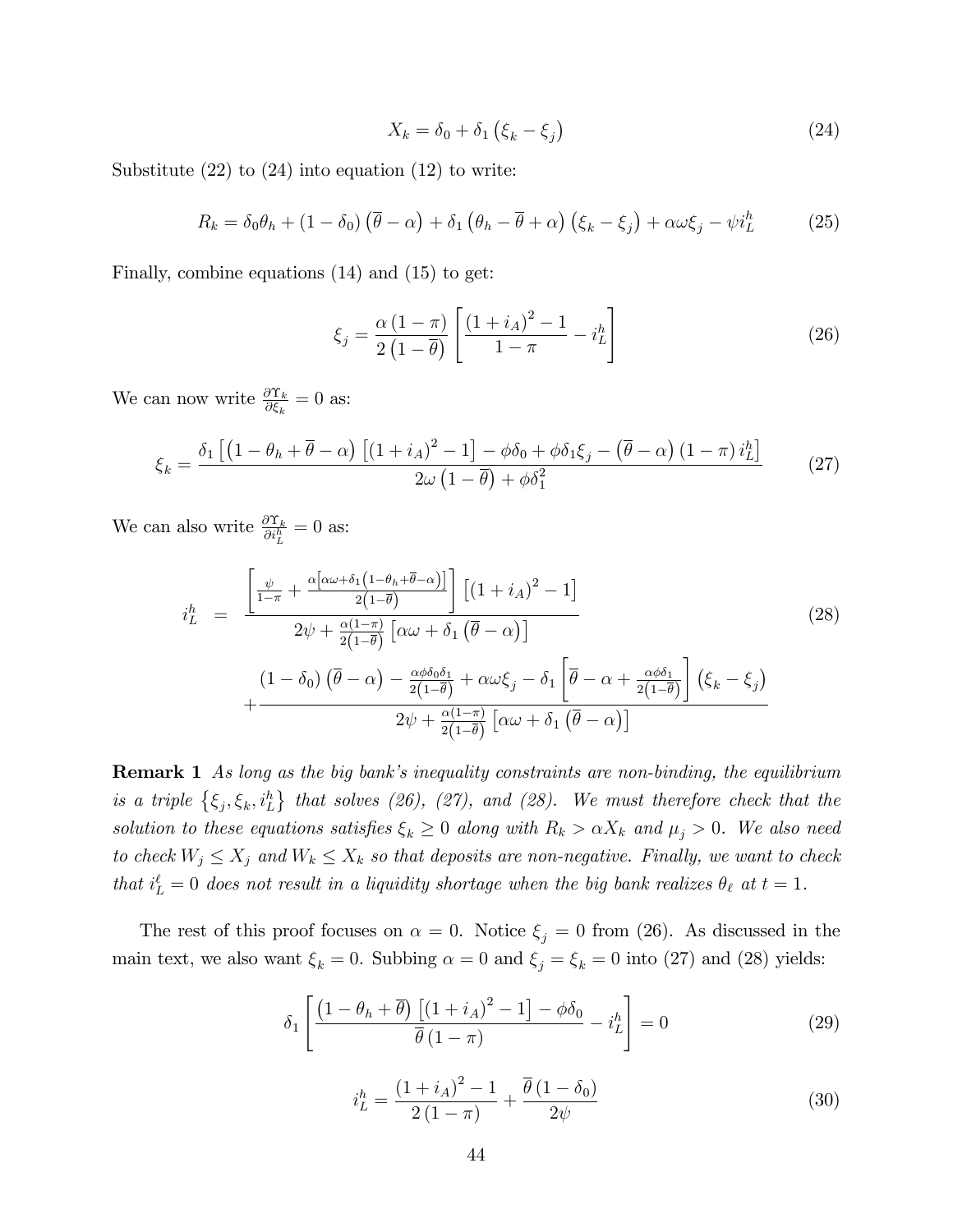To verify  $\xi_k = 0$ , we must verify that (29) holds when  $i_L^h$  is given by (30). This requires either  $\delta_1 = 0$  or:

$$
\phi = \frac{1}{\delta_0} \left[ 1 - \theta_h + \frac{\overline{\theta}}{2} \right] \left[ (1 + i_A)^2 - 1 \right] - \frac{\overline{\theta}^2 (1 - \pi) (1 - \delta_0)}{2 \psi \delta_0} \equiv \phi^* \tag{31}
$$

In other words, we can use either  $\delta_1 = 0$  or the combination of  $\delta_1 > 0$  and  $\phi = \phi^*$  to get  $\xi_k$ exactly zero at  $\alpha = 0$ . Note that  $W_j \leq X_j$  and  $W_k \leq X_k$  are trivially true with  $\xi_j = \xi_k = 0$ . We now need to check  $R_k > \alpha X_k$  and  $\mu_j > 0$ . Using (14) and (30), rewrite  $\mu_j > 0$  as:

$$
\frac{(1+i_A)^2 - 1}{1 - \pi} > \frac{\overline{\theta} (1 - \delta_0)}{\psi} \tag{32}
$$

Note that condition (32) is also sufficient for  $\phi^* > 0$ . With  $\mu_j > 0$  verified, we can substitute  $\alpha = 0$  into equation (22) to get  $R_j = 0$ . The next step is to check  $R_k > \alpha X_k$  which is simply  $R_k > 0$  at  $\alpha = 0$ . Recall that  $R_k$  is given by equation (25). Use  $\alpha = 0$  and  $\xi_j = \xi_k = 0$  along with  $i_L^h$  as per (30) to rewrite equation (25) as:

$$
R_k = \theta_h \delta_0 + \frac{\overline{\theta} (1 - \delta_0)}{2} - \psi \frac{(1 + i_A)^2 - 1}{2 (1 - \pi)}
$$
(33)

The condition for  $R_k > 0$  is therefore:

$$
\frac{\left(1+i_A\right)^2 - 1}{1 - \pi} < \frac{\overline{\theta}\left(1 - \delta_0\right)}{\psi} + \frac{2\delta_0 \theta_h}{\psi} \tag{34}
$$

The last step is to check that there is sufficient liquidity at  $t = 1$  when the big bank's liquidity shock is low. The demand for liquidity in this case will be  $\bar{\theta}X_j + \theta_{\ell}X_k$ . The supply of liquidity will be  $R_j + R_k$  since we have fixed  $i_L^{\ell} = 0$ . We already know  $\xi_j = \xi_k = 0$  at  $\alpha = 0$ . Therefore,  $X_j = 1 - \delta_0$  and  $X_k = \delta_0$ . We also know  $R_j = 0$  and  $R_k$  as per (33). Therefore,  $R_j + R_k \geq \overline{\theta} X_j + \theta_\ell X_k$  can be rewritten as:

$$
\frac{(1+i_A)^2 - 1}{1 - \pi} \le \frac{2\delta_0 \left(\theta_h - \theta_\ell\right)}{\psi} - \frac{\overline{\theta} \left(1 - \delta_0\right)}{\psi} \tag{35}
$$

Condition  $(35)$  is stricter than  $(34)$  so we can drop  $(34)$ . We now just need to make sure that conditions (32) and (35) are not mutually exclusive. Using  $\bar{\theta} \equiv \pi \theta_{\ell} + (1 - \pi) \theta_h$ , this requires:

$$
\theta_{\ell} < \left[1 - \frac{1 - \delta_0}{\delta_0 + \pi \left(1 - \delta_0\right)}\right] \theta_h \tag{36}
$$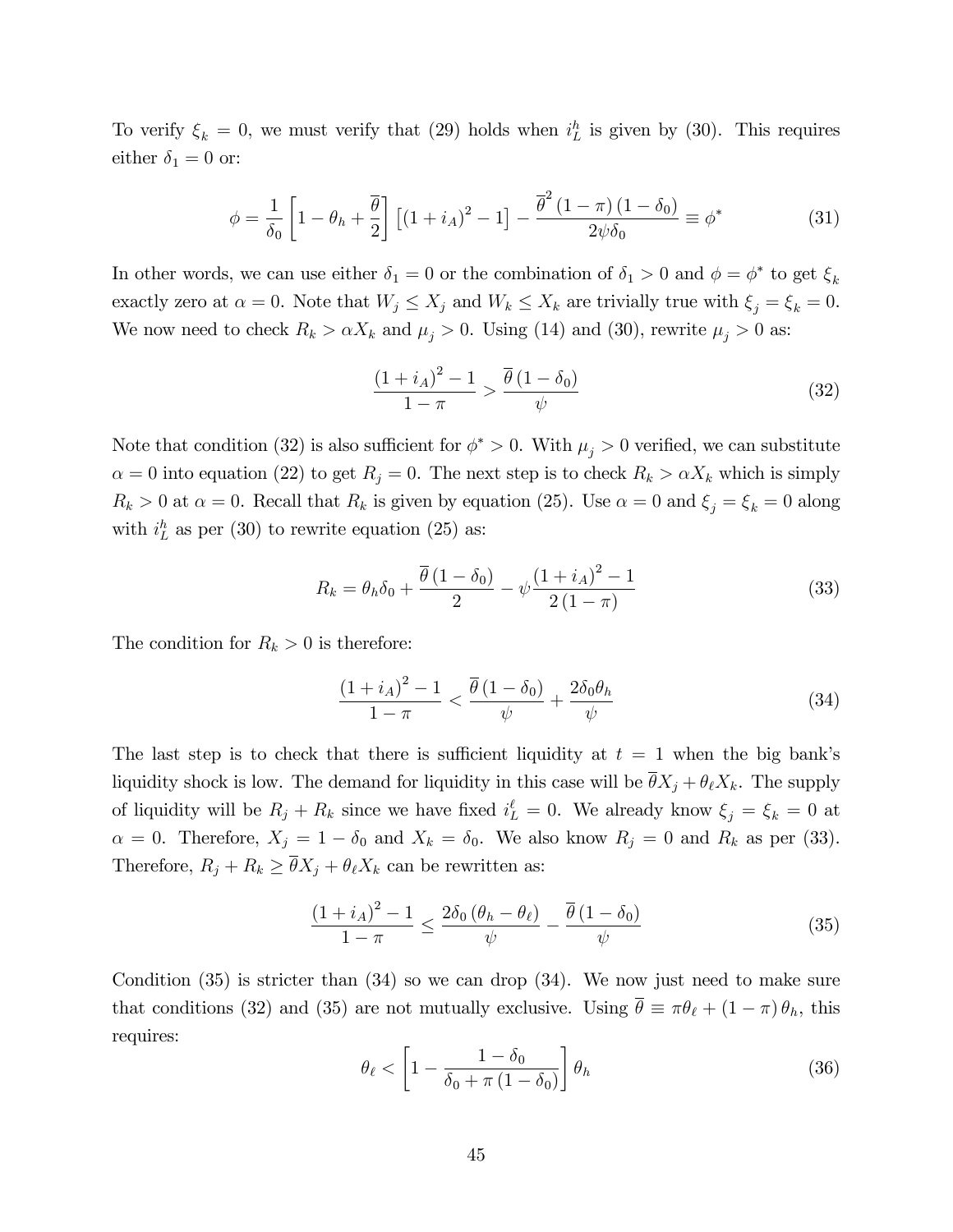The right-hand side of (36) is positive if and only if:

$$
\pi > \frac{1 - 2\delta_0}{1 - \delta_0} \tag{37}
$$

Therefore, with  $\theta_{\ell}$  sufficiently low and  $\pi$  sufficiently high, conditions (32) and (35) define a non-empty interval for  $i_A$ , completing the proof.  $\blacksquare$ 

### Proof of Proposition 5

**Fixed Funding Share** Impose  $\alpha = \overline{\theta}$  and  $\delta_1 = 0$  on equations (26), (27), and (28). The resulting system can be written as  $\xi_k = 0$  and:

$$
\xi_j = \frac{\frac{\overline{\theta}\psi}{2}\left[ (1+i_A)^2 - 1 \right]}{2\psi\left(1-\overline{\theta}\right) + \omega\overline{\theta}^2\left(1-\pi\right)}\tag{38}
$$

$$
i_L^h = \frac{\left[\frac{\psi(1-\bar{\theta})}{1-\pi} + \omega\bar{\theta}^2\right] \left[(1+i_A)^2 - 1\right]}{2\psi\left(1-\bar{\theta}\right) + \omega\bar{\theta}^2\left(1-\pi\right)}\tag{39}
$$

With  $\delta_1 = 0$  in equations (23) and (24), the funding shares are  $X_j = 1 - \delta_0$  and  $X_k = \delta_0$ . Impose along with  $\alpha = \overline{\theta}$  on equations (22) and (25) to get:

$$
R_k = \theta_h \delta_0 + \omega \overline{\theta} \xi_j - \psi i_L^h
$$

$$
R_j + R_k = \overline{\theta} (1 - \delta_0) + \theta_h \delta_0 - \psi i_L^h
$$

where  $\xi_j$  and  $i_L^h$  are given by (38) and (39) respectively. We now need to go through all the steps in Remark 1 to establish the equilibrium for  $\alpha = \overline{\theta}$  and fixed funding shares. Using equations (14) and (39), we can see that  $\mu_j > 0$  is trivially true. Using  $\xi_k = 0$  and  $X_k = \delta_0$ , we can also see that  $W_k \le X_k$  is trivially true. The condition for  $W_j \le X_j$  is:

$$
\frac{\left(1+i_{A}\right)^{2}-1}{1-\pi} \leq \frac{2\left(1-\delta_{0}\right)}{\psi} \left[\overline{\theta} + \frac{2\psi\left(1-\overline{\theta}\right)}{\omega\overline{\theta}\left(1-\pi\right)}\right]
$$
(40)

The conditions for  $R_k > \overline{\theta} X_k$  and  $R_j + R_k \ge \overline{\theta} X_j + \theta_\ell X_k$  are respectively:

$$
\frac{\left(1+i_A\right)^2 - 1}{1 - \pi} < \frac{2\pi \left(\theta_h - \theta_\ell\right)\delta_0}{\psi} \tag{41}
$$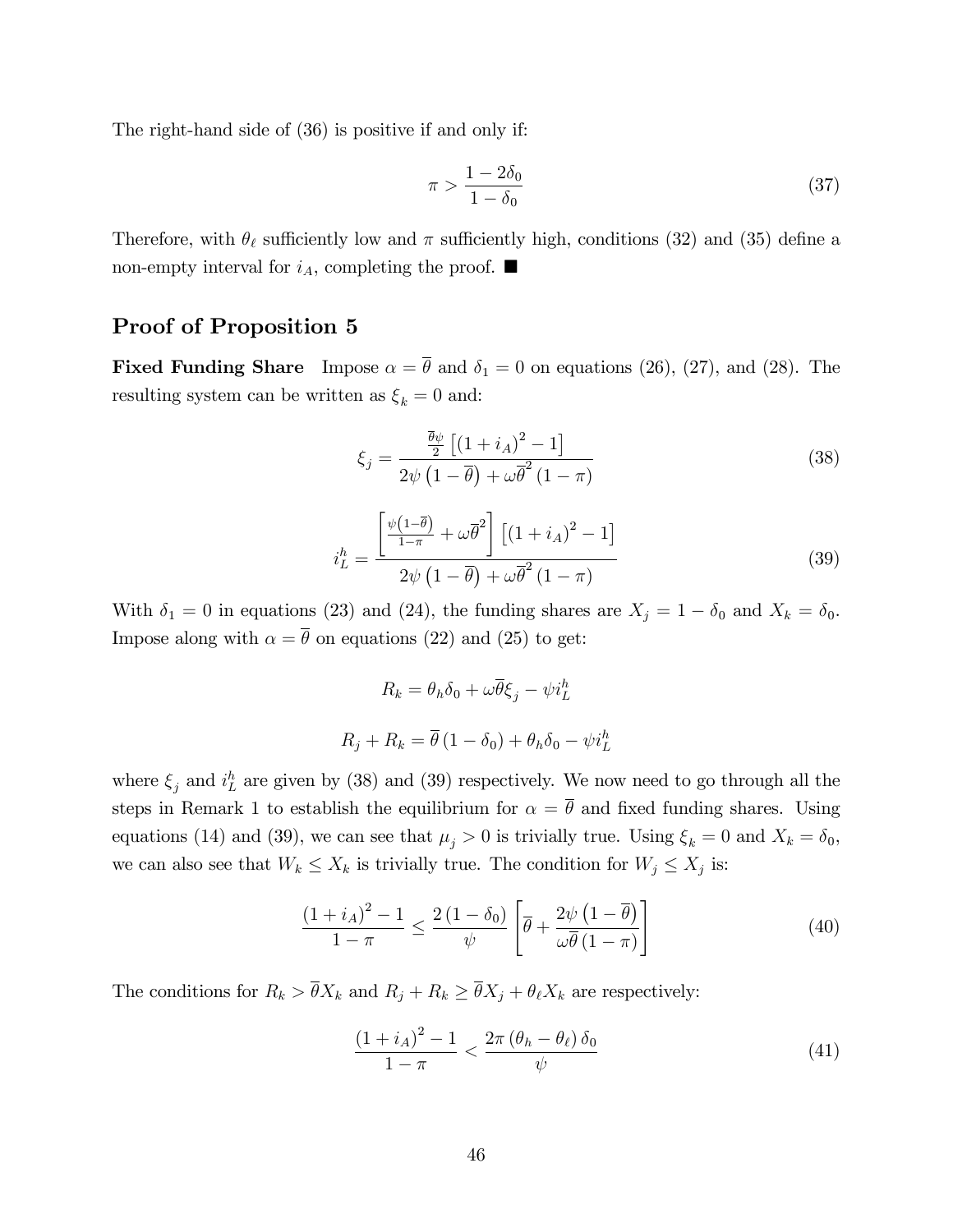$$
\frac{\left(1+i_{A}\right)^{2}-1}{1-\pi} \leq \frac{2\psi\left(1-\overline{\theta}\right)+\omega\overline{\theta}^{2}\left(1-\pi\right)}{\psi\left(1-\overline{\theta}\right)+\omega\overline{\theta}^{2}\left(1-\pi\right)}\frac{\left(\theta_{h}-\theta_{\ell}\right)\delta_{0}}{\psi} \tag{42}
$$

Now, for the interbank rate to increase when moving from  $\alpha = 0$  to  $\alpha = \overline{\theta}$ , we need (39) to exceed (30). Equivalently, we need:

$$
\frac{(1+i_A)^2 - 1}{1 - \pi} > \frac{\overline{\theta} (1 - \delta_0)}{\psi} \left[ 1 + \frac{2\psi (1 - \overline{\theta})}{\omega \overline{\theta}^2 (1 - \pi)} \right]
$$
(43)

We must now collect all the conditions involved in the  $\alpha = 0$  and  $\alpha = \overline{\theta}$  equilibria and make sure they are mutually consistent. There are two lowerbounds on  $i_A$ , namely (32) and (43). Condition (43) is clearly stricter so it is the relevant lowerbound. There are also four upperbounds on  $i_A$ , namely (35), (40), (41), and (42). For the lowerbound in (43) to not violate any of these upperbounds, we need:

$$
\frac{\psi\left(1-\overline{\theta}\right)}{\omega\left(1-\pi\right)} < \overline{\theta}^2 \min\left\{\frac{\pi\left(\theta_h - \theta_\ell\right)\delta_0}{\overline{\theta}\left(1-\delta_0\right)} - \frac{1}{2}, \frac{\left(\theta_h - \theta_\ell\right)\delta_0}{\overline{\theta}\left(1-\delta_0\right)} - 1\right\}
$$

This inequality is only possible if the right-hand side is positive. Therefore, we need:

$$
\theta_{\ell} < \left[1 - \frac{1 - \delta_0}{\min\left\{\delta_0 + \pi \left(1 - \delta_0\right), \pi \left(1 + \delta_0\right)\right\}}\right] \theta_h \tag{44}
$$

Once again, the right-hand side must be positive so we need:

$$
\pi > \max\left\{ \frac{1 - 2\delta_0}{1 - \delta_0}, \frac{1 - \delta_0}{1 + \delta_0} \right\}
$$
\n(45)

Notice that  $(44)$  and  $(45)$  are just refinements of  $(36)$  and  $(37)$ . We can now conclude that the model with fixed funding shares generates the desired results under the following conditions:  $\pi$  sufficiently high,  $\theta_{\ell}$  and  $\frac{\psi}{\omega}$  sufficiently low, and  $i_A$  within an intermediate range.  $\Box$ 

**Endogenous Funding Share** Return to equations (26), (27), and (28). Impose  $\alpha = \overline{\theta}$ and  $\delta_1 = \omega$  with  $\phi = \phi^*$  as per (31). Combine to get:

$$
i_{L}^{h} = \frac{\left(1+i_{A}\right)^{2}-1}{1-\pi} - \frac{\left[\frac{2\psi}{1-\pi} + \frac{\omega\bar{\theta}^{2}}{2\left(1-\bar{\theta}\right)+\phi^{*}\omega}\right] \frac{\left(1+i_{A}\right)^{2}-1}{2\left(1-\pi\right)} - \frac{\omega\bar{\theta}^{3}\left(1-\delta_{0}\right)}{2\psi\left[2\left(1-\bar{\theta}\right)+\phi^{*}\omega\right]}}{\frac{2\psi}{1-\pi} + \frac{\omega\bar{\theta}^{2}}{2\left(1-\bar{\theta}\right)} \left[2 + \frac{\phi^{*}\omega}{2\left(1-\bar{\theta}\right)+\phi^{*}\omega}\right]} \tag{46}
$$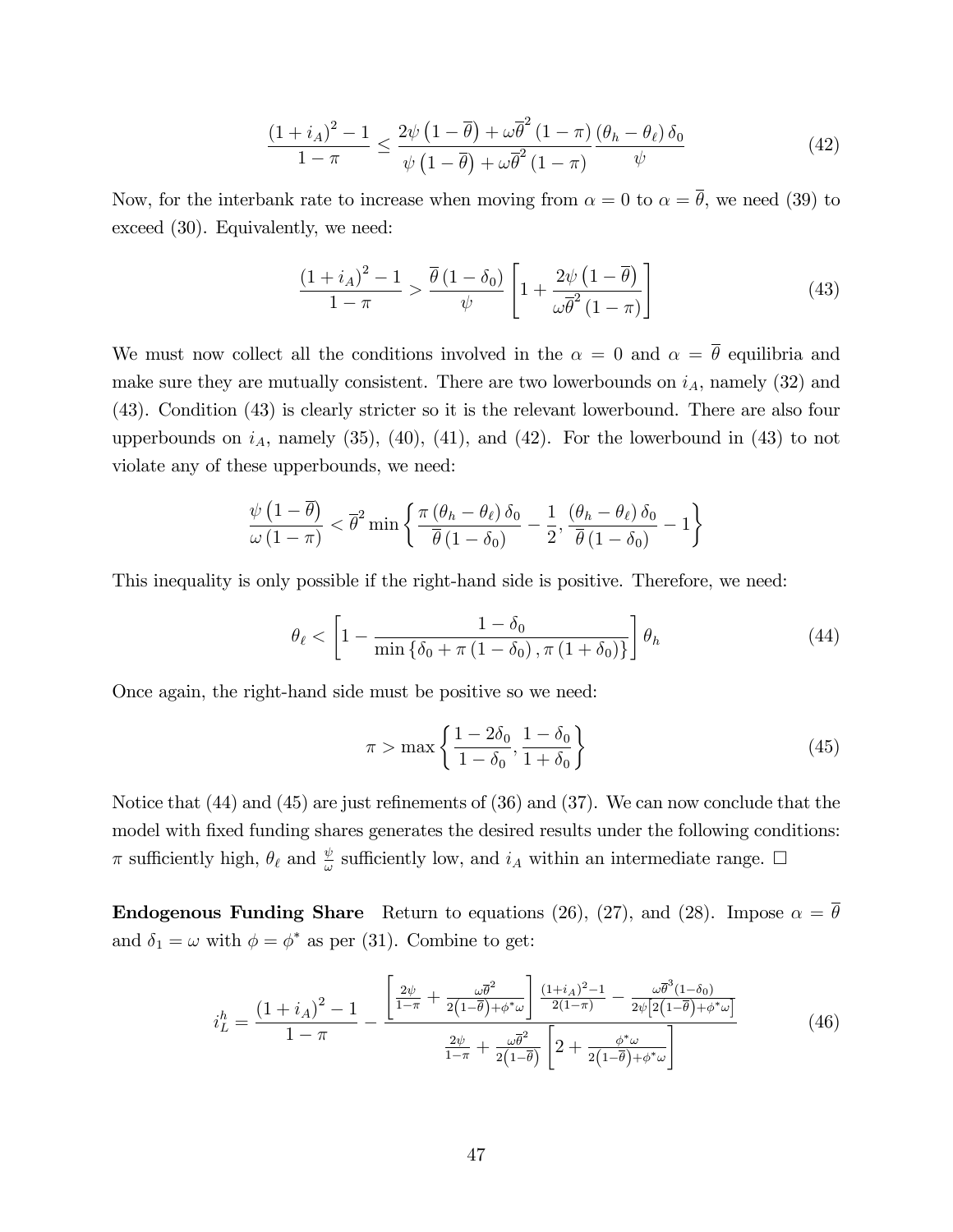$$
\xi_k = \frac{\frac{\overline{\theta}(1-\pi)}{2} \left[ \frac{\overline{\theta}(1-\delta_0)}{\psi} + \left( \frac{\phi^* \omega}{1-\overline{\theta}} - 1 \right) \frac{(1+i_A)^2 - 1}{1-\pi} - \frac{\phi^* \omega}{1-\overline{\theta}} i^h \right]}{2 \left( 1 - \overline{\theta} \right) + \phi^* \omega} \tag{47}
$$

We now need to go through the steps in Remark 1 to establish the equilibrium for  $\alpha = \overline{\theta}$ and endogenous funding shares. The expressions here are more complicated so we proceed by finding one value of  $i_A$  that satisfies all the steps in Remark 1. A continuity argument will then allow us to conclude that all the steps are satisfied for a non-empty range of  $i_A$ .

Consider  $i_A$  such that:

$$
\frac{\left(1+i_A\right)^2 - 1}{1 - \pi} = \frac{\overline{\theta}}{\psi} \tag{48}
$$

Substituting into (31) then pins down  $\phi^*$  as:

$$
\phi^* = \frac{\overline{\theta} (1 - \pi)}{\psi} \left[ \frac{1 - \theta_h}{\delta_0} + \frac{\overline{\theta}}{2} \right]
$$
(49)

From the proof of Proposition 4, we already have  $(32)$  and  $(35)$  as restrictions on  $i_A$ . We also have (36) as an upperbound on  $\theta_{\ell}$  and (37) as a lowerbound on  $\pi$ . It is easy to see that  $i_A$  as defined in (48) satisfies (32). For (48) to also satisfy (35), we need:

$$
\theta_{\ell} < \left[1 - \frac{2 - \delta_0}{2\delta_0 + \pi (2 - \delta_0)}\right] \theta_h \tag{50}
$$

$$
\pi > \frac{2 - 3\delta_0}{2 - \delta_0} \tag{51}
$$

Conditions  $(50)$  and  $(51)$  are stricter than  $(36)$  and  $(37)$ . We can thus drop  $(36)$  and  $(37)$ .

The first step is to verify  $\mu_j > 0$ . Use (14) and (46) to write  $\mu_j > 0$  as:

$$
\frac{\left(1+i_A\right)^2 - 1}{1 - \pi} \left[1 + \frac{2\psi \left[2\left(1 - \overline{\theta}\right) + \phi^* \omega\right]}{\omega \overline{\theta}^2 \left(1 - \pi\right)}\right] > \frac{\overline{\theta} \left(1 - \delta_0\right)}{\psi}
$$

This is true by condition (32).

The second step is to verify  $\xi_k > 0$ . Substituting (46) into (47), we see that we need:

$$
\frac{(1+i_A)^2 - 1}{1 - \pi} \left[ 1 - \frac{\phi^*}{\frac{2(1-\overline{\theta})}{\omega} + \frac{\overline{\theta}^2(1-\pi)}{\psi}} \right] < \frac{\overline{\theta}(1-\delta_0)}{\psi} \tag{52}
$$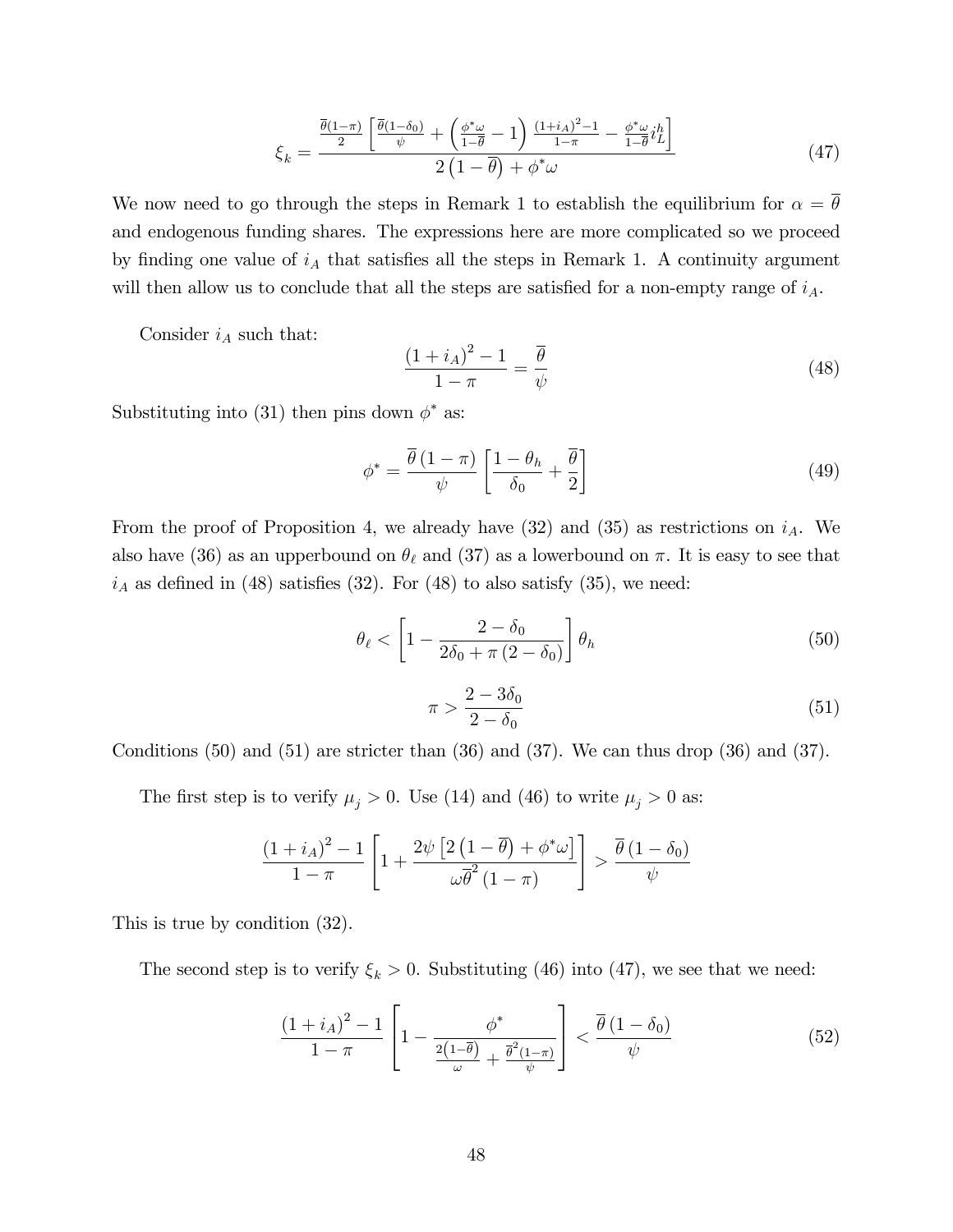Using  $i_A$  as per (48) and  $\phi^*$  as per (49):

$$
\frac{\psi\left(1-\overline{\theta}\right)}{\omega\left(1-\pi\right)} < \frac{\overline{\theta}}{2\delta_0^2} \underbrace{\left[1-\theta_h-\overline{\theta}\delta_0\left(\delta_0-\frac{1}{2}\right)\right]}_{\text{call this } Z_1} \tag{53}
$$

If  $Z_1 > 0$ , then (53) requires  $\frac{\psi}{\omega}$  sufficiently low. Note that  $Z_1 > 0$  can be made true for any  $\delta_0 \in (0,1)$  by assuming  $\bar{\theta} < 2(1-\theta_h)$  or, equivalently,  $\theta_{\ell} < \frac{2-(3-\pi)\theta_h}{\pi}$ . This is another positive ceiling on  $\theta_{\ell}$  provided  $\pi > 3 - \frac{2}{\theta_{\ell}}$  $\frac{2}{\theta_h}$ .

The third step is to verify  $R_k > \overline{\theta} X_k$ . Use  $\alpha = \overline{\theta}$  and  $\delta_1 = \omega$  to rewrite (24) and (25) as:

$$
X_k = \delta_0 + \omega \left( \xi_k - \xi_j \right) \tag{54}
$$

$$
R_k = \delta_0 \theta_h + \omega \theta_h \xi_k - \omega \left(\theta_h - \overline{\theta}\right) \xi_j - \psi i_L^h \tag{55}
$$

Therefore,  $R_k > \overline{\theta} X_k$  requires:

$$
i_L^h < \frac{\delta_0 (\theta_h - \overline{\theta})}{\psi} + \frac{\omega (\theta_h - \overline{\theta})}{\psi} (\xi_k - \xi_j) + \frac{\omega \overline{\theta}}{\psi} \xi_j
$$

Use (47) to replace  $\xi_k$  and (26) with  $\alpha = \theta$  to replace  $\xi_j$ :

$$
\left[1+\frac{\omega\overline{\theta}\left(1-\pi\right)}{2\psi\left(1-\overline{\theta}\right)}\left[\overline{\theta}-\frac{2\left(1-\overline{\theta}\right)\left(\theta_{h}-\overline{\theta}\right)}{2\left(1-\overline{\theta}\right)+\phi^{*}\omega}\right]\right]i_{L}^{h}
$$
\n
$$
< \frac{\theta_{h}-\overline{\theta}}{\psi}\left[\delta_{0}+\frac{\omega\overline{\theta}^{2}\left(1-\pi\right)\left(1-\delta_{0}\right)}{2\psi\left[2\left(1-\overline{\theta}\right)+\phi^{*}\omega\right]}\right]-\frac{\omega\overline{\theta}\left[\left(1+i_{A}\right)^{2}-1\right]}{2\psi}\left[\frac{3\left(\theta_{h}-\overline{\theta}\right)}{2\left(1-\overline{\theta}\right)+\phi^{*}\omega}-\frac{\overline{\theta}}{1-\overline{\theta}}\right]
$$

Now use (46) to replace  $i_L^h$  and rearrange to isolate  $i_A$ :

$$
\frac{(1+i_A)^2 - 1}{1 - \pi} \left[ 2\theta_h - \frac{3\overline{\theta}}{2} + \frac{2\psi (1 - \overline{\theta})}{\omega \overline{\theta} (1 - \pi)} + \frac{\omega \overline{\theta}^2 (1 - \pi)}{4\psi (1 - \overline{\theta})} (3\theta_h - 4\overline{\theta}) + \frac{\phi^*}{\overline{\theta}} \left[ \frac{\omega \overline{\theta}^2}{1 - \overline{\theta}} + \frac{\psi}{1 - \pi} \right] \right]
$$
  

$$
< \left[ \frac{2\delta_0 (\theta_h - \overline{\theta})}{1 - \pi} \frac{2 (1 - \overline{\theta}) + \phi^* \omega}{\omega \overline{\theta}} - \frac{\overline{\theta}^2 (1 - \delta_0)}{2\psi} \right] \left[ 1 + \frac{\overline{\theta}^2}{2} \frac{\omega (1 - \pi)}{\psi (1 - \overline{\theta})} \right]
$$
  

$$
+ (\theta_h - \overline{\theta}) \frac{\overline{\theta}}{\psi} \left[ \frac{\omega \phi^* \delta_0}{2 (1 - \overline{\theta})} + (1 - \delta_0) \left[ 1 + \frac{3\overline{\theta}^2}{4} \frac{\omega (1 - \pi)}{\psi (1 - \overline{\theta})} \right] \right]
$$

We can simplify a bit further by using (31) to replace all instances of  $\phi^*\delta_0$  then grouping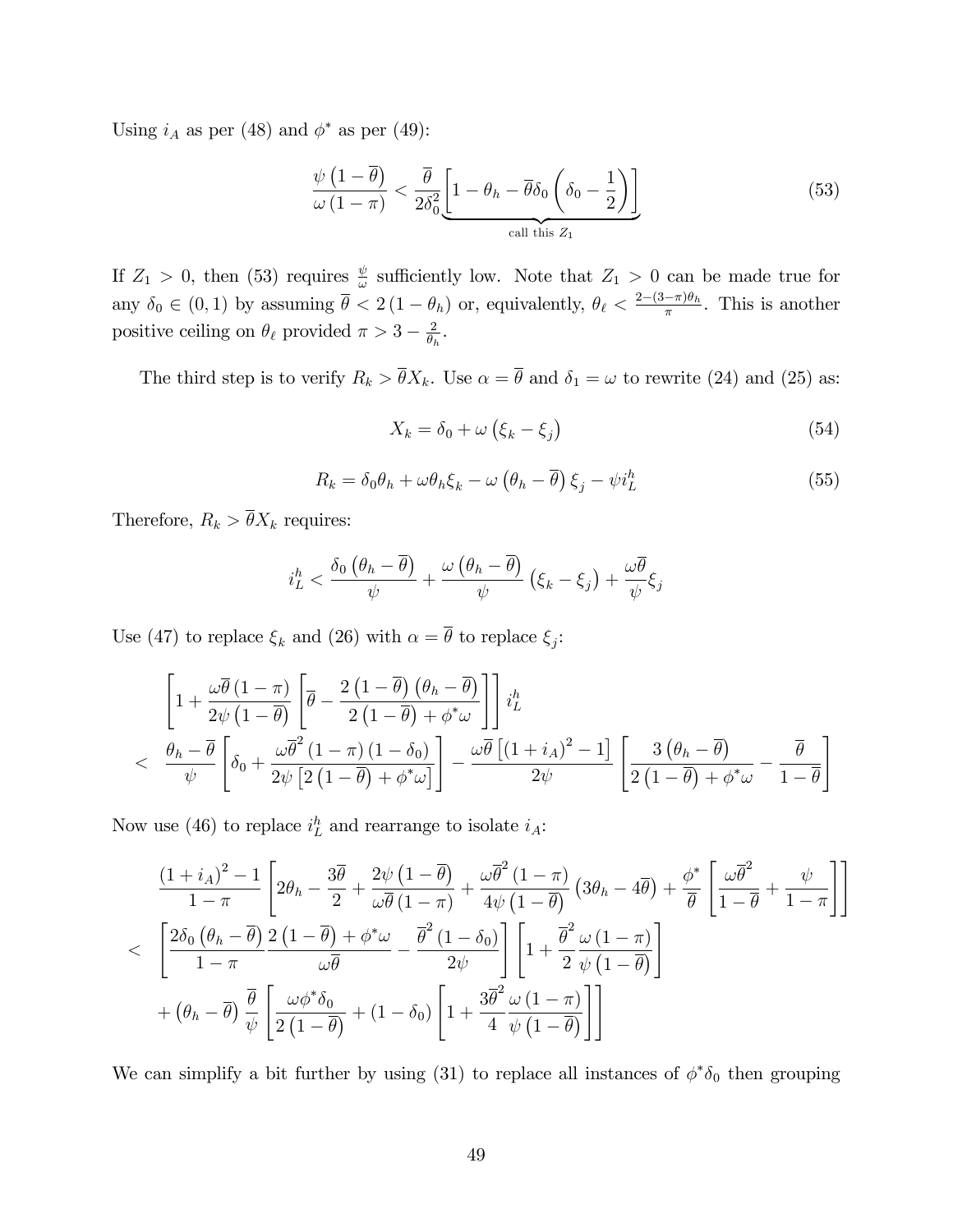like terms:

$$
\frac{(1+i_A)^2 - 1}{1 - \pi} \left[ \begin{array}{c} \theta_h - \frac{\overline{\theta}}{2} + \frac{2\psi(1-\overline{\theta})}{\omega\overline{\theta}(1-\pi)} - \frac{\omega\overline{\theta}^3(1-\pi)}{4\psi(1-\overline{\theta})} + \frac{\phi^*}{\overline{\theta}} \left[ \frac{\omega\overline{\theta}^2}{1-\overline{\theta}} + \frac{\psi}{1-\pi} \right] \\ - (\theta_h - \overline{\theta}) (1 - \theta_h) \left[ \frac{2}{\overline{\theta}} + \frac{3\overline{\theta}}{2} \frac{\omega(1-\pi)}{\psi(1-\overline{\theta})} \right] \\ < \left[ \frac{4\delta_0 (1-\overline{\theta}) (\theta_h - \overline{\theta})}{\omega\overline{\theta}(1-\pi)} - \frac{\overline{\theta}^2 (1-\delta_0)}{2\psi} \right] \left[ 1 + \frac{\overline{\theta}^2}{2} \frac{\omega (1-\pi)}{\psi(1-\overline{\theta})} \right]
$$

Substitute  $i_A$  as per (48) and  $\phi^*$  as per (49) then rearrange:

$$
\frac{\psi\left(1-\overline{\theta}\right)}{\omega\left(1-\pi\right)}\left[\theta_{h}-\frac{\overline{\theta}\left(1+\delta_{0}\right)}{2}+\left[\overline{\theta}+\frac{1-\theta_{h}}{\delta_{0}}+\frac{2}{\overline{\theta}}\frac{\psi\left(1-\overline{\theta}\right)}{\omega\left(1-\pi\right)}\right]\left[1-\frac{2\delta_{0}\left(\theta_{h}-\overline{\theta}\right)}{\overline{\theta}}\right]\right] (56)
$$
\n
$$
< \frac{\overline{\theta}}{\delta_{0}}\left[\frac{\overline{\theta}^{2}\delta_{0}^{2}}{4}+\frac{\delta_{0}}{2}\left[3\left(\theta_{h}-\overline{\theta}\right)\left(1-\theta_{h}\right)-\overline{\theta}^{2}\right]-\overline{\theta}\left(1-\theta_{h}\right)\right]
$$

Condition (56) will be true for  $\frac{\psi}{\omega}$  sufficiently low if  $Z_2 > 0$ . Use  $\overline{\theta} \equiv \pi \theta_{\ell} + (1 - \pi) \theta_h$  to rewrite  $Z_2 > 0$  as:

$$
\pi^2 \left(\theta_h - \theta_\ell\right)^2 - 2 \left[\theta_h + \frac{\left(2 + 3\delta_0\right)\left(1 - \theta_h\right)}{\delta_0 \left(2 - \delta_0\right)}\right] \pi \left(\theta_h - \theta_\ell\right) + \theta_h \left[\theta_h + \frac{4\left(1 - \theta_h\right)}{\delta_0 \left(2 - \delta_0\right)}\right] < 0
$$

Based on the roots of this quadratic, we can conclude that  $Z_2 > 0$  requires:

$$
\pi\left(\theta_h - \theta_\ell\right) > \theta_h + \frac{\left(2 + 3\delta_0\right)\left(1 - \theta_h\right)}{\delta_0\left(2 - \delta_0\right)} - \sqrt{\frac{1 - \theta_h}{2 - \delta_0} \left(6\theta_h + \frac{\left(2 + 3\delta_0\right)^2 \left(1 - \theta_h\right)}{\delta_0^2 \left(2 - \delta_0\right)}\right)}\tag{57}
$$

Condition (57) is satisfied by  $\theta_{\ell} = 0$  and  $\pi = 1$ . The left-hand side is decreasing in  $\theta_{\ell}$  and increasing in  $\pi$  so it follows that  $Z_2 > 0$  requires  $\theta_\ell$  sufficiently low and  $\pi$  sufficiently high.

The fourth step is to verify  $W_j \leq X_j$ . Use  $W_j = \omega \xi_j$  and (23) with  $\delta_1 = \omega$  to rewrite  $W_j \leq X_j$  as:

$$
\xi_k \leq \frac{1-\delta_0}{\omega}
$$

Now use (47) with  $i_L^h$  as per (46) to replace  $\xi_k$ . Substitute  $i_A$  as per (48) and  $\phi^*$  as per (49).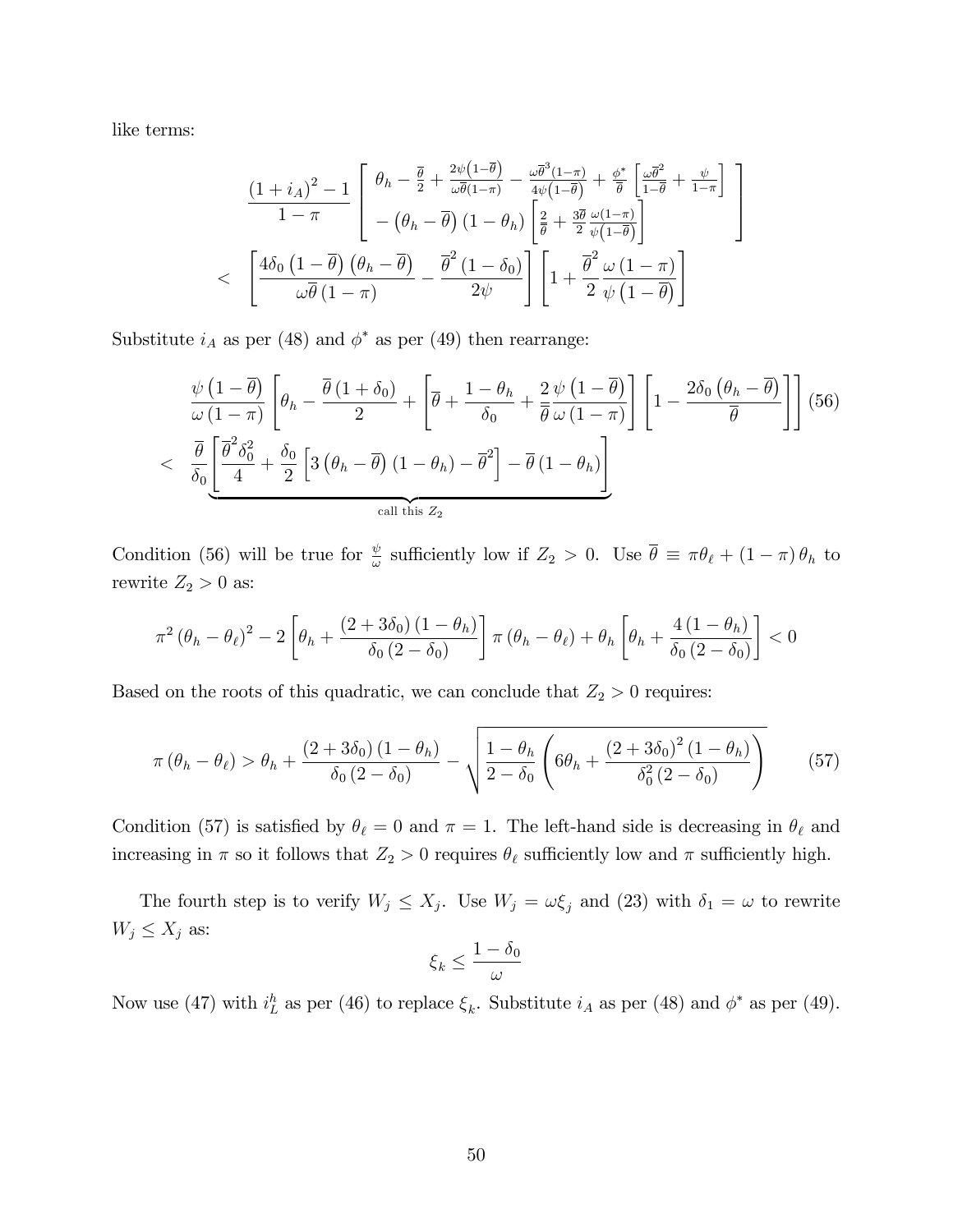Rearrange to isolate all terms with  $\frac{\psi(1-\bar{\theta})}{\omega(1-\pi)}$  on one side. The condition for  $W_j \le X_j$  becomes:

$$
\frac{\psi\left(1-\overline{\theta}\right)}{\omega\left(1-\pi\right)}\left[\frac{\overline{\theta}^{2}}{2} + \left(1-\delta_{0}\right)\left[\overline{\theta}^{2} + \frac{\overline{\theta}\left(1-\theta_{h}\right)}{\delta_{0}} + 2\frac{\psi\left(1-\overline{\theta}\right)}{\omega\left(1-\pi\right)}\right]\right]
$$
\n
$$
\geq \frac{\overline{\theta}^{3}}{4}\underbrace{\left[\left(1-\theta_{h}\right)\left(3-\frac{2}{\delta_{0}}\right)-\overline{\theta}\left(1-\frac{\delta_{0}}{2}\right)\right]}_{\text{call this } Z_{3}}
$$
\n(58)

If  $Z_3 < 0$ , then we can get  $W_j \le X_j$  without requiring a floor on  $\frac{\psi}{\omega}$ . This is useful since our other steps required  $\frac{\psi}{\omega}$  sufficiently low. A sufficient condition for  $Z_3 < 0$  is  $\delta_0 \leq \frac{2}{3}$  $\frac{2}{3}$ .

The fifth step is to verify  $W_k \le X_k$ . Use  $W_k = \omega \xi_k$  and (54) to rewrite  $W_k \le X_k$  as:

$$
\xi_j \leq \frac{\delta_0}{\omega}
$$

Now use (26) with  $\alpha = \bar{\theta}$  and  $i_L^h$  as per (46) to replace  $\xi_j$ . Substitute  $i_A$  as per (48) and  $\phi^*$  as per (49). Rearrange to isolate all terms with  $\frac{\psi(1-\bar{\theta})}{\omega(1-\pi)}$  on one side. The condition for  $W_k \leq X_k$  becomes:

$$
\frac{\psi\left(1-\overline{\theta}\right)}{\omega\left(1-\pi\right)}\left[1-3\delta_{0}-\frac{2\delta_{0}}{\overline{\theta}}\left[\frac{1-\theta_{h}}{\delta_{0}}+\frac{2}{\overline{\theta}}\frac{\psi\left(1-\overline{\theta}\right)}{\omega\left(1-\pi\right)}\right]\right]
$$
\n
$$
\leq \frac{\overline{\theta}}{2}\underbrace{\left[(1-\theta_{h})\left(3-\frac{1}{\delta_{0}}\right)-\overline{\theta}\left(\frac{1}{2}-\delta_{0}\right)\right]}_{\text{call this } Z_{4}}\tag{59}
$$

Condition (59) will be true for  $\frac{\psi}{\omega}$  sufficiently low if  $Z_4 > 0$ . Use the definition of  $\overline{\theta}$  to rewrite  $Z_4 > 0$  as:

$$
\pi \left(\theta_h - \theta_\ell\right) \delta_0 \left(1 - 2\delta_0\right) > \theta_h \delta_0 \left(1 - 2\delta_0\right) - 2\left(1 - \theta_h\right) \left(3\delta_0 - 1\right) \tag{60}
$$

If  $\delta_0 \geq \frac{1}{2}$  $\frac{1}{2}$ , then (60) is always true. If  $\delta_0 < \frac{1}{2}$  $\frac{1}{2}$ , then (60) reduces to:

$$
\theta_{\ell} < \frac{1}{\pi} \left[ \frac{2\left(1-\theta_h\right)\left(3\delta_0 - 1\right)}{\delta_0\left(1 - 2\delta_0\right)} - \theta_h\left(1 - \pi\right) \right]
$$

This is a positive ceiling on  $\theta_{\ell}$  provided  $\pi > 1 - \frac{2(1-\theta_h)(3\delta_0-1)}{\theta_h\delta_0(1-2\delta_0)}$  with  $\delta_0 > \frac{1}{3}$  $\frac{1}{3}$ . Therefore, (60) is guaranteed by  $\theta_{\ell}$  sufficiently low,  $\pi$  sufficiently high, and  $\delta_0 > \frac{1}{3}$  $\frac{1}{3}$ .

The sixth step is to verify feasibility of  $i_L^{\ell} = 0$ . This requires  $R_j + R_k \ge \overline{\theta} X_j + \theta_{\ell} X_k$ . Use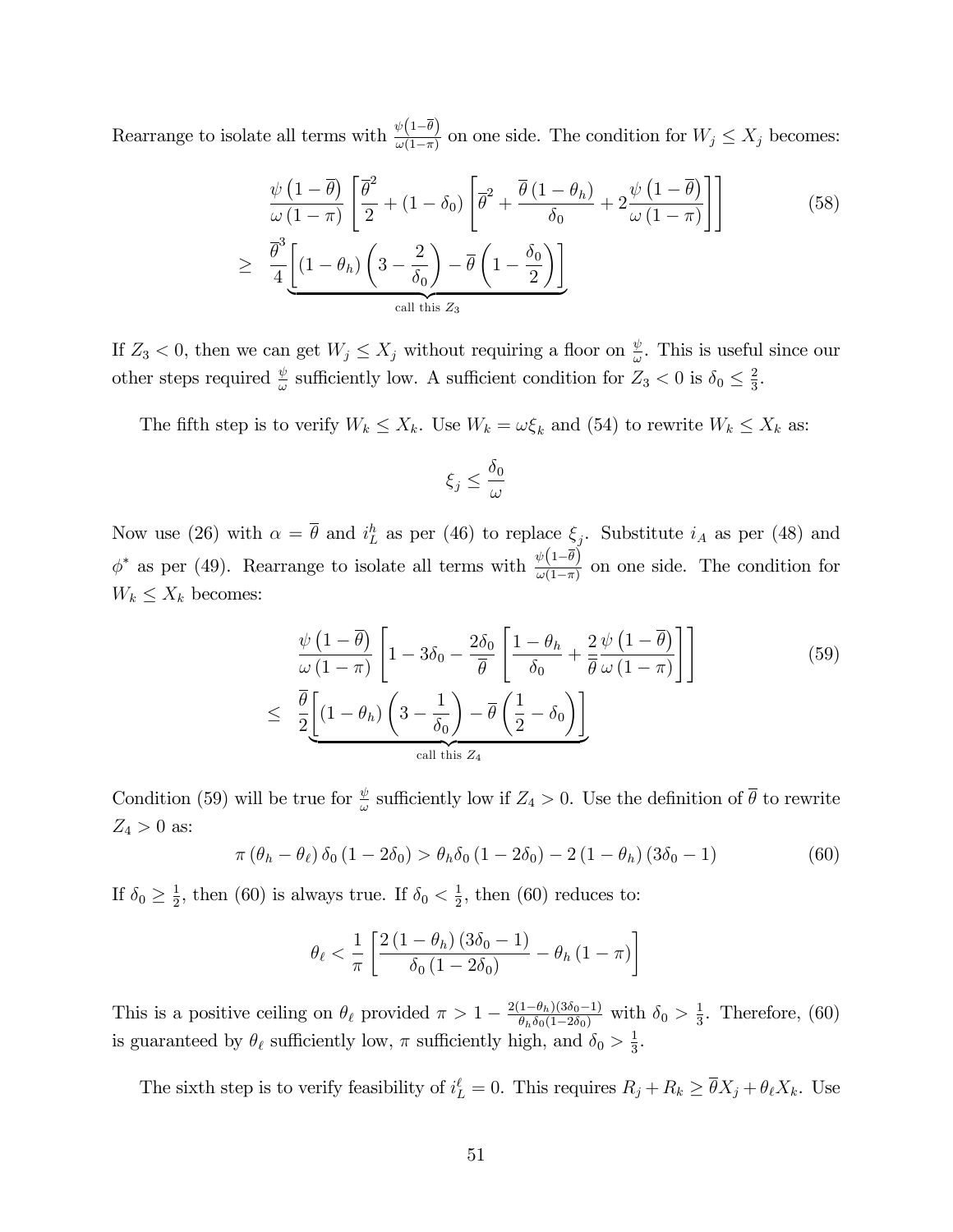(22) with  $\alpha = \theta$  to replace  $R_j$ . The desired inequality becomes:

$$
R_k \ge \theta_\ell X_k + \omega \overline{\theta} \xi_j
$$

Substituting  $X_k$  and  $R_k$  as per equations (54) and (55):

$$
i_L^h \le \frac{\theta_h - \theta_\ell}{\psi} \left[ \delta_0 + \omega \left( \xi_k - \xi_j \right) \right]
$$

Use (47) to replace  $\xi_k$ . Also use (26) with  $\alpha = \overline{\theta}$  to replace  $\xi_j$ . Rearrange to isolate  $i_L^h$  then use (46) to replace  $i_L^h$ . Substitute  $i_A$  as per (48) and  $\phi^*$  as per (49). Rearrange to isolate all terms with  $\frac{\psi(1-\bar{\theta})}{\omega(1-\pi)}$  on one side. The feasibility condition for  $i_L^{\ell} = 0$  becomes:

$$
\frac{\psi\left(1-\overline{\theta}\right)}{\omega\left(1-\pi\right)}\begin{bmatrix}\frac{\overline{\theta}(5-\delta_0)}{4}-\left(\theta_h-\theta_\ell\right)\left[\frac{1-\theta_h}{\overline{\theta}}+\frac{2\delta_0-1}{2}\right]\\\frac{1-\theta_h}{2\delta_0}+\left[1-\frac{2\left(\theta_h-\theta_\ell\right)\delta_0}{\overline{\theta}}\right]\frac{1}{\overline{\theta}}\frac{\psi\left(1-\overline{\theta}\right)}{\omega(1-\pi)}\end{bmatrix}\leq \frac{3\overline{\theta}}{4}\underbrace{\left[(1-\theta_h)\left[\theta_h-\theta_\ell-\frac{\overline{\theta}}{\delta_0}\right]-\frac{\overline{\theta}^2}{2}\right]}_{\text{call this }Z_5}\tag{61}
$$

Condition (61) will be true for  $\frac{\psi}{\omega}$  sufficiently low if  $Z_5 > 0$ . Use the definition of  $\overline{\theta}$  to rewrite  $Z_5 > 0$  as:

$$
\pi^2 \left(\theta_h - \theta_\ell\right)^2 - 2 \left[ \pi \theta_h + \frac{\left(\pi + \delta_0\right)\left(1 - \theta_h\right)}{\delta_0} \right] \left(\theta_h - \theta_\ell\right) + \theta_h \left[\theta_h + \frac{2\left(1 - \theta_h\right)}{\delta_0} \right] < 0
$$

Based on the roots of this quadratic, we can conclude that  $Z_5 > 0$  requires:

$$
\theta_{\ell} < \frac{1}{\pi^2} \left[ \sqrt{2\pi \theta_h \left(1 - \theta_h\right) + \frac{\left(\pi + \delta_0\right)^2 \left(1 - \theta_h\right)^2}{\delta_0^2}} - \frac{\left(\pi + \delta_0\right) \left(1 - \theta_h\right)}{\delta_0} - \theta_h \pi \left(1 - \pi\right) \right]
$$

This is a positive upperbound on  $\theta_{\ell}$  provided  $\frac{\theta_h(1-\pi)^2}{2(1-\theta_h)} + \frac{1-\pi}{\delta_0} < 1$ . Therefore,  $Z_5 > 0$  requires  $\theta_{\ell}$  sufficiently low and  $\pi$  sufficiently high.

It now remains to check that the interbank rate increases when moving from  $\alpha = 0$  to  $\alpha = \overline{\theta}$ . This requires (46) to exceed (30) or, equivalently:

$$
\frac{\left(1+i_A\right)^2 - 1}{1 - \pi} > \left(1 - \delta_0\right) \left[ \frac{\overline{\theta}}{\psi} + \frac{4\left(1 - \overline{\theta}\right)}{\omega \overline{\theta}\left(1 - \pi\right)} \frac{2\left(1 - \overline{\theta}\right) + \phi^* \omega}{2\left(1 - \overline{\theta}\right) + 3\phi^* \omega} \right]
$$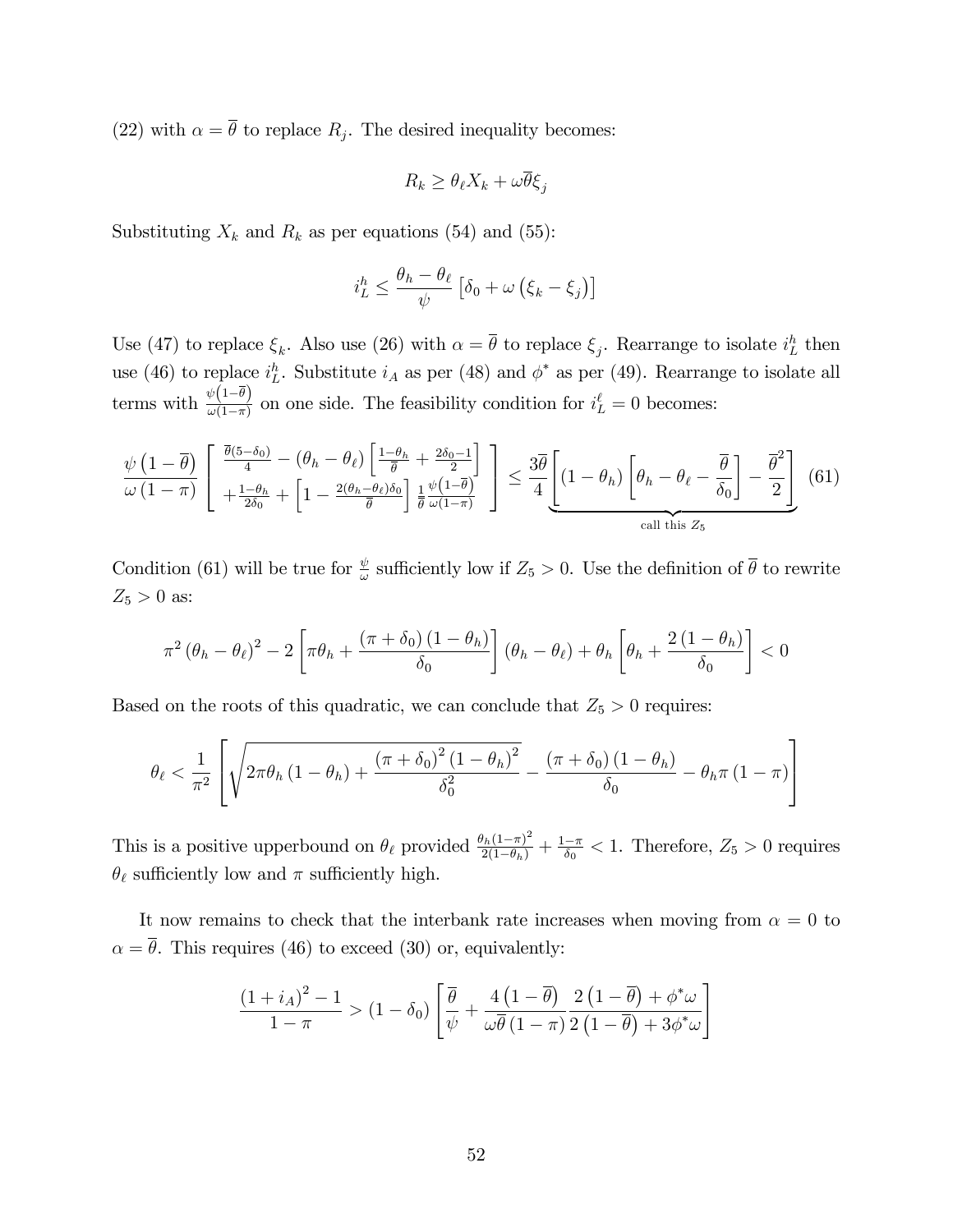Using  $i_A$  as per (48) and  $\phi^*$  as per (49):

$$
\frac{\psi\left(1-\overline{\theta}\right)}{\omega\left(1-\pi\right)}\left[\frac{1-\theta_h}{\delta_0}+\frac{\overline{\theta}\left(1-2\delta_0\right)}{2\left(1-\delta_0\right)}+\frac{2}{\overline{\theta}}\frac{\psi\left(1-\overline{\theta}\right)}{\omega\left(1-\pi\right)}\right]<\frac{3\overline{\theta}^2}{4\left(1-\delta_0\right)}\left[1-\theta_h+\frac{\overline{\theta}\delta_0}{2}\right]
$$
(62)

The right-hand side is positive so (62) will be true for  $\frac{\psi}{\omega}$  sufficiently low.

Putting everything together, we have shown that the model with endogenous funding shares generates the desired results under the following conditions:  $\pi$  sufficiently high,  $\theta_{\ell}$ and  $\frac{\psi}{\omega}$  sufficiently low,  $\delta_0 \in \left(\frac{1}{3}\right)$  $\frac{1}{3}, \frac{2}{3}$  $\frac{2}{3}$ , and  $i_A$  as per (48). The results then extend to a non-empty range of  $i_A$  by continuity.  $\Box$ 

**Comparison** We now compare the interbank rate increases in the fixed share and endogenous share models. Notice from the proof of Proposition 4 that the interbank rate at  $\alpha = 0$ is the same in both models. Therefore, we just need to show that the interbank rate in the endogenous share model exceeds the interbank rate in the fixed share model at  $\alpha = \overline{\theta}$ . In other words, we need to show that (46) exceeds (39) for a given set of parameters. This reduces to:

$$
\frac{(1+i_A)^2-1}{1-\pi}\left[1-\frac{\phi^*}{\frac{2\left(1-\bar{\theta}\right)}{\omega}+\frac{\bar{\theta}^2(1-\pi)}{\psi}}\right]<\frac{\overline{\theta}\left(1-\delta_0\right)}{\psi}
$$

which is exactly (52), where (52) was the condition for  $\xi_k > 0$  at  $\alpha = \overline{\theta}$  in the endogenous share model. To complete the proof, we must now show that there are indeed parameters that satisfy the conditions in both models. For  $\alpha = 0$ , we imposed conditions (32) and (35) along with  $\pi$  sufficiently high and  $\theta_{\ell}$  sufficiently low. These conditions applied to both models. For  $\alpha = \overline{\theta}$  in the fixed share model, we also imposed conditions (40), (41), (42), and (43) along with  $\frac{\psi}{\omega}$  sufficiently low. For  $\alpha = \overline{\theta}$  in the endogenous share model, we added  $\delta_0 \in (\frac{1}{3})$  $\frac{1}{3}, \frac{2}{3}$  $\frac{2}{3}$ ) and  $i_A$  in the neighborhood of (48). In (50) and (51), we showed that  $\pi$  sufficiently high and  $\theta_\ell$ sufficiently low make  $(48)$  satisfy condition  $(35)$ . We have also shown that condition  $(43)$  is stricter than condition  $(32)$ . Therefore, we just need to show that  $(48)$  satisfies conditions (40), (41), (42), and (43). Substituting  $i_A$  as per (48) into these conditions produces the following inequalities which we must check:

$$
\frac{\psi\left(1-\overline{\theta}\right)}{\omega\left(1-\pi\right)} > \frac{\overline{\theta}^2\left(2\delta_0 - 1\right)}{4\left(1-\delta_0\right)}\tag{63}
$$

$$
\theta_{\ell} < \left[1 - \frac{1}{\pi \left(1 + 2\delta_0\right)}\right] \theta_h \tag{64}
$$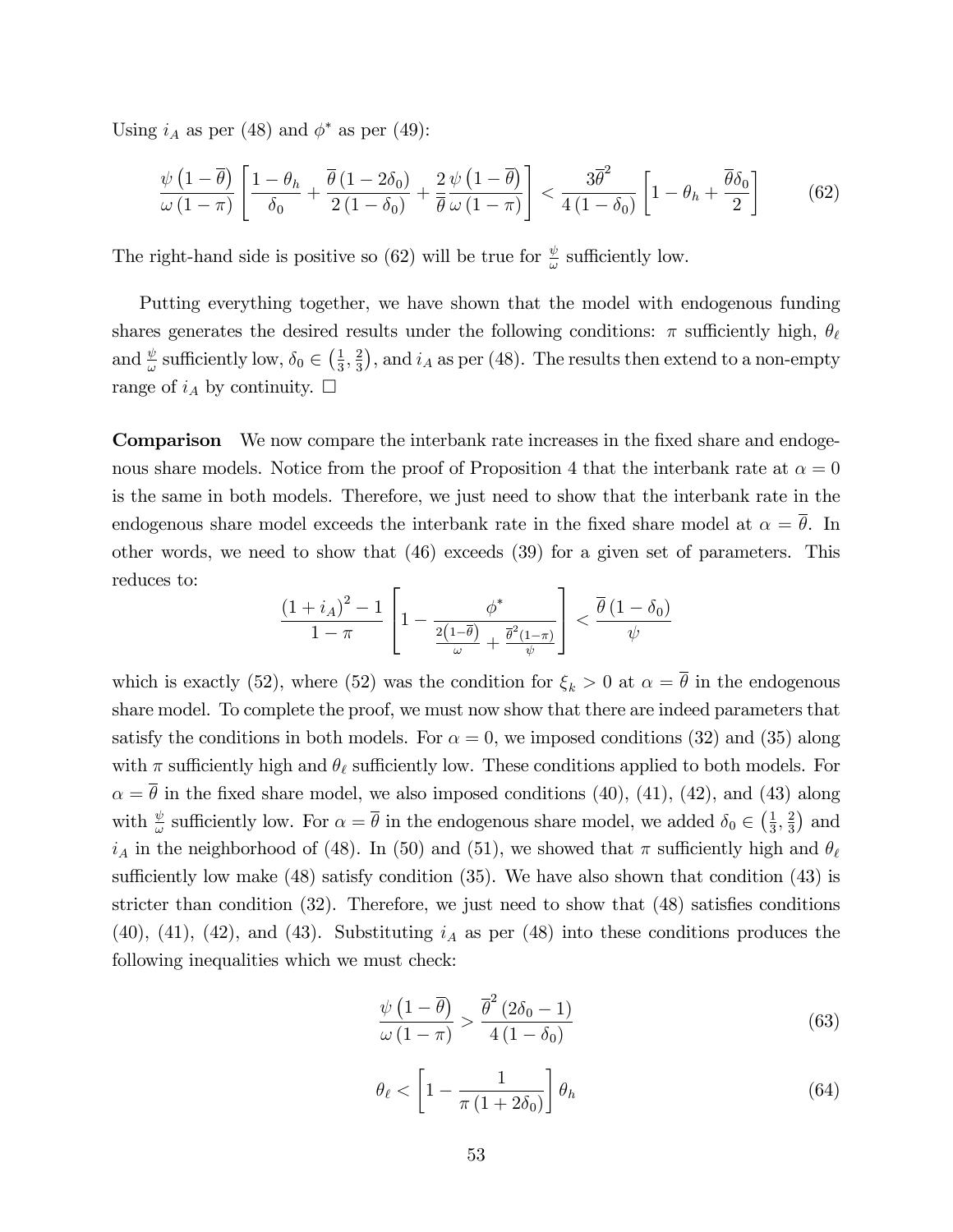$$
\frac{\psi\left(1-\overline{\theta}\right)}{\omega\left(1-\pi\right)}\left[1-\frac{2\left(\theta_h-\theta_\ell\right)\delta_0}{\overline{\theta}}\right] < \overline{\theta}^2\left[\frac{\left(\theta_h-\theta_\ell\right)\delta_0}{\overline{\theta}}-1\right] \tag{65}
$$

$$
\frac{\psi\left(1-\overline{\theta}\right)}{\omega\left(1-\pi\right)} < \frac{\overline{\theta}^2 \delta_0}{2\left(1-\delta_0\right)}\tag{66}
$$

A sufficient condition for (63) is  $\delta_0 \leq \frac{1}{2}$  which is still consistent with  $\delta_0 \in (\frac{1}{3})$  $\frac{1}{3}, \frac{2}{3}$  $\frac{2}{3}$ . Condition (64) is just another positive upperbound on  $\theta_{\ell}$  provided  $\pi > \frac{1}{1+2\delta_0}$ . In other words, (64) is satisfied by  $\theta_{\ell}$  sufficiently low and  $\pi$  sufficiently high. Condition (65) will be true for  $\frac{\psi}{\omega}$ sufficiently low if  $(\theta_h - \theta_\ell) \delta_0 > \overline{\theta}$  or, equivalently,  $\theta_\ell < \left[1 - \frac{1}{\delta_0 + \epsilon}\right]$  $\delta_0+\pi$  $\theta_h$  with  $\pi > 1 - \delta_0$  which again means  $\theta_{\ell}$  sufficiently low and  $\pi$  sufficiently high. Finally, condition (66) is clearly satisfied by  $\frac{\psi}{\omega}$  sufficiently low.  $\square$ 

#### Proof of Proposition 6

Evaluate (26) at  $\alpha = \overline{\theta}$  then subtract (47) to get:

$$
\xi_j - \xi_k \stackrel{sign}{=} \left[ \frac{(1 + i_A)^2 - 1}{1 - \pi} - \frac{\overline{\theta} (1 - \delta_0)}{\psi} \right] + 2 \left[ \frac{(1 + i_A)^2 - 1}{1 - \pi} - i_L^h \right]
$$

The expression in the first set of square brackets is positive by condition  $(32)$ . The expression in the second set of square brackets is proportional to  $\mu_j$ . The proof of Proposition 5 established  $\mu_j > 0$ . Therefore,  $\xi_j > \xi_k$  at  $\alpha = \overline{\theta}$ .

Now consider total credit:

$$
TC \equiv 1 - R_j - R_k
$$

Use market clearing as per (12) to replace  $R_j + R_k$ :

$$
TC = 1 - \overline{\theta}X_j - \theta_h X_k + \psi i_L^h
$$

Use (23) and (24) to replace  $X_i$  and  $X_k$ :

$$
TC = 1 - \overline{\theta} - (\theta_h - \overline{\theta}) \delta_0 + \delta_1 (\theta_h - \overline{\theta}) (\xi_j - \xi_k) + \psi i_L^h
$$

Proposition 5 showed  $i_L^h|_{\alpha=\bar{\theta}} > i_L^h|_{\alpha=0}$ . We also know  $\xi_j = \xi_k = 0$  at  $\alpha = 0$  and  $\xi_j > \xi_k$  at  $\alpha = \overline{\theta}.$  Therefore, we can conclude  $\left.TC\right|_{\alpha = \overline{\theta}} > \left.TC\right|_{\alpha = 0}.$ 

Finally, we want to show that the loan-to-deposit ratios of big and small banks converge. The equilibrium has  $\tau_j = 1$ , meaning that small banks move all WMPs (and the associated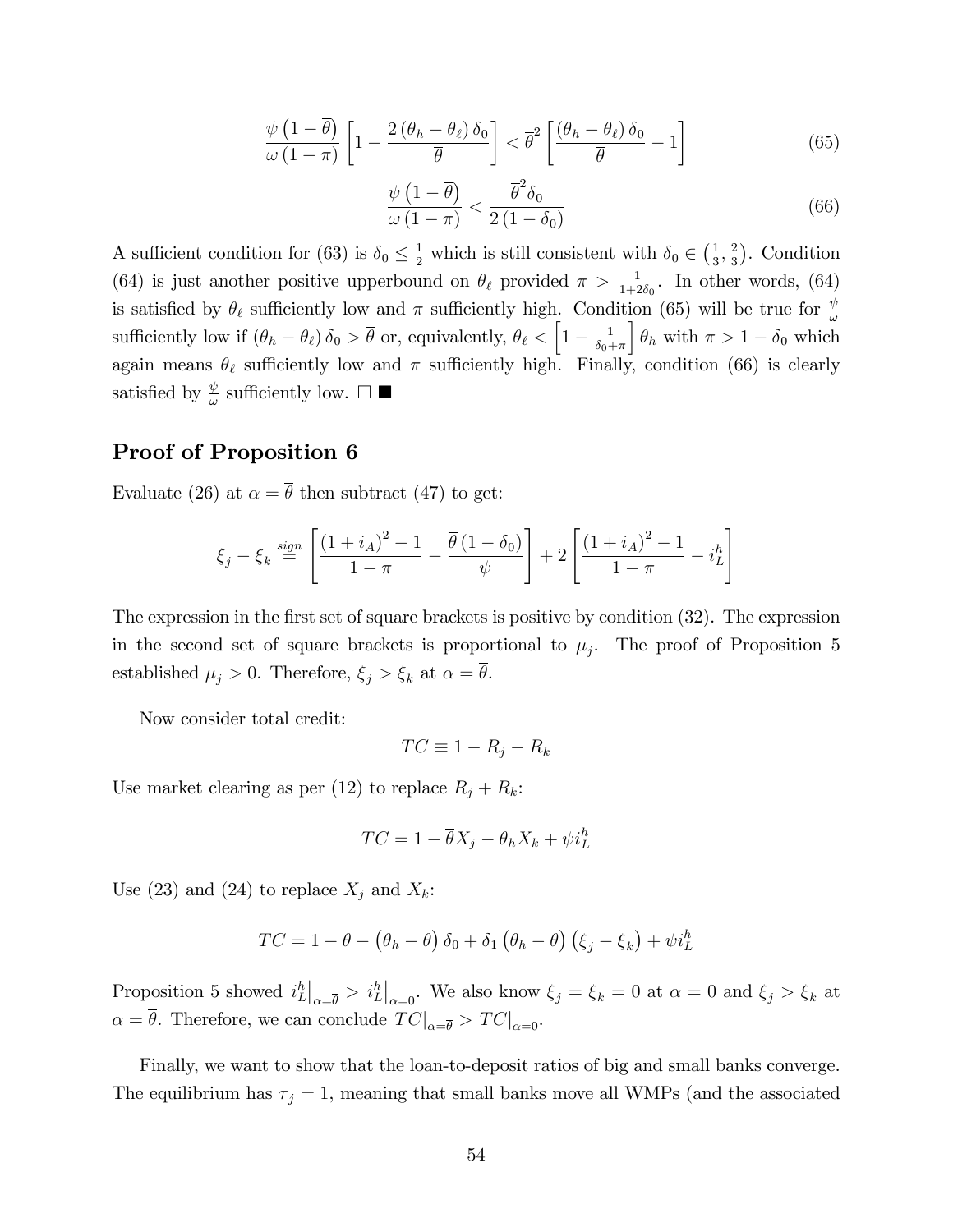investments) off-balance-sheet. The loan-to-deposit ratio of the representative small bank is then  $\lambda_j \equiv 1 - \frac{R_j}{X_j - 1}$  $\frac{K_j}{X_j-W_j}$ . The equilibrium also has  $\tau_k = 0$ , meaning that the big bank records everything on-balance-sheet. Its loan-to-deposit ratio is then  $\lambda_k \equiv 1 - \frac{R_k}{X_k}$  $\frac{R_k}{X_k}$ . Proposition 4 established  $R_k > 0 = R_j$  at  $\alpha = 0$  so it follows that  $\lambda_k|_{\alpha=0} < 1 = \lambda_j|_{\alpha=0}$ . To show convergence, we just need to show  $\lambda_k|_{\alpha=\bar{\theta}} > \lambda_k|_{\alpha=0}$  since  $\lambda_j|_{\alpha=\bar{\theta}} < \lambda_j|_{\alpha=0}$  follows immediately from equation (22). Use  $X_j + X_k = 1$  along with the definition of  $\lambda_k$  to rewrite (12) as:

$$
\psi i_L^h = \overline{\theta} + \left[\theta_h - \overline{\theta} - (1 - \lambda_k)\right] X_k - R_j
$$

We know  $i_L^h\big|_{\alpha=\overline{\theta}} > i_L^h\big|_{\alpha=0}$  so it must be the case that:

$$
\left[\theta_h - \overline{\theta} - (1 - \lambda_k|_{\alpha = \overline{\theta}})\right] X_k|_{\alpha = \overline{\theta}} - R_j|_{\alpha = \overline{\theta}} > \left[\theta_h - \overline{\theta} - (1 - \lambda_k|_{\alpha = 0})\right] X_k|_{\alpha = 0}
$$

Proposition 4 also established  $\xi_i = \xi_k = 0$  at  $\alpha = 0$ . Substituting into equation (24) then implies  $X_k = \delta_0$  at  $\alpha = 0$  so:

$$
\lambda_k|_{\alpha=\overline{\theta}} \frac{X_k|_{\alpha=\overline{\theta}}}{\delta_0} - \lambda_k|_{\alpha=0} > \underbrace{\frac{R_j|_{\alpha=\overline{\theta}}}{\delta_0} - [1 - \pi (\theta_h - \theta_\ell)] \left[1 - \frac{X_k|_{\alpha=\overline{\theta}}}{\delta_0}\right]}_{\text{call this } Z_6}
$$

We have shown  $\xi_j > \xi_k$  at  $\alpha = \bar{\theta}$  so equation (24) also implies  $\frac{X_k|_{\alpha = \bar{\theta}}}{\delta_0} \le 1$  for any  $\delta_1 \ge 0$ . Therefore,  $Z_6 \ge 0$  will be sufficient for  $\lambda_k|_{\alpha=\bar{\theta}} > \lambda_k|_{\alpha=0}$ . If  $\delta_1 = 0$ , then  $Z_6 \propto R_j|_{\alpha=\bar{\theta}} \ge 0$ . If  $\delta_1 = \omega,$  then we can rewrite  $Z_6 \geq 0$  as:

$$
1 - \delta_0 - \omega \xi_k \ge \frac{1 - \pi (\theta_h - \theta_\ell)}{\overline{\theta}} \omega (\xi_j - \xi_k)
$$
 (67)

where  $\xi_j$  is given by (26) with  $\alpha = \theta$  and  $\xi_k$  is given by (47). Use these expressions to substitute out  $\xi_j$  and  $\xi_k$  then use equation (46) to substitute out  $i_L^h$ . Evaluate  $i_A$  at (48) and  $\phi^*$  at (49) to rewrite (67) as:

$$
\frac{4\psi\left(1-\overline{\theta}\right)(1-\delta_0)}{\omega\overline{\theta}(1-\pi)} + \frac{\overline{\theta}(2-3\delta_0) + (1-\theta_h)\left(\frac{2}{\delta_0} - 3 - \delta_0\right)}{\text{call this }\Delta(\delta_0)}
$$
\n
$$
\geq -\frac{\overline{\theta}^2}{4}\frac{\omega\left(1-\pi\right)}{\psi\left(1-\overline{\theta}\right)}\underbrace{\left[2\overline{\theta}\left(1-2\delta_0\right) + \left(1-\theta_h\right)\left(\frac{4}{\delta_0} - 6 - 3\delta_0\right)\right]}_{\text{call this }\widetilde{\Delta}(\delta_0)}
$$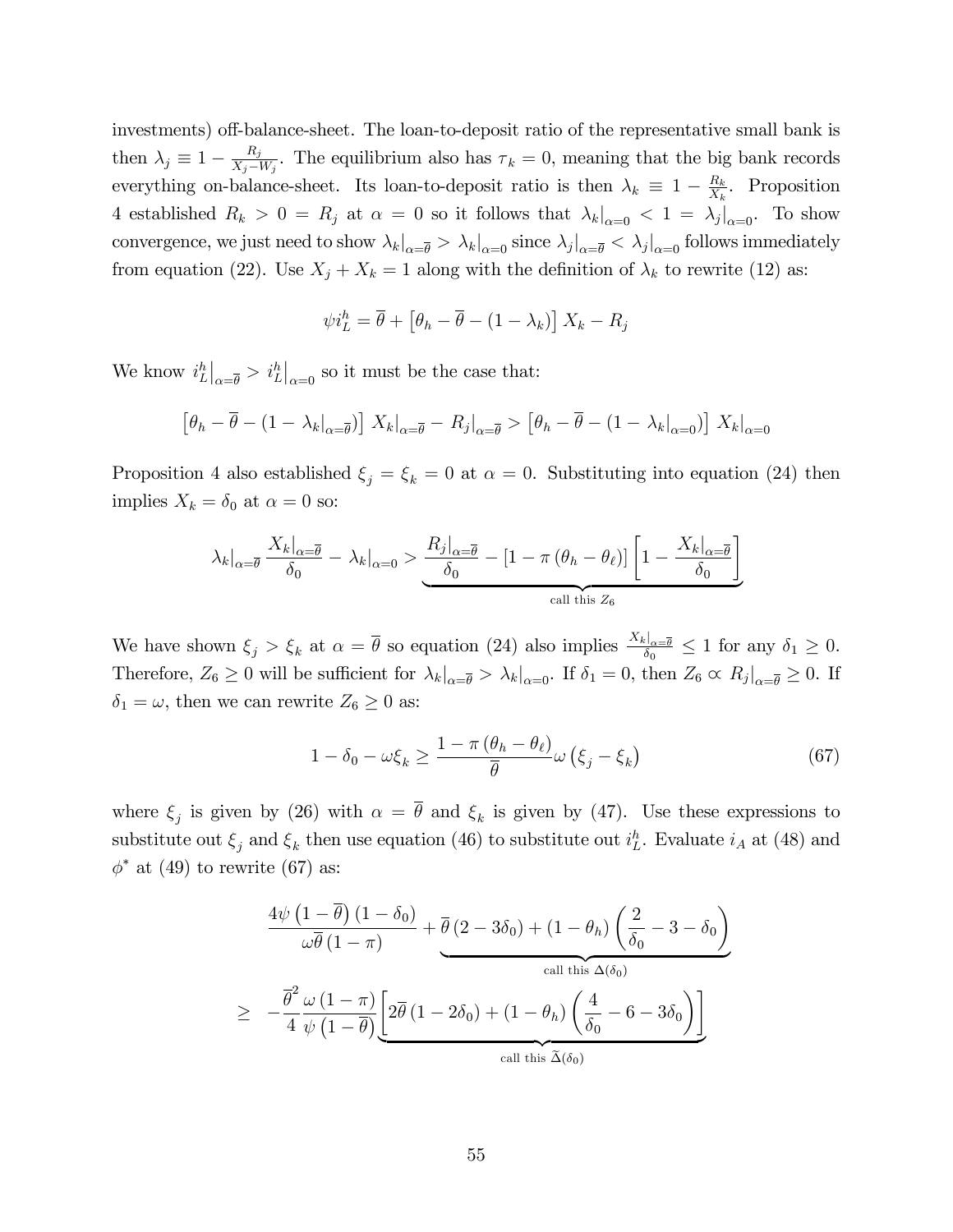A sufficient condition for this is  $\min \{ \Delta (\delta_0), \tilde{\Delta} (\delta_0) \} \geq 0$ . Notice  $\Delta' (\cdot) < 0$  and  $\tilde{\Delta}' (\cdot) < 0$ . Also notice min  $\left\{ \Delta \left( \frac{1}{2} \right) \right\}$  $\frac{1}{2}$ ),  $\widetilde{\Delta}$   $\left(\frac{1}{2}\right)$  $\left\{\frac{1}{2}\right\}$  > 0 and min  $\left\{\Delta\left(\frac{2}{3}\right)\right\}$  $(\frac{2}{3})$  ,  $\widetilde{\Delta}$   $(\frac{2}{3})$  $\left\{\frac{2}{3}\right\}$  < 0. Therefore, there is a threshold  $\overline{\delta_0} \in \left(\frac{1}{2}\right)$  $\frac{1}{2}, \frac{2}{3}$  $(\frac{2}{3})$  such that  $\delta_0 \leq \overline{\delta_0}$  guarantees  $Z_6 \geq 0$ .

# Appendix  $B -$  Deposit and WMP Demands

Here we sketch a simple household maximization problem which generates the demands in equations (1) and (2). There is a continuum of ex ante identical households indexed by  $i \in [0, 1]$ . Each household is endowed with X units of funding. Let  $D_{ij}$  and  $W_{ij}$  denote the deposits and WMPs purchased by household  $i$  from bank  $j$ , where:

$$
\sum_{j} \left( D_{ij} + W_{ij} \right) \le X \tag{68}
$$

Assume that buying  $W_{ij}$  entails a transaction cost of  $\frac{1}{2\omega_0}W_{ij}^2$ , where  $\omega_0 > 0$ . As per the main text, the rate of return on the WMP is zero if withdrawn early and  $\xi_i$  otherwise. The rate of return on deposits is always zero and the average probability of early withdrawal is  $\theta$ . The household requires subsistence consumption of X in each state, above which it is risk neutral. If the household were to bypass the banking system and invest in long-term projects directly, it would fall below subsistence in the state where it needs to liquidate early. Therefore, the household does not invest directly. Instead, it chooses  $D_{ij}$  and  $W_{ij}$  for each j to maximize:

$$
\sum_{j} \left( D_{ij} + \left[ 1 + \left( 1 - \overline{\theta} \right) \xi_j \right] W_{ij} - \frac{W_{ij}^2}{2\omega_0} \right)
$$

subject to (68) holding with equality.<sup>42</sup> The first order condition with respect to  $W_{ij}$  is:

$$
W_{ij} = \left(1 - \overline{\theta}\right)\omega_0 \xi_j \tag{69}
$$

Substituting  $(69)$  into  $(68)$  when the latter holds with equality gives the household's total deposit demand,  $D_i \equiv \sum_j D_{ij}$ . The household is indifferent about the allocation of  $D_i$  across

<sup>&</sup>lt;sup>42</sup>Here is how to recover the two-point distribution of idiosyncratic bank shocks in Section 4.1 from the household withdrawals. Each household has probability  $\theta_{\ell}$  of being hit by an idiosyncratic consumption shock at  $t = 1$  and having to withdraw all of its funding early. This results in each bank losing fraction  $\theta_{\ell}$ of its deposits and WMPs at  $t = 1$ . Then  $\theta_h - \theta_\ell$  of the remaining  $1 - \theta_\ell$  households observe a sunspot and withdraw all of their funding from  $1 - \pi$  banks at  $t = 1$ . The  $\theta_h - \theta_\ell$  households and  $1 - \pi$  banks involved in the sunspot are chosen at random. Note  $\bar{\theta} \equiv \pi \theta_{\ell} + (1 - \pi) \theta_h$ .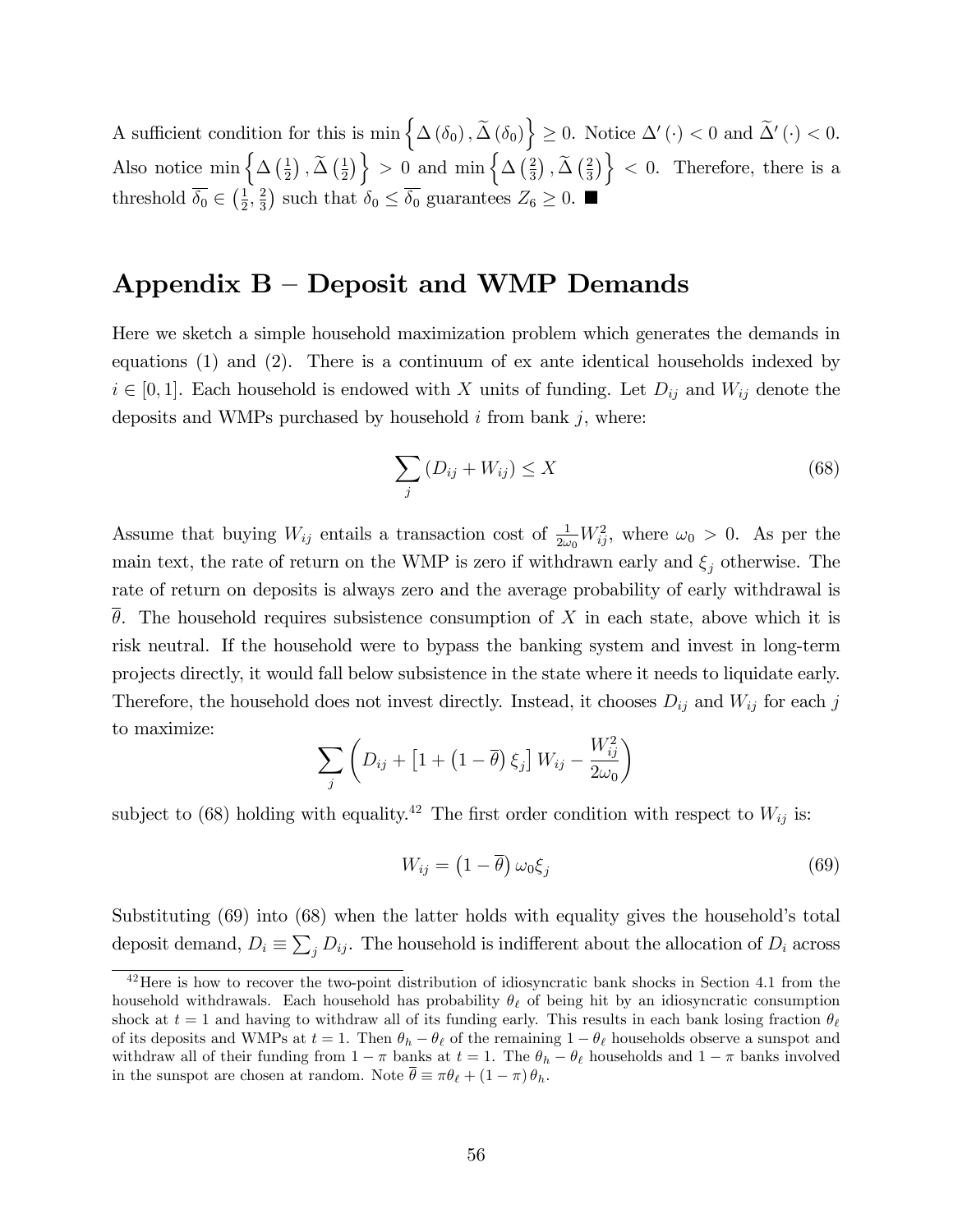banks so we assume that it simply allocates  $D_i$  uniformly. For J banks, this yields:

$$
D_{ij} = \frac{X}{J} - \frac{\left(1 - \overline{\theta}\right)\omega_0}{J}\xi_j - \frac{\left(J - 1\right)\left(1 - \overline{\theta}\right)\omega_0}{J}\frac{1}{J - 1}\sum_{x \neq j}\xi_x\tag{70}
$$

With a unit mass of ex ante identical households,  $W_j = W_{ij}$  and  $D_j = D_{ij}$ . As J approaches a unit mass of equally-weighted banks,  $(69)$  and  $(70)$  belong to the family of functions specified by  $(1)$  and  $(2)$ .

### Appendix  $C$  – Benchmark with Aggregate Shock

Consider the benchmark model (only price-taking banks) in Sections 4.1 and 4.2 but with an aggregate interbank shock. In particular, the interbank rate is  $i_L^{\ell}$  with probability  $\pi$  and  $i_L^h$  with probability  $1 - \pi$ . The expected interbank rate is  $i_L^e \equiv \pi i_L^{\ell} + (1 - \pi) i_L^h$ . We will specify how  $i_L^{\ell}$  and  $i_L^h$  are determined shortly. In the meantime, banks take both as given.

The objective function of the representative bank simplifies to:

$$
\Upsilon_j = (1 + i_A)^2 (X_j - R_j) + (1 + i_L^e) R_j - [X_j + i_L^e \overline{\theta} X_j + (1 - \overline{\theta}) \xi_j W_j] - \frac{\phi}{2} X_j^2
$$

This is identical to the benchmark model except with the expected interbank rate  $i_L^e$  instead of the deterministic  $i_L$ . Therefore, the first order conditions are still given by equations (7) to (9) but with  $i_L^e$  in place of  $i_L$ .

The goal is to show that  $i_L^e$  is always highest at  $\alpha = 0$ . The proof follows Proposition 3 but, to proceed, we must replace the deterministic market clearing condition (equation (4)) with conditions for each realization of the aggregate shock. We model the shock as a shock to the aggregate demand for liquidity at  $t = 1$ . In particular, aggregate liquidity demand is  $\overline{\theta}X - \varepsilon$  with probability  $\pi$  and  $\overline{\theta}X$  with probability  $1 - \pi$ , where  $\varepsilon > 0$ . The interbank rates are then  $i_L^{\ell}$  and  $i_L^h$  respectively. To avoid liquidity shortages, we need these rates to satisfy:

$$
R_j + \psi i_L^{\ell} \ge \overline{\theta} X - \varepsilon \tag{71}
$$

$$
R_j + \psi i_L^h \ge \overline{\theta} X \tag{72}
$$

The equilibrium  $i_L^h$  solves (72) with equality. If  $i_L^h \leq \frac{\varepsilon}{\psi}$  $\frac{\varepsilon}{\psi}$ , then we can set  $i_L^{\ell} = 0$ . Otherwise, the equilibrium  $i_L^{\ell}$  solves (71) with equality.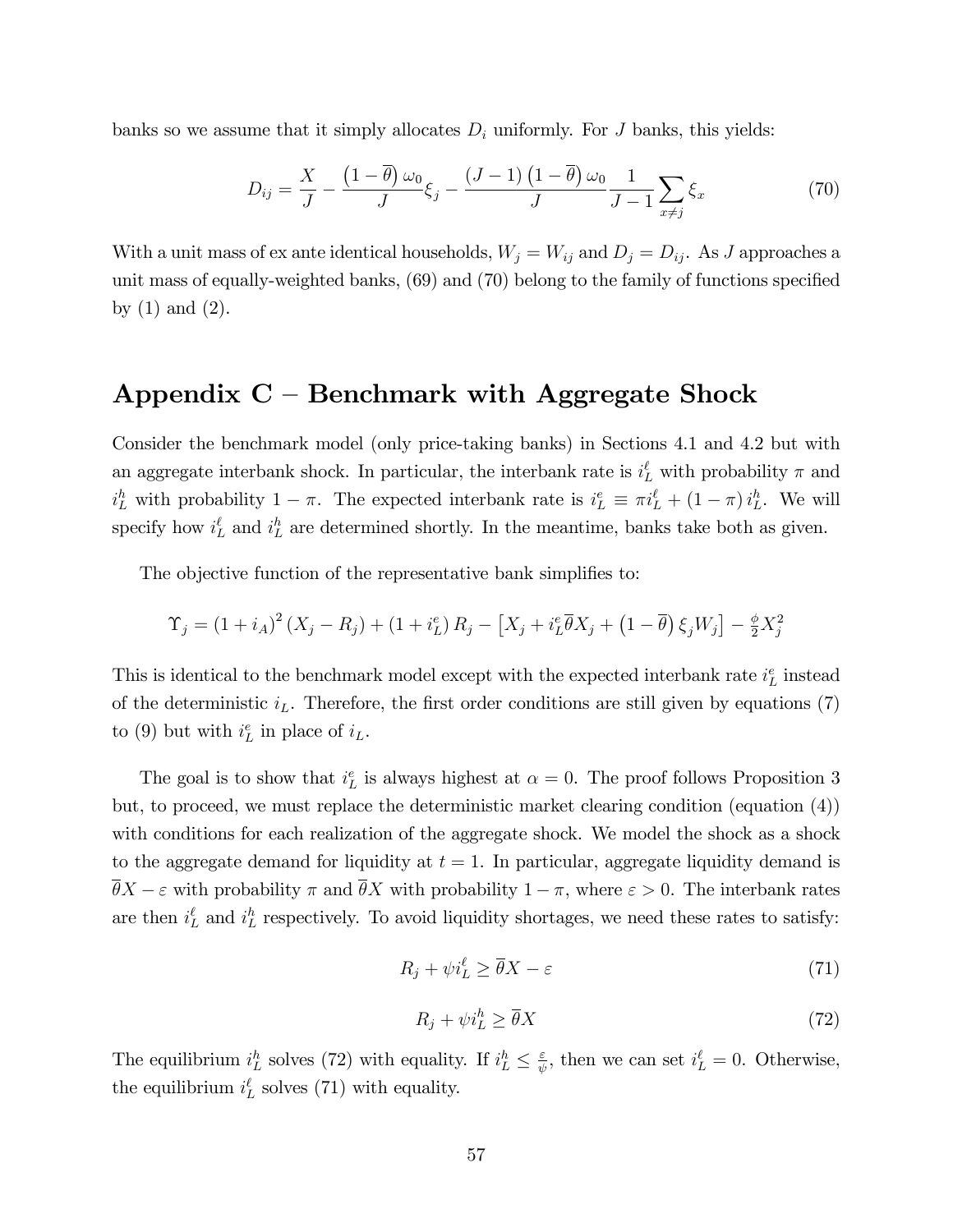Let  $i_{L0}^e$  denote the expected interbank rate at  $\alpha = 0$  and let  $i_{L1}^e(\rho_2)$  denote the expected interbank rate at some  $\alpha > 0$ . Using (71) and (72), we can write:

$$
i_{L1}^{e}(\rho_2) = \frac{\overline{\theta}X}{\psi} - \frac{R_{j1}(\rho_2)}{\psi} - \frac{\pi}{\psi} \min \{ \overline{\theta}X - R_{j1}(\rho_2), \varepsilon \}
$$
(73)

where  $R_{j1}(\rho_2)$  is reserve holdings at the  $\alpha > 0$  being considered. The proof of  $i_{L_1}^e(\rho_2) \leq i_{L_0}^e$ proceeds by contradiction. In particular, suppose  $i_{L_1}^e(\rho_2) > i_{L_0}^e$ . Then (7) implies  $\mu_j > 0$  at  $\alpha = 0$ . Complementary slackness then implies  $R_j = 0$  at  $\alpha = 0$  so we can write:

$$
i_L^e = \frac{\theta X}{\psi} - \frac{\pi}{\psi} \min \{ \overline{\theta} X, \varepsilon \}
$$
 (74)

Subtract (74) from (73) to get:

$$
i_{L1}^{e}(\rho_2) = i_{L0}^{e} - \frac{R_{j1}(\rho_2)}{\psi} + \frac{\pi}{\psi} \left[ \min \left\{ \overline{\theta} X, \varepsilon \right\} - \min \left\{ \overline{\theta} X - R_{j1}(\rho_2), \varepsilon \right\} \right]
$$

There are three cases. If  $\varepsilon \leq \theta X - R_{j1} (\rho_2)$ , then:

$$
i_{L1}^{e}(\rho_2) = i_{L0}^{e} - \frac{R_{j1}(\rho_2)}{\psi}
$$

If  $\theta X - R_{j1} (\rho_2) < \varepsilon < \theta X$ , then:

$$
i_{L1}^{e}(\rho_2) = i_{L0}^{e} - \frac{1-\pi}{\psi} R_{j1}(\rho_2) - \frac{\pi}{\psi} (\overline{\theta}X - \varepsilon)
$$

If  $\overline{\theta}X \leq \varepsilon$ , then:

$$
i_{L1}^{e}(\rho_2) = i_{L0}^{e} - \frac{1 - \pi}{\psi} R_{j1}(\rho_2)
$$

In each case,  $i_{L_1}^e(\rho_2) > i_{L_0}^e$  would require  $R_{j1}(\rho_2) < 0$  which is impossible.

### Appendix  $D -$  Money Multiplier Calculation

A simple money multiplier calculation will help assess the contribution of Chinaís RMB 4 trillion fiscal stimulus package to (i) more aggressive lending by the Big Four and (ii) China's aggregate credit boom.

The size of the stimulus is S and the fraction to be financed by the Big Four is q. To finance  $qS$ , the Big Four make a one-time transfer of  $qS$  from excess reserves to loans.